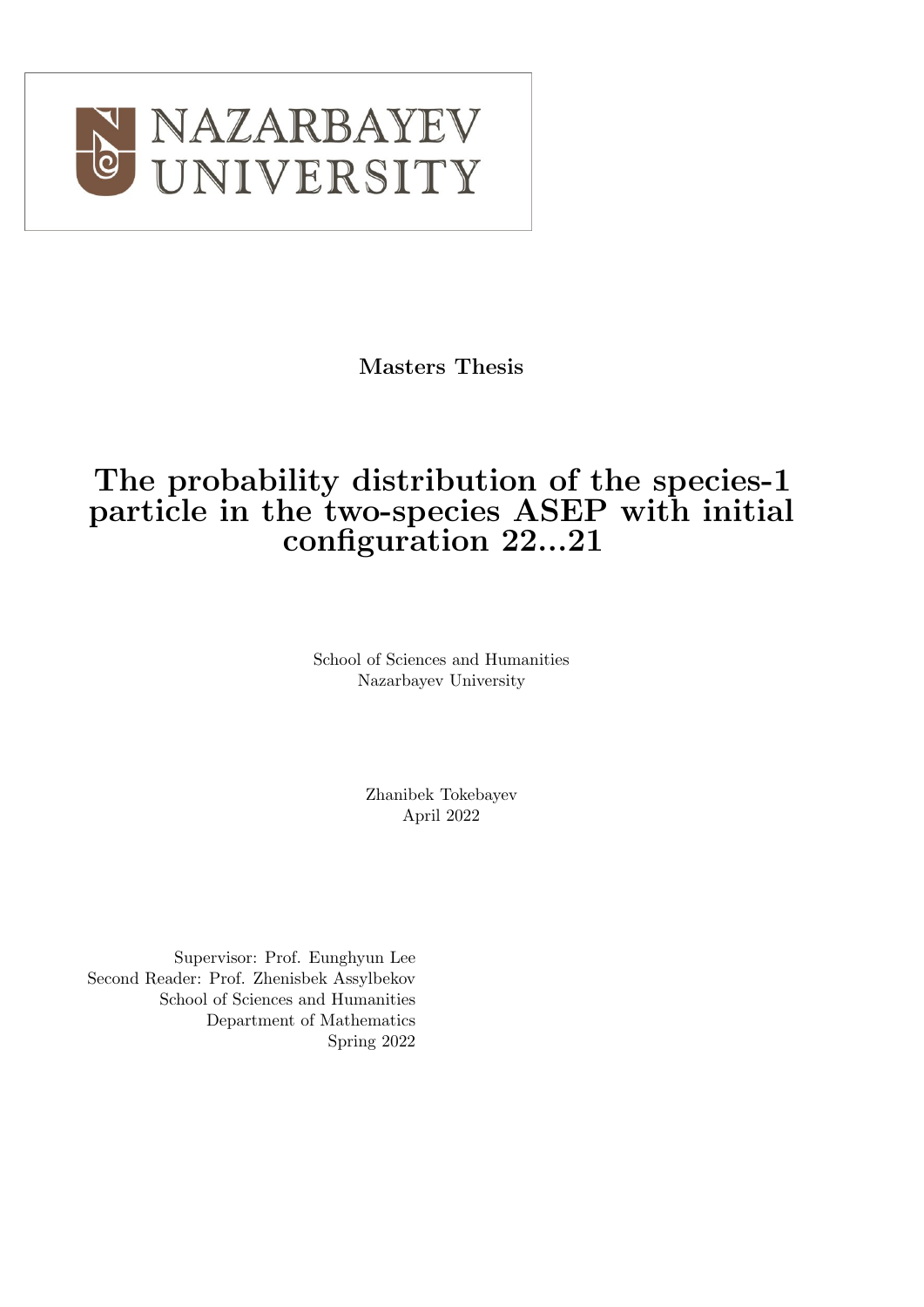## Abstract

In this paper, we investigate the behaviour of the unique right-most species-1 particle in the 2-species ASEP. We start with the introduction, where we first introduce the model itself, which was introduced by Frank Spitzer in the paper [\[4\]](#page-53-0). Then we give a brief outline of the research done in the field, and the results obtained by Schütz (in the paper [\[3\]](#page-53-1)), Tracy and Widom (in the papers  $[5]$ ,  $[6]$ ), Lee (in the papers  $[1]$ ,  $[2]$ ), and Raimbekov (in the paper  $[2]$ ). We then proceed to the preliminary section, where we explain the necessary background needed to understand the thesis. After that, we start experimenting with some special cases of the general N-particle problem; this will naturally lead us to the main results section. The main result of the thesis is the integral formula for the probability distribution of the unique species-1 particle which is right-most at time  $t = 0$  in a 2-species ASEP.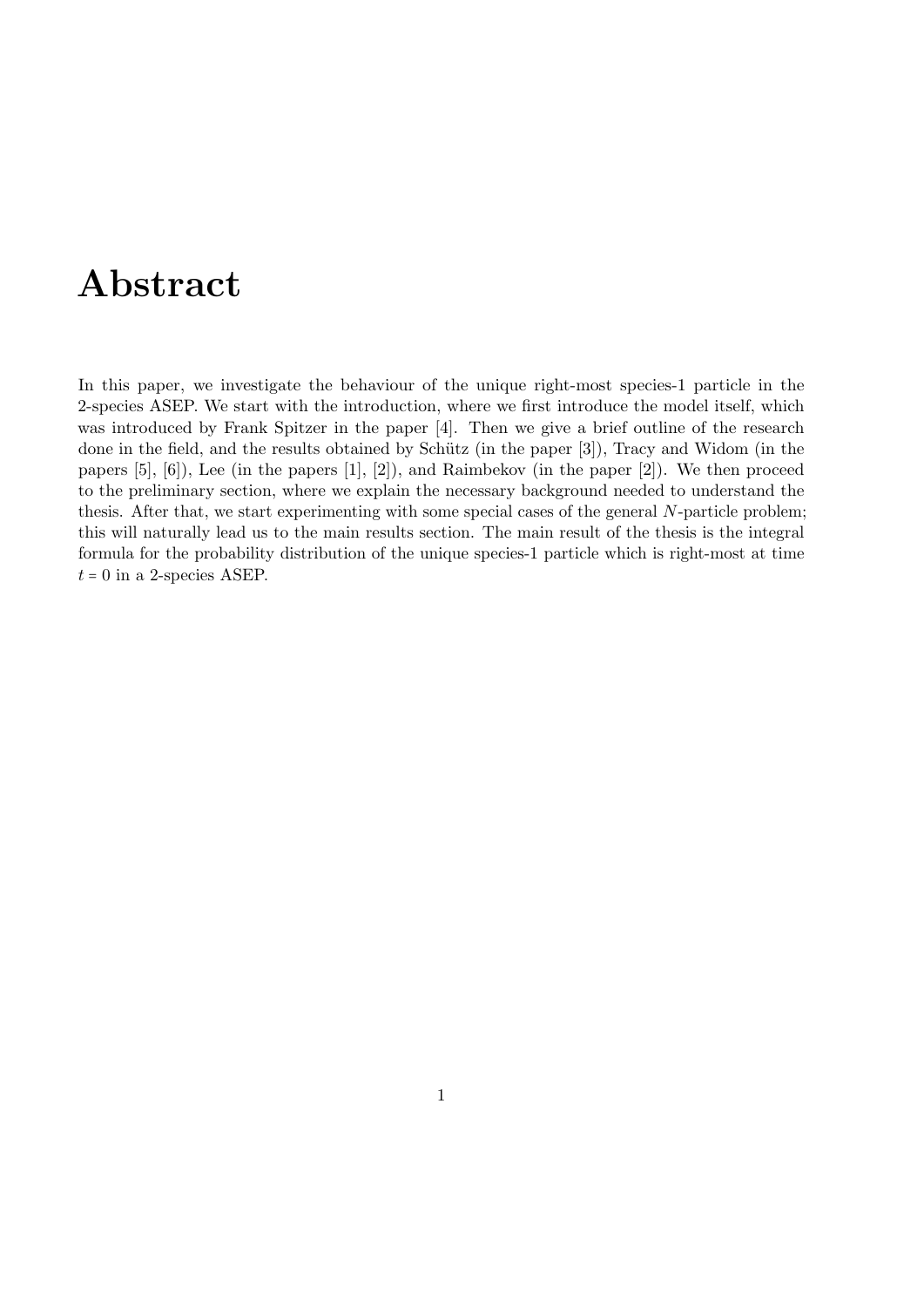# **Contents**

| $\mathbf 1$    |             | Introduction                                                                                        | 1                |  |
|----------------|-------------|-----------------------------------------------------------------------------------------------------|------------------|--|
| $\bf{2}$       | Preliminary |                                                                                                     |                  |  |
|                | 2.1         |                                                                                                     | $\overline{2}$   |  |
| 2.2            |             | Finding transition probability in a single-species ASEP $\ldots \ldots \ldots \ldots \ldots \ldots$ | $\mathbf{3}$     |  |
|                |             | 2.2.1                                                                                               | $\boldsymbol{3}$ |  |
|                |             | 2.2.2                                                                                               | $\overline{4}$   |  |
|                |             | 2.2.3                                                                                               | $\overline{7}$   |  |
|                | 2.3         | Finding transition probability in a multi-species ASEP $\dots \dots \dots \dots \dots \dots$        | 8                |  |
|                |             | 2.3.1                                                                                               | -8               |  |
|                |             | 2.3.2                                                                                               | 11               |  |
|                | 2.4         |                                                                                                     | -12              |  |
| 3              |             | Towards the main results                                                                            | 13               |  |
|                | 3.1         |                                                                                                     | 14               |  |
| 3.2<br>3.3     |             |                                                                                                     | 17               |  |
|                |             |                                                                                                     | 30               |  |
|                | 3.4         |                                                                                                     |                  |  |
| $\overline{4}$ |             | Main results                                                                                        | 35               |  |
|                | 4.1         |                                                                                                     | 36               |  |
|                | 4.2         |                                                                                                     | 37               |  |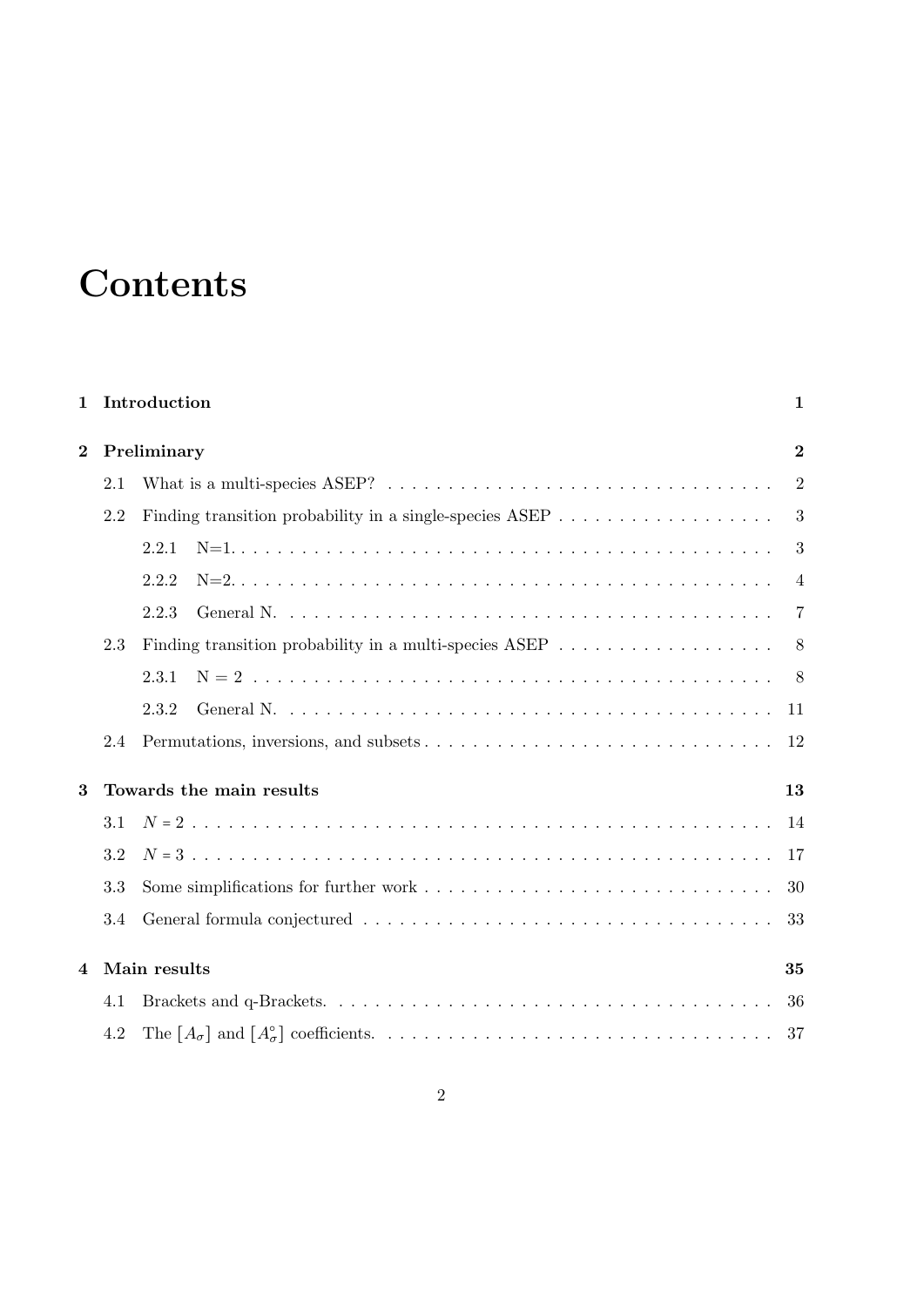| <b>Bibliography</b> |  |
|---------------------|--|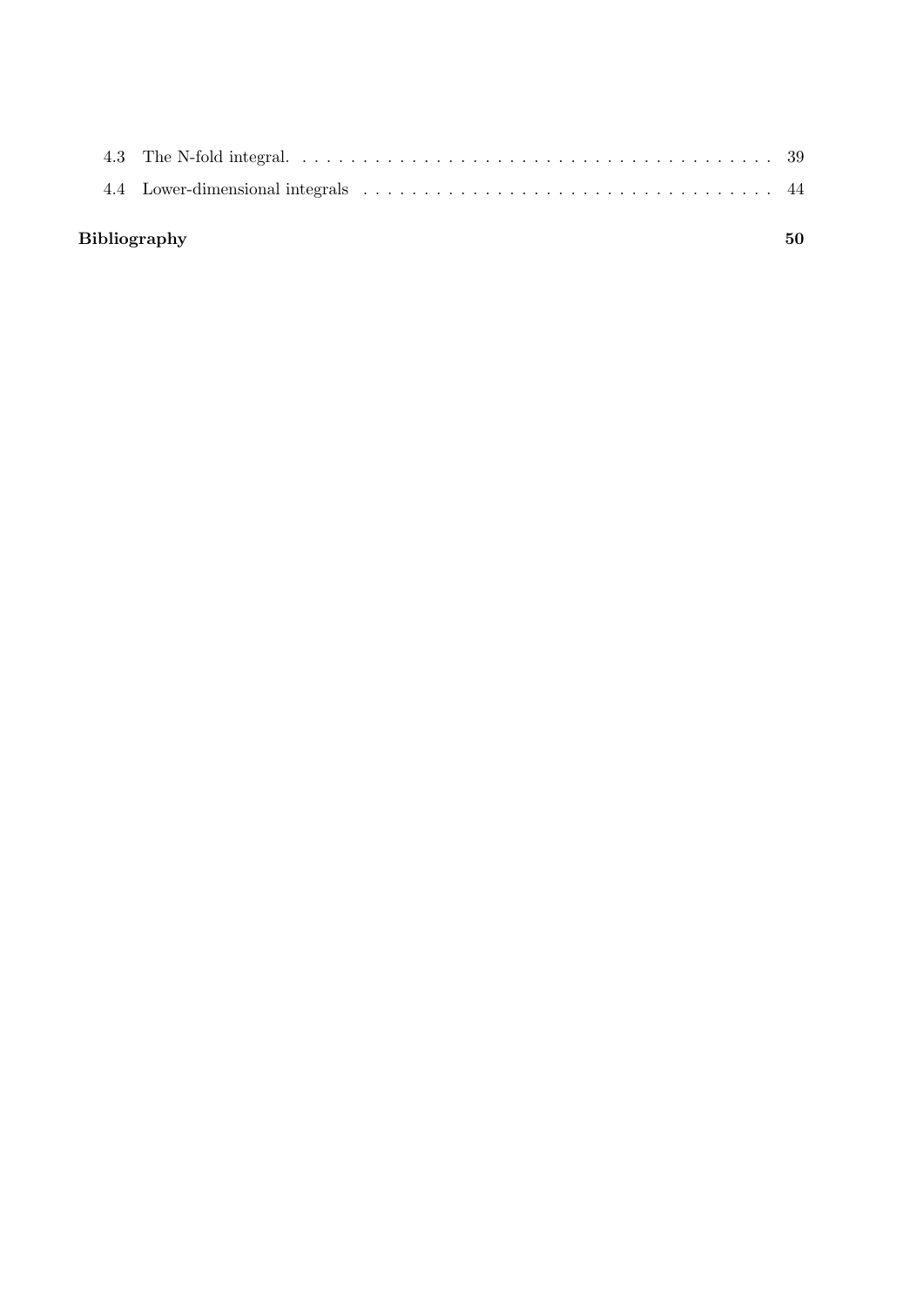## <span id="page-4-0"></span>Chapter 1

## Introduction

The theory of Asymmetric Simple Exclusion Processes (ASEP) has been studied extensively since 1970, when Frank Spitzer first introduced them. In the paper [\[3\]](#page-53-1), Gunter Schütz constructed a solution for the (single species) TASEP using two different ways: the constructive Bethe Ansatz technique, and as a determinant of a certain matrix. He also obtained the solutions to the ASEP by Bethe Ansatz in the number of particles  $N = 1$  and  $N = 2$ .

Then, in the paper [\[5\]](#page-53-2), Craig Tracy and Harold Widom obtained the solutions to the forward equation for the ASEP with general N. They then obtained probability distributions of each particle  $x_m$  separately,  $m \leq N$ . Moreover, they obtained these probabilities in 2 different forms: in terms of contour integrals with sufficiently small contours  $C_r$ , such that all poles of the integrand lie outside the contours  $C_r$ , and in terms of contour integrals with sufficiently large contours  $C_R$ , such that all poles of the integrand lie inside the contours  $C_R$ .

Next, in another paper [\[6\]](#page-53-3), Craig Tracy and Harold Widom deduced the form of the solutions to the forward equation for the multi-species ASEP with general N. However, in their solution, the leading coefficients were not given explicitly. Eunghyun Lee in [\[1\]](#page-53-4) has constructed the algorithm to obtain those coefficients. Moreover, in the TASEP case, he expressed the solution as the determinant of a certain matrix. Further, in the paper [\[2\]](#page-53-5) Eunghyun Lee and Temirlan Raimbekov came up with those coefficients explicitly in the special case when the model is a 2-species ASEP with the initial configurations 2...21 and 1...12.

In this paper, our goal is to obtain the variant of what Tracy and Widom obtained in [\[5\]](#page-53-2): we want to find the distribution of the right-most particle position  $x_N$  which belongs to the species 1, given that all other particles belong to species-2.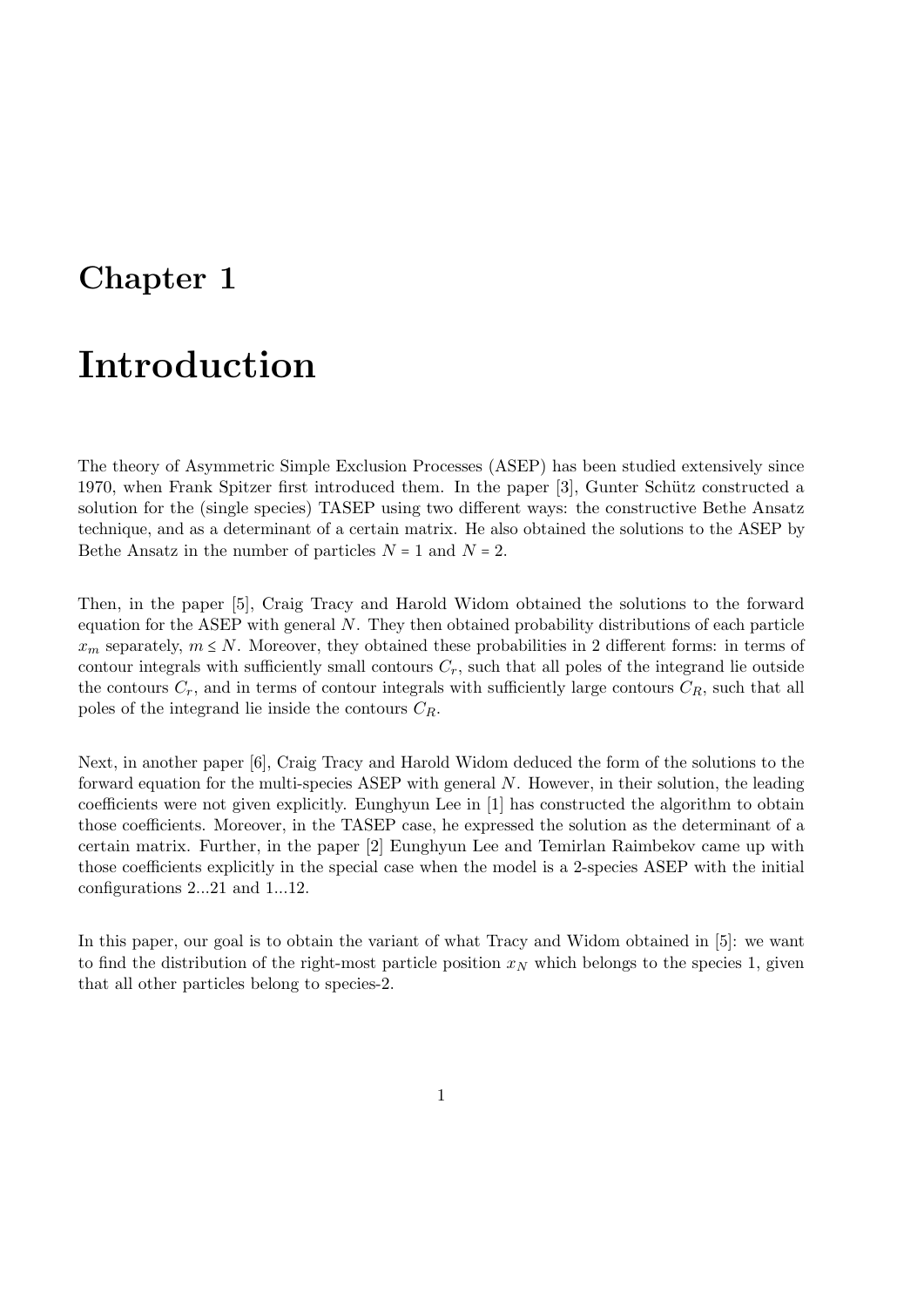## <span id="page-5-0"></span>Chapter 2

## Preliminary

### <span id="page-5-1"></span>2.1 What is a multi-species ASEP?

First of all, as was said before, ASEP stands for Asymmetric Simple Exclusion Process. ASEP were first introduced by Frank Spitzer in the paper [\[4\]](#page-53-0).

Consider a continuous-time process of N different particles moving randomly on  $\mathbb{Z}$ , belonging to species  $1, 2, \ldots, k$ , with the time being a random variable that is distributed exponentially, with parameter  $\lambda = 1$ ; since there are several different species present, we call this process a **multi-species** process. In the special case when there is only one species, the process is called a single-species process.

Each particle is equipped with an exponential random clock; when the exponential random clock ticks, the particle moves either to the left with probability  $q$ , or to the right with probability  $p = 1 - q$ ; since generally  $q \neq p \neq \frac{1}{2}$  $\frac{1}{2}$ , we call the process an **asymmetric process**. In the special case when  $p = 1$ , and  $q = 0$ , we call the process a Totally Asymmetric Simple Exclusion Process (TASEP); the geometric interpretation of TASEP is that particles can move only to the right. Next, there is a restriction on how many particles can occupy a single spot in  $\mathbb{Z}$ : there can be at most 1 particle occupying a single spot; that is why the process is called an exclusion process. Now, suppose that 2 particles stand next to each other and one is supposed to jump onto the other; then in this situation the difference in species comes into play. If the particle that is about to jump belongs to higher or the same species, then the particles swap their positions; if the particle that is about to jump belongs to lower species, then there is no motion, and the Poisson clock begins anew. In other words, the species-2 particles are in some sense superior to the species-1 particle.

Given the above, the state space for this system (multi-species ASEP) can be represented by the set  $S = S' \times I$ , where  $S' \subset \mathbb{Z}^N$ ,  $S = \{(x_1, ..., x_N) \in \mathbb{Z}^N : x_1 < x_2 < ... < x_N\}$ , and I is the set of all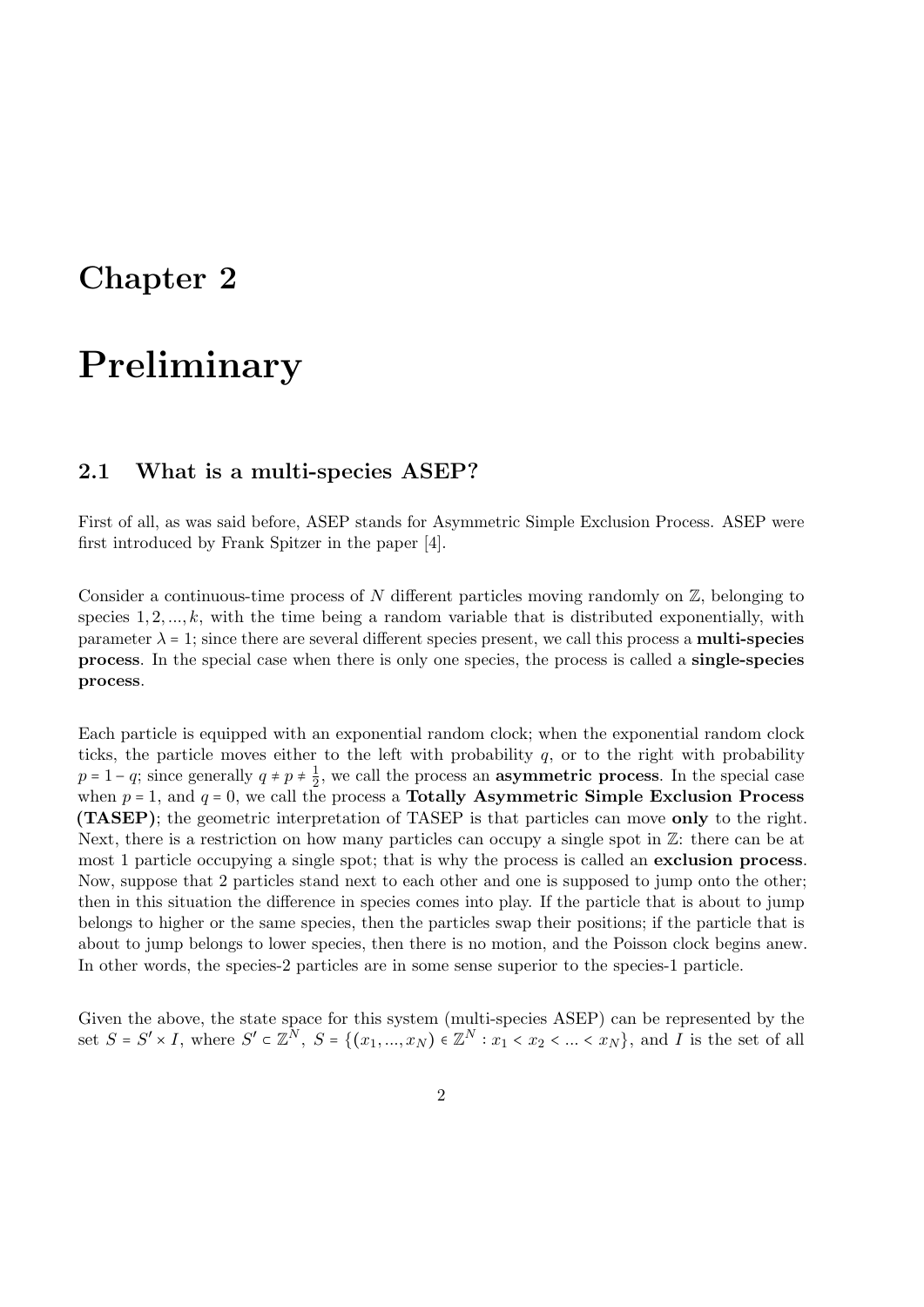N-tuples of indices  $1, \ldots, k$ ; by abuse of notation, to simplify the notation, we will denote the tuples by strings:  $(n_1, n_2, ..., n_N) = n_1 n_2 ... n_N = \pi$ .

### <span id="page-6-0"></span>2.2 Finding transition probability in a single-species ASEP

To analyze ASEP, the first step is to construct the forward Kolmogorov equation.

### <span id="page-6-1"></span> $2.2.1$  N=1.

For simplicity, let us first consider the  $N = 1$  case. Suppose that we have 1 particle that starts moving randomly on  $\mathbb Z$  at time  $t = 0$ , such that at time  $t = 0$  the position of the particle is at  $y \in \mathbb Z$ . Then, we denote the probability that at time t the particle is at  $x \in \mathbb{Z}$  by  $P_y(x;t)$ . To simplify the notation, we write  $P_y(x;t) = P(x;t)$ . Then, our forward equation takes the form:

$$
\frac{d}{dt}P(x;t) = pP(x-1;t) + qP(x+1;t) - P(x;t).
$$

This differential equation is supplied with a very natural initial condition:

$$
P(x;0)=P_y(x;0)=\delta_{xy}.
$$

The meaning of this initial condition is that, at time  $t = 0$ , the probability that a particle is at y is 1, and is zero otherwise.

To solve this equation, we apply the separation of variables technique: suppose that  $P(x;t)$  =  $P(x)T(t)$ , where  $x \in \mathbb{Z}$ ,  $t \in \mathbb{R}^{\geq 0}$ . Then, we get:

$$
P(x)\frac{d}{dt}T(t) = pP(x-1)T(t) + qP(x+1)T(t) - P(x)T(t)
$$

$$
= [pP(x-1) + qP(x+1) - P(x)]T(t)
$$

It is readily seen that  $T(t) = Ce^{\epsilon t}$ . Then, we cancel  $Ce^{\epsilon t}$  from both sides, thus obtaining a difference equation:

$$
P(x) \cdot \epsilon = pP(x-1) + qP(x+1) - P(x).
$$

Such equations are solved by a substitution:  $P(x) = \xi^{x-1}$ . Using this substitution, we get: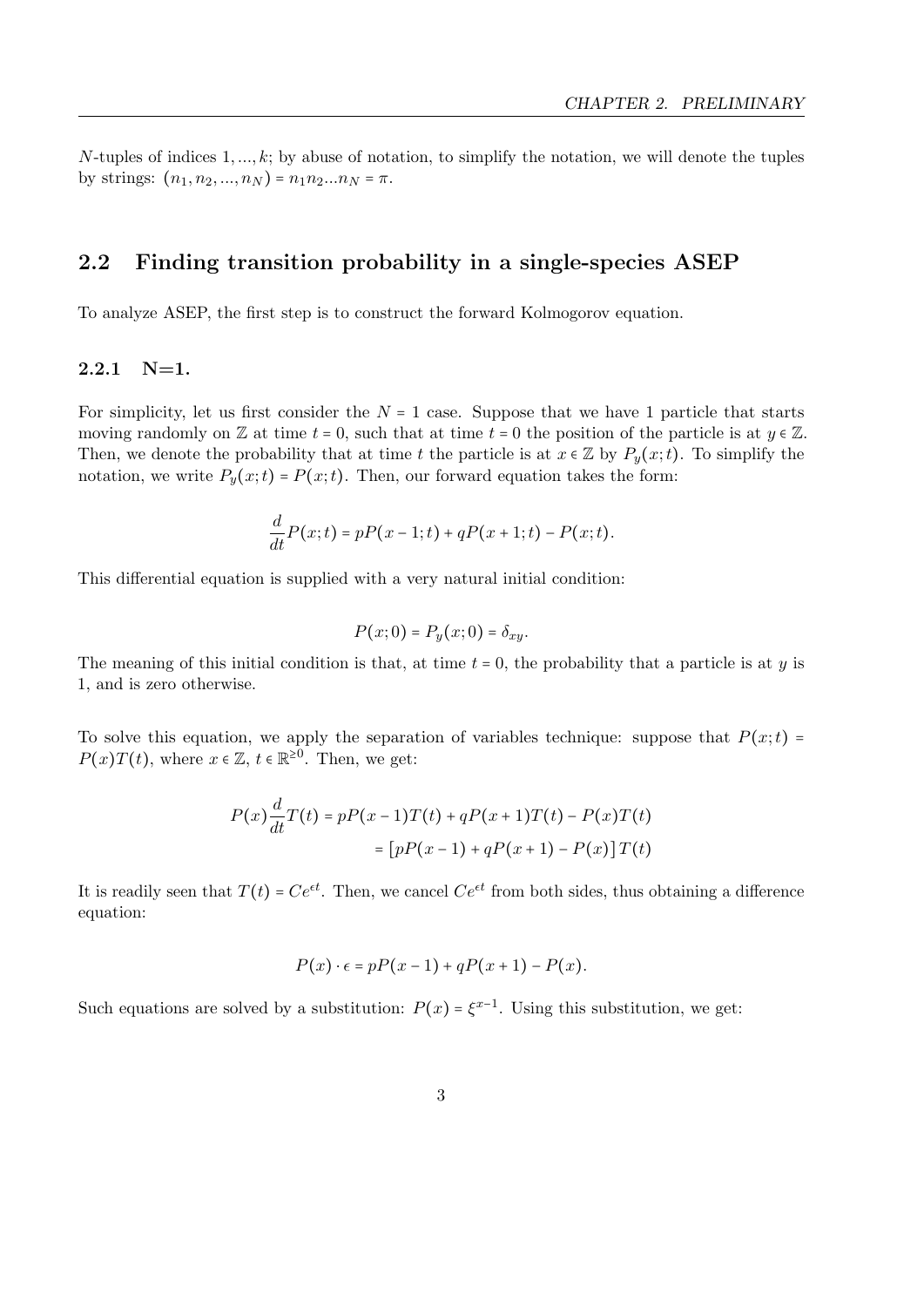$$
\epsilon = p \frac{P(x-1)}{P(x)} + q \frac{P(x+1)}{P(x)} - \frac{P(x)}{P(x)} = \frac{p}{\xi} + q\xi - 1 = \epsilon(\xi).
$$

Therefore, we finally get our most general solution:

$$
P(x;t) = P(x)T(t) = \xi^{x-1} \cdot Ce^{\epsilon t} = C\xi^{x-1}e^{\epsilon t} = C(\xi)\xi^{x-1}e^{\epsilon t}.
$$

Note that the constant C is really a function of  $\xi$ . Now, we need to construct a specific solution that satisfies our particular initial condition  $P_y(x;0) = \delta_{xy}$ ; for this, choose  $C(\xi) = \xi^{-y}$ , and construct the contour integral:

$$
P(x;t) = \frac{1}{2\pi i} \oint_C \xi^{-y} \cdot \xi^{x-1} e^{\epsilon t} d\xi = \frac{1}{2\pi i} \oint_C \xi^{x-y-1} e^{\left(\frac{p}{\xi} + q\xi - 1\right)t} d\xi.
$$

where the contour  $c$  is a circle around 0. Then, it is not hard to see that the integrand satisfies the initial condition: let  $t = 0$ ; then, there are 2 cases: either  $x = y$ , or  $x \neq y$ .

•  $x = y$ : in this case, our integral is:

$$
P(x;0) = \frac{1}{2\pi i} \oint_C \xi^{x-y-1} e^{\left(\frac{p}{\xi} + q\xi - 1\right) \cdot 0} d\xi = \frac{1}{2\pi i} \oint_C \xi^{-1} \cdot 1 d\xi = \frac{1}{2\pi i} \cdot 2\pi i = 1.
$$

•  $x \neq y$ : in this case, our integral is:

$$
P(x;0) = \frac{1}{2\pi i} \oint_C \xi^{x-y-1} e^{\left(\frac{p}{\xi} + q\xi - 1\right) \cdot 0} d\xi = \frac{1}{2\pi i} \oint_C \xi^n \cdot 1 d\xi = 0.
$$

where  $n \neq -1$ , since  $x \neq y$ .

Therefore, indeed,  $P(x;t)$  satisfies the initial condition  $P(x;0) = \delta_{xy}$ , and hence is our desired solution.

### <span id="page-7-0"></span> $2.2.2 \quad N=2.$

Next, suppose that we have 2 particles that start moving randomly on  $\mathbb Z$  at time  $t = 0$ , such that at time  $t = 0$  the position of the left-most particle is at  $y_1 \in \mathbb{Z}$ , and the position of the right-most particle is at  $y_2 \in \mathbb{Z}$ ,  $y_1 < y_2$ . Then, we denote the probability that at time t the left-most particle is at  $x_1 \in \mathbb{Z}$ , and the right-most particle is at  $x_2 \in \mathbb{Z}$  by  $P_{(y_1,y_2)}(x_1,x_2;t) = P_{\mathbf{y}}(x_1,x_2;t)$ . To simplify the notation, we write  $P_y(x_1, x_2; t) = P(x_1, x_2; t)$ . Then, our forward equation can now take 2 different forms, depending on the mutual position of particles: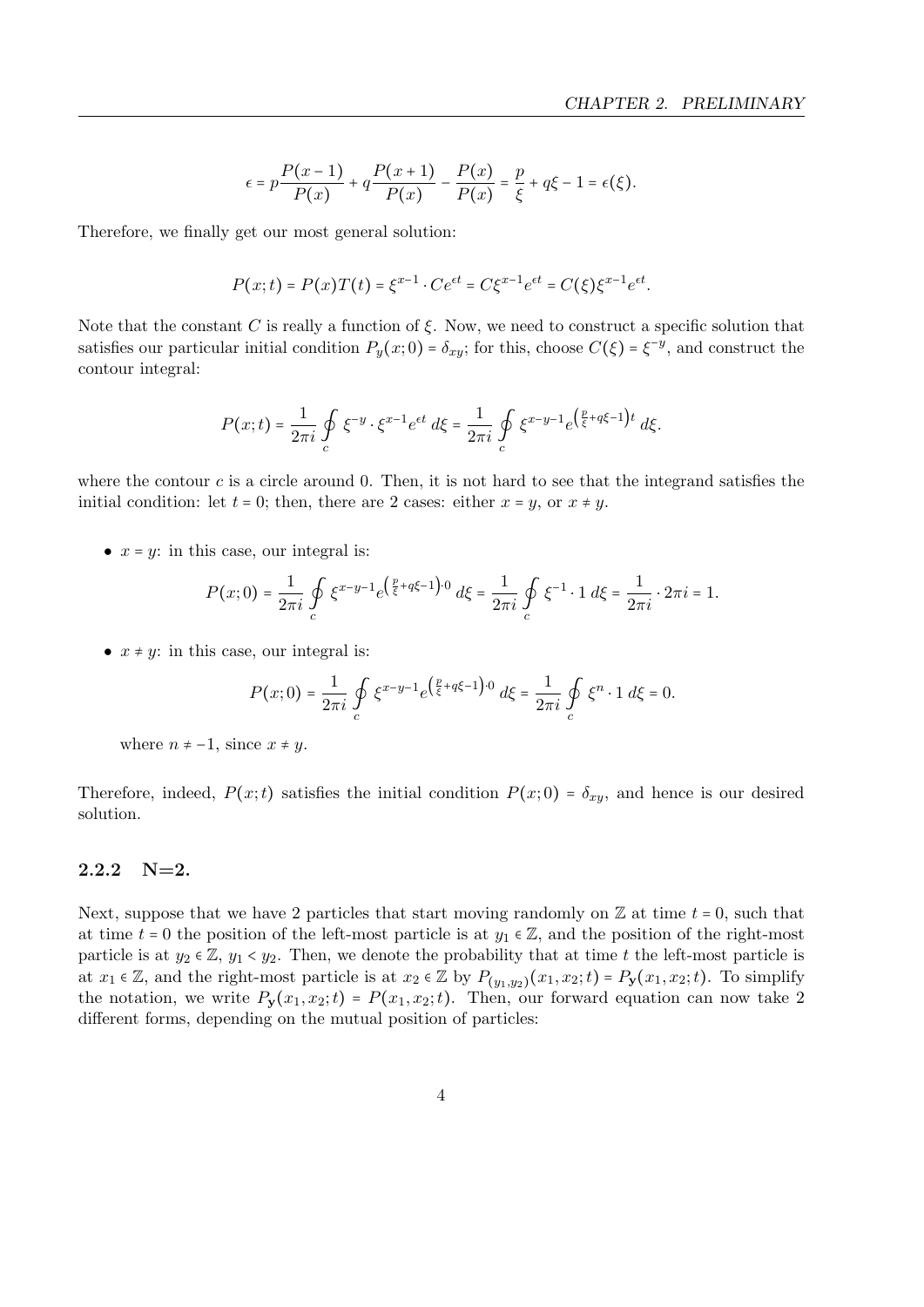Case 1: the particles are far from each other  $(x_2 > x_1 + 1)$ :

$$
\frac{d}{dt}P(x_1,x_2;t) = pP(x_1-1,x_2;t) + pP(x_1,x_2-1;t) + qP(x_1+1,x_2;t) + qP(x_1,x_2+1;t) - 2P(x_1,x_2;t).
$$

Case 2: the particles are next to each other  $(x_2 = x_1 + 1 = x + 1)$ 

$$
\frac{d}{dt}P(x, x+1; t) = pP(x-1, x+1; t) + qP(x, x+2; t) - P(x, x+1; t).
$$

These equations are supplied with the initial condition:

d

$$
P(x_1, x_2; 0) = P_{\mathbf{y}}(x_1, x_2; 0) = \delta_{\mathbf{xy}} = \delta_{x_1 y_1} \cdot \delta_{x_2 y_2}.
$$

To simplify our analysis, we would like to have a single differential equation. To do this, we would need to define a function  $u(x_1, x_2; t)$  to be the solution to the forward equations above, but defined on an extended domain:  $u : \overline{\Omega} \times [0; \infty) \longrightarrow [0; 1]$ , where  $\overline{\Omega} = \{(x, y) \in \mathbb{Z}^2 : x \leq y\} \supset \Omega$ , so that we have:  $u \upharpoonright_{\Omega \times [0,\infty)} = P$ . The reason for this extension is that we will need the term  $u(x, x; t)$ , which takes the input that doesn't belong to the state space of our Markov process.

And so, to combine our 2 cases of the forward equation into a single equation, equalize  $\frac{d}{dt}u(x_1, x_2; t)$ from case 1 subject to  $x_2 = x_1 + 1 = x + 1$  with  $\frac{d}{dt}u(x, x + 1; t)$  from case 2:

$$
pu(x-1,x+1;t) + pu(x,x;t) + qu(x+1,x+1;t) + qu(x,x+2;t) - 2u(x,x+1;t)
$$
  
= 
$$
pu(x-1,x+1;t) + qu(x,x+2;t) - u(x,x+1;t).
$$

This leads us to the boundary condition:

$$
pu(x, x; t) + qu(x + 1, x + 1; t) - u(x, x + 1; t) = 0.
$$

And so, we finally get a single differential equation:

$$
\frac{d}{dt}u(x_1, x_2; t) = pu(x_1 - 1, x_2; t) + pu(x_1, x_2 - 1; t) + qu(x_1 + 1, x_2; t) + qu(x_1, x_2 + 1; t) - 2u(x_1, x_2; t).
$$

As before, we solve this by separation of variables:  $u(x_1, x_2; t) = u(x_1, x_2) \cdot T(t)$ . Then, we immediately get:  $T(t) = Ae^{et}$ , so that our equation becomes:

$$
u(x_1, x_2) \cdot \epsilon = pu(x_1 - 1, x_2) + pu(x_1, x_2 - 1)
$$
  
+
$$
qu(x_1 + 1, x_2) + qu(x_1, x_2 + 1) - 2u(x_1, x_2).
$$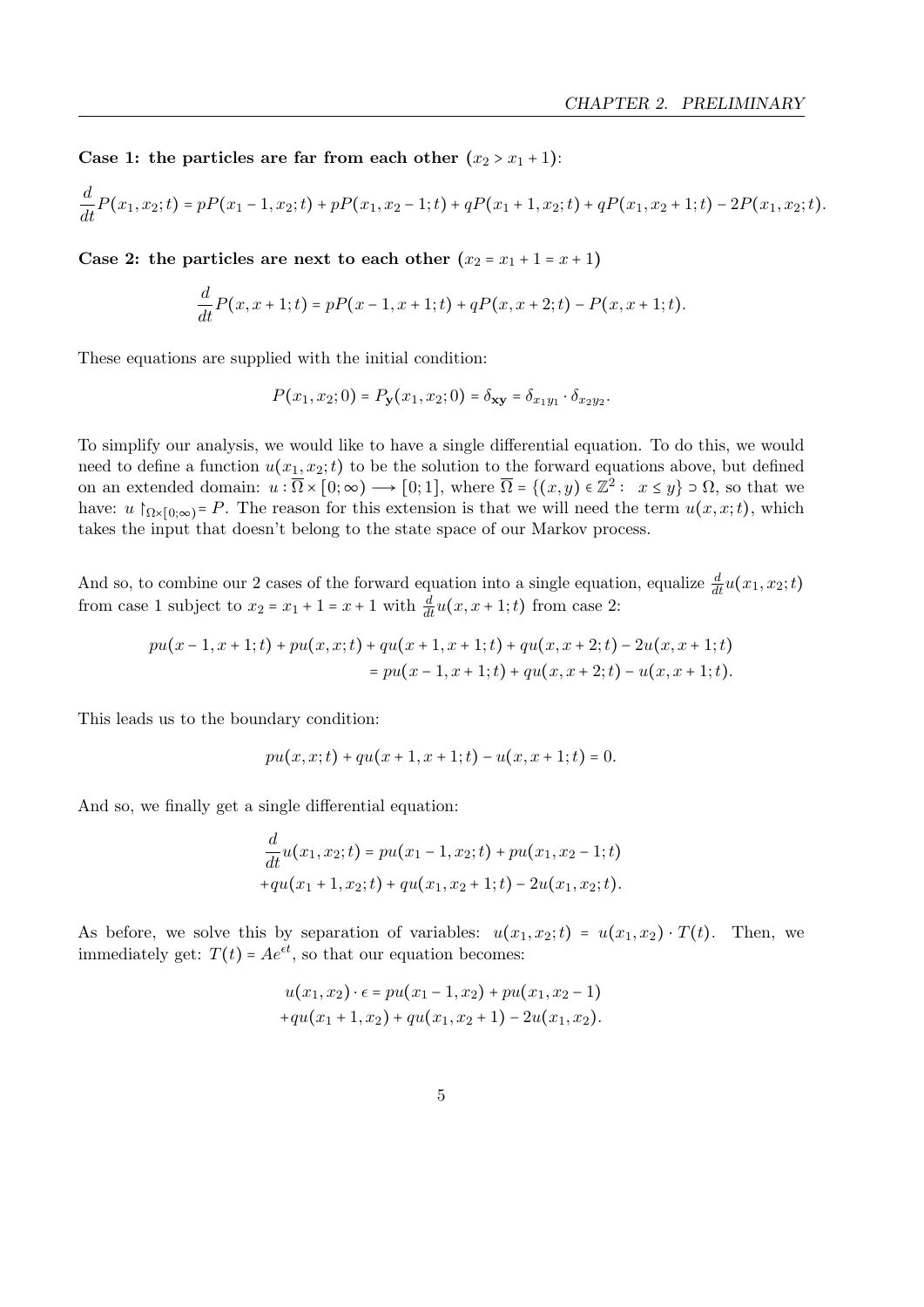Such equations are solved by substitution:  $u(x_1, x_2) = \xi_1^{x_1-1} \xi_2^{x_2-1}$ . Then, we get:

$$
\epsilon(\xi_1, \xi_2) = p \frac{u(x_1 - 1, x_2)}{u(x_1, x_2)} + p \frac{u(x_1, x_2 - 1)}{u(x_1, x_2)} + q \frac{u(x_1 + 1, x_2)}{u(x_1, x_2)} + q \frac{u(x_1, x_2 + 1)}{u(x_1, x_2)} - 2 \frac{u(x_1, x_2)}{u(x_1, x_2)} \\
= \frac{p}{\xi_1} + q \xi_1 - 1 + \frac{p}{\xi_2} + q \xi_2 - 1 = \epsilon_1(\xi_1) + \epsilon_2(\xi_2).
$$

And so we get a general solution:

$$
u(x_1,x_2;t) = u(x_1,x_2) \cdot T(t) = \xi_1^{x_1-1} \xi_2^{x_2-1} \cdot A e^{\epsilon(\xi_1,\xi_2)t} = A(\xi_1,\xi_2) \xi_1^{x_1-1} \xi_2^{x_2-1} e^{\epsilon(\xi_1,\xi_2)t}.
$$

Now, notice that the solution is symmetric in the variables  $\xi_1$  and  $\xi_2$ ; and so, by linearity of the differential equation, we get even more general solution to the forward equation:

$$
u(x_1, x_2; t) = A_{12}(\xi_1, \xi_2) \xi_1^{x_1 - 1} \xi_2^{x_2 - 1} e^{\epsilon(\xi_1, \xi_2)t} + A_{21}(\xi_1, \xi_2) \xi_2^{x_1 - 1} \xi_1^{x_2 - 1} e^{\epsilon(\xi_1, \xi_2)t}.
$$

Now, we impose the boundary condition:

$$
p(A_{12}(\xi_1,\xi_2)\xi_1^{x-1}\xi_2^{x-1} + A_{21}(\xi_1,\xi_2)\xi_2^{x-1}\xi_1^{x-1})e^{\epsilon(\xi_1,\xi_2)t} + q(A_{12}(\xi_1,\xi_2)\xi_1^{x}\xi_2^{x} + A_{21}(\xi_1,\xi_2)\xi_2^{x}\xi_1^{x})e^{\epsilon(\xi_1,\xi_2)t} - (A_{12}(\xi_1,\xi_2)\xi_1^{x-1}\xi_2^{x} + A_{21}(\xi_1,\xi_2)\xi_2^{x-1}\xi_1^{x})e^{\epsilon(\xi_1,\xi_2)t} = 0.
$$

This gives us the expression for  $A_{21}$ :

$$
A_{21} = -\frac{p + q\xi_1\xi_2 - \xi_2}{p + q\xi_1\xi_2 - \xi_1}A_{12} =: S_{21}A_{12}.
$$

And so our general solution finally becomes:

$$
u(x_1, x_2; t) = (A_{12}(\xi_1, \xi_2)\xi_1^{x_1-1}\xi_2^{x_2-1} + S_{21}A_{12}(\xi_1, \xi_2)\xi_2^{x_1-1}\xi_1^{x_2-1})e^{\epsilon(\xi_1, \xi_2)t}.
$$

Now, we need to satisfy the initial condition. Choose  $A_{12}(\xi_1,\xi_2) = \xi_1^{-y_1} \xi_2^{-y_2}$ , and construct the contour integral:

$$
u(x_1, x_2; t) = \left(\frac{1}{2\pi i}\right)^2 \oint_{c_2} \oint_{c_1} \left(\xi_1^{x_1 - y_1 - 1} \xi_2^{x_2 - y_2 - 1} + S_{21}(\xi_1, \xi_2) \xi_2^{x_1 - y_2 - 1} \xi_1^{x_2 - y_1 - 1}\right) e^{\epsilon(\xi_1, \xi_2)t} d\xi_1 d\xi_2
$$

where the contours  $c_1$  and  $c_2$  are around the points  $\xi_1 = 0$  and  $\xi_2 = 0$ , and are so small that all poles of the integrand are outside them. Then, it is not difficult to verify that this expression satisfies the initial condition: let  $t = 0$ ; then, there are 2 cases: either  $\mathbf{x} = \mathbf{y}$ , or  $\mathbf{x} \neq \mathbf{y}$ .

•  $x = y$ : in this case, we have:

$$
u(x_1, x_2; 0) = \left(\frac{1}{2\pi i}\right)^2 \oint_{c_2} \oint_{c_1} \left(\xi_1^{x_1-y_1-1} \xi_2^{x_2-y_2-1} + S_{21}(\xi_1, \xi_2) \xi_2^{x_1-y_2-1} \xi_1^{x_2-y_1-1}\right) e^0 d\xi_1 d\xi_2
$$
  

$$
= \left(\frac{1}{2\pi i}\right)^2 \oint_{c_2} \oint_{c_1} \left(\xi_1^{-1} \xi_2^{-1} + S_{21}(\xi_1, \xi_2) \xi_2^{x_1-y_2-1} \xi_1^{x_2-y_1-1}\right) d\xi_1 d\xi_2
$$
  

$$
= \left(\frac{1}{2\pi i}\right)^2 \oint_{c_2} \oint_{c_1} \left(\xi_1^{-1} \xi_2^{-1}\right) d\xi_1 d\xi_2 + 0 = \left(\frac{1}{2\pi i}\right)^2 \cdot (2\pi i)^2 = 1.
$$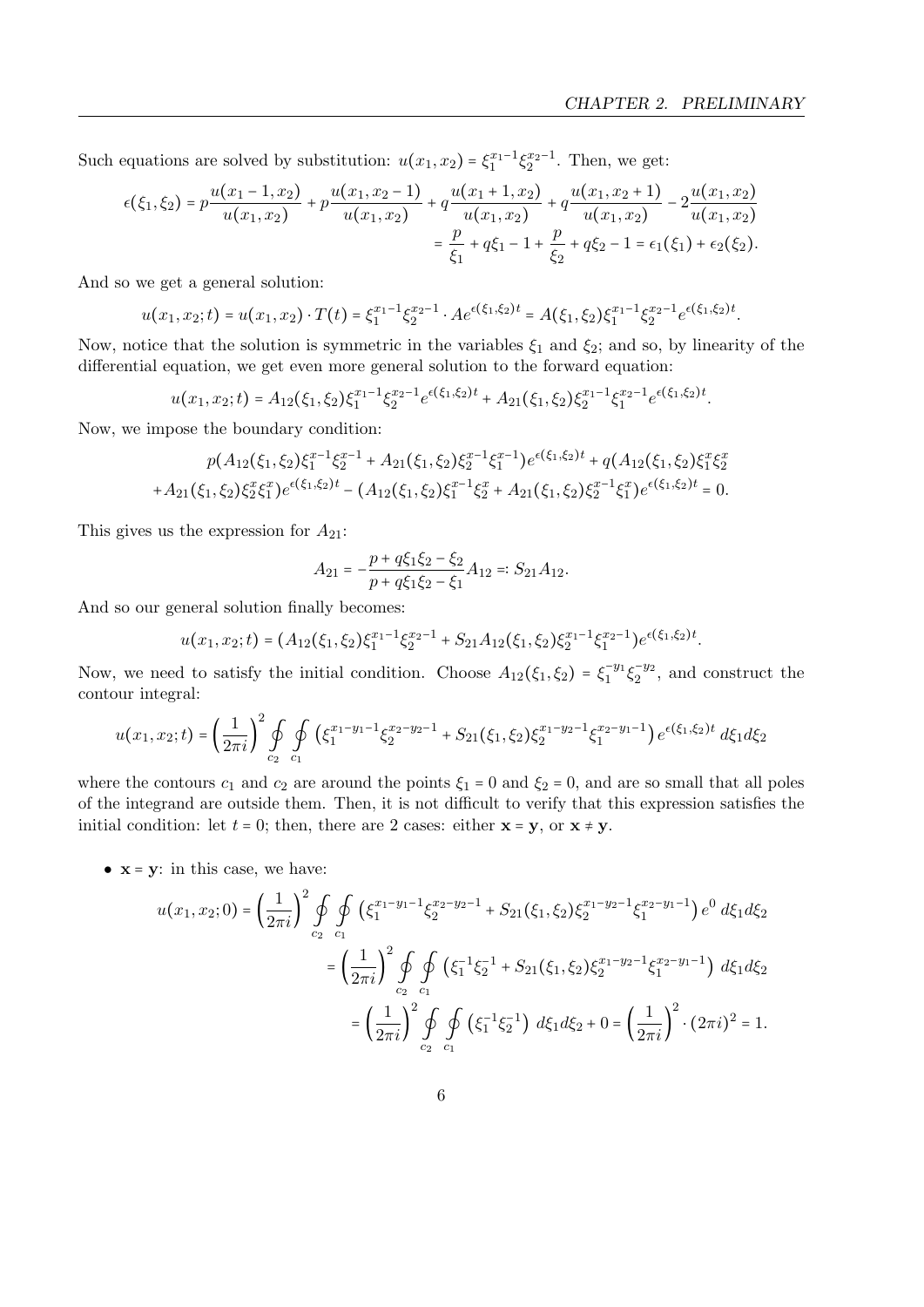•  $\mathbf{x} \neq \mathbf{y}$ : in this case, either  $x_1 \neq y_1$ , or  $x_2 \neq y_2$ . Then we have:

$$
u(x_1, x_2; 0) = \left(\frac{1}{2\pi i}\right)^2 \oint_{c_2} \oint_{c_1} \left(\xi_1^{x_1 - y_1 - 1} \xi_2^{x_2 - y_2 - 1} + S_{21}(\xi_1, \xi_2) \xi_2^{x_1 - y_2 - 1} \xi_1^{x_2 - y_1 - 1}\right) e^0 d\xi_1 d\xi_2
$$
  
=  $u(x_1, x_2; 0) = 0 + \left(\frac{1}{2\pi i}\right)^2 \oint_{c_2} \oint_{c_1} \left(S_{21}(\xi_1, \xi_2) \xi_2^{x_1 - y_2 - 1} \xi_1^{x_2 - y_1 - 1}\right) d\xi_1 d\xi_2.$ 

Now, suppose that  $x_1 \neq y_1$ ; then, either  $x_1 \lt y_1$ , or  $x_1 > y_1$ . If  $x_1 \lt y_1$ , then clearly  $x_1 \lt y_2$ , and so  $x_1 - y_2 - 1 < -1$ , and thus the integral over  $\xi_2$  is zero. If  $x_1 > y_1$ , then  $x_2 > y_1$ , and so  $x_2 - y_1 - 1 \ge 0$ , and thus the integral over  $\xi_1$  is zero.

Now, suppose that  $x_2 \neq y_2$ ; then, either  $x_2 < y_2$ , or  $x_2 > y_2$ . If  $x_2 < y_2$ , then  $x_1 < y_2$ , and so  $x_1 - y_2 - 1 < -1$ , and thus the integral over  $\xi_2$  is zero. If  $x_2 > y_2$ , then  $x_2 > y_1$ , and so  $x_2 - y_1 - 1 \ge 0$ , and thus the integral over  $\xi_1$  is zero.

And so, in any case, we get:  $u(x_1, x_2; 0) = 0 + 0 = 0$ .

Therefore, our construction indeed satisfies the initial condition  $P(x_1, x_2; 0) = \delta_{xy} = \delta_{x_1y_1} \cdot \delta_{x_2y_2}$ , and hence is our desired solution.

### <span id="page-10-0"></span>2.2.3 General N.

In the general case, the forward equation can take many different forms, depending on the mutual position of particles; all of them are combined into a single equation:

$$
\frac{d}{dt}u(x_1,...,x_N;t) = pu(x_1-1,...,x_N;t) + ... + pu(x_1,...,x_N-1;t)
$$

$$
+qu(x_1+1,...,x_N;t) + ... + qu(x_1,...,x_N+1;t) - Nu(x_1,...,x_N;t).
$$

by imposing the boundary conditions:

$$
pu(x_1,...,x_i,x_i,...,x_N;t) + qu(x_1,...,x_i+1,x_i+1,...,x_N;t) - u(x_1,...,x_i,x_i+1,...,x_N;t) = 0.
$$

 $1 \leq i \leq N$ . The initial condition for this equation is given by:

$$
P(x_1, ..., x_N; 0) = \delta_{\mathbf{xy}} = \prod_{i=1}^N \delta_{x_i y_i}.
$$

Then, it was shown in [\[5\]](#page-53-2) that the solution to this equation is given by:

$$
P_{\mathbf{y}}(\mathbf{x};t) = \sum_{\sigma \in \mathbb{S}_N} \left(\frac{1}{2\pi i}\right)^N \oint\limits_{C_r} \ldots \oint\limits_{C_r} \left(A_\sigma \prod\limits_{i=1}^N \xi_{\sigma(i)}^{x_i-y_{\sigma(i)}-1}\right) e^{\sum\limits_{i=1}^N \epsilon(\xi_i)t}\; d\xi_1...d\xi_N.
$$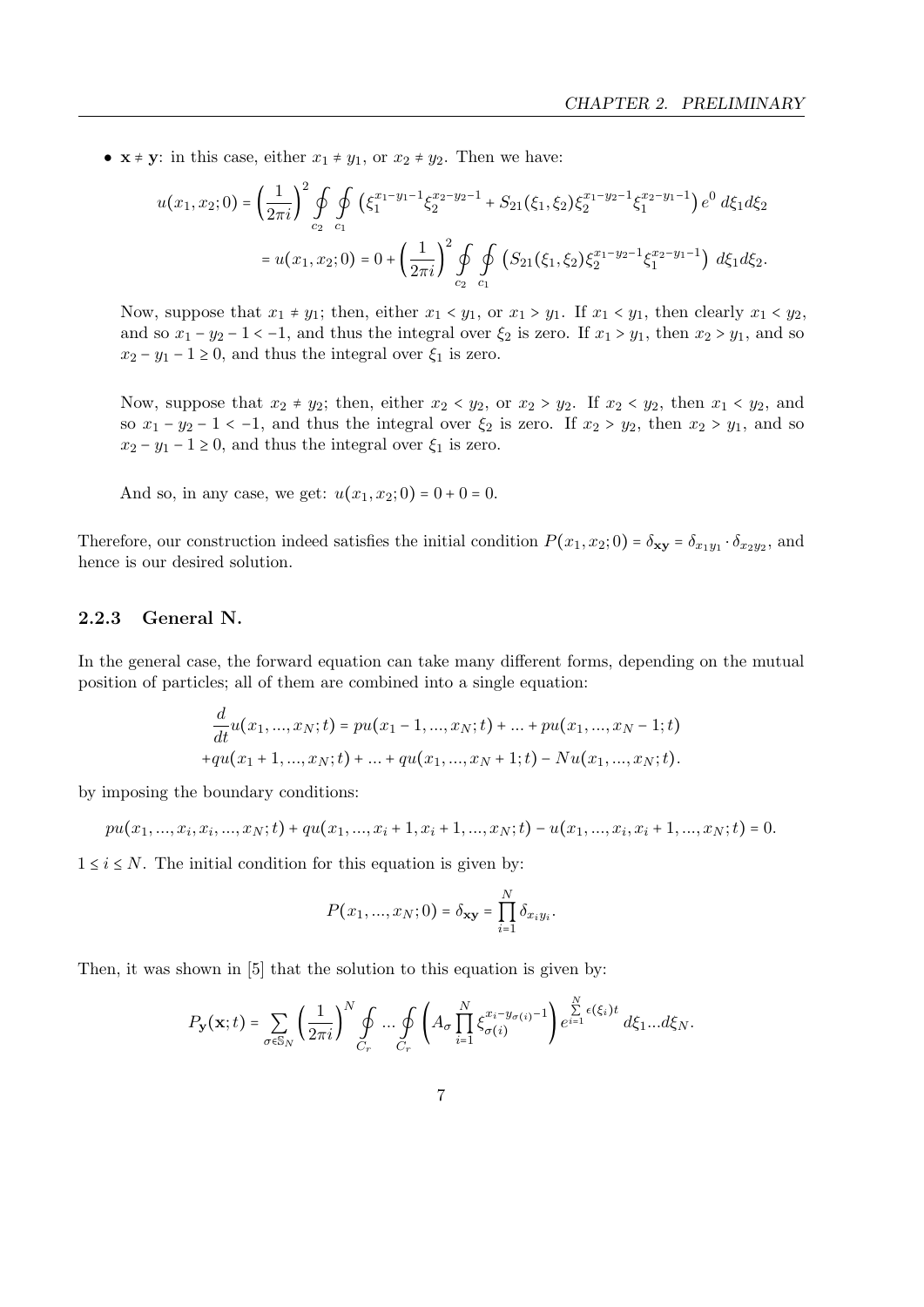where  $A_{\sigma} \coloneqq \prod \{ S_{\alpha\beta} : \{\alpha, \beta\}$  is an inversion in  $\sigma \}$ , and the term  $S_{\alpha\beta}$  is defined as above:  $S_{\alpha\beta}$ :  $-\frac{p+q\xi_{\alpha}\xi_{\beta}-\xi_{\alpha}}{p+a\xi_{\alpha}\xi_{\beta}-\xi_{\alpha}-\xi_{\alpha}}$  $\frac{p+q\varsigma_{\alpha}\varsigma_{\beta}-\varsigma_{\alpha}}{p+q\xi_{\alpha}\xi_{\beta}-\xi_{\beta}}.$ 

**Remark 2.2.1.** The constant  $\left(\frac{1}{2\pi i}\right)^N$  is unwieldy and doesn't carry any importance; therefore, further we will include each constant  $\frac{1}{2\pi i}$  in the differential  $d\xi_i$ ,  $i = 1, ..., N$ .

### <span id="page-11-0"></span>2.3 Finding transition probability in a multi-species ASEP

In this section we now review how to construct and solve the forward equation for a multi-species ASEP. The multi-species ASEP were first introduced by Tracy and Widom in the paper [\[6\]](#page-53-3), and then developed by Lee in the paper [\[1\]](#page-53-4).

### <span id="page-11-1"></span>2.3.1  $N = 2$

Suppose that we have 2 particles moving on Z, such that one particle belongs to species 1, and the other particle belongs to the species 2. Then, when constructing the forward equation, we need to take much more information into account.

Case 1: the particles are far from each other  $(x_2 > x_1 + 1)$ , and the left particle belongs to species 1, and the right particle belongs to species 2:

This case is exactly as it was in the single-species model, because differences in species start to play a role only when there are interactions:

$$
\frac{d}{dt}P(x_1, x_2, 12; t) = pP(x_1 - 1, x_2, 12; t) + pP(x_1, x_2 - 1, 12; t)
$$
\n
$$
+ qP(x_1 + 1, x_2, 12; t) + qP(x_1, x_2 + 1, 12; t) - pP(x_1, x_2, 12; t) - pP(x_1, x_2, 12; t)
$$
\n
$$
- qP(x_1, x_2, 12; t) - qP(x_1, x_2, 12; t) = pP(x_1 - 1, x_2, 12; t)
$$
\n
$$
+ pP(x_1, x_2 - 1, 12; t) + qP(x_1 + 1, x_2, 12; t) + qP(x_1, x_2 + 1, 12; t) - 2P(x_1, x_2, 12; t).
$$

Case 2: the particles are far from each other  $(x_2 > x_1 + 1)$ , and the left particle belongs to species 2, and the right particle belongs to species 1:

Exactly same as before:

$$
\frac{d}{dt}P(x_1, x_2, 21; t) = pP(x_1 - 1, x_2, 21; t) + pP(x_1, x_2 - 1, 21; t) + qP(x_1 + 1, x_2, 21; t) + qP(x_1, x_2 + 1, 21; t) - 2P(x_1, x_2, 21; t).
$$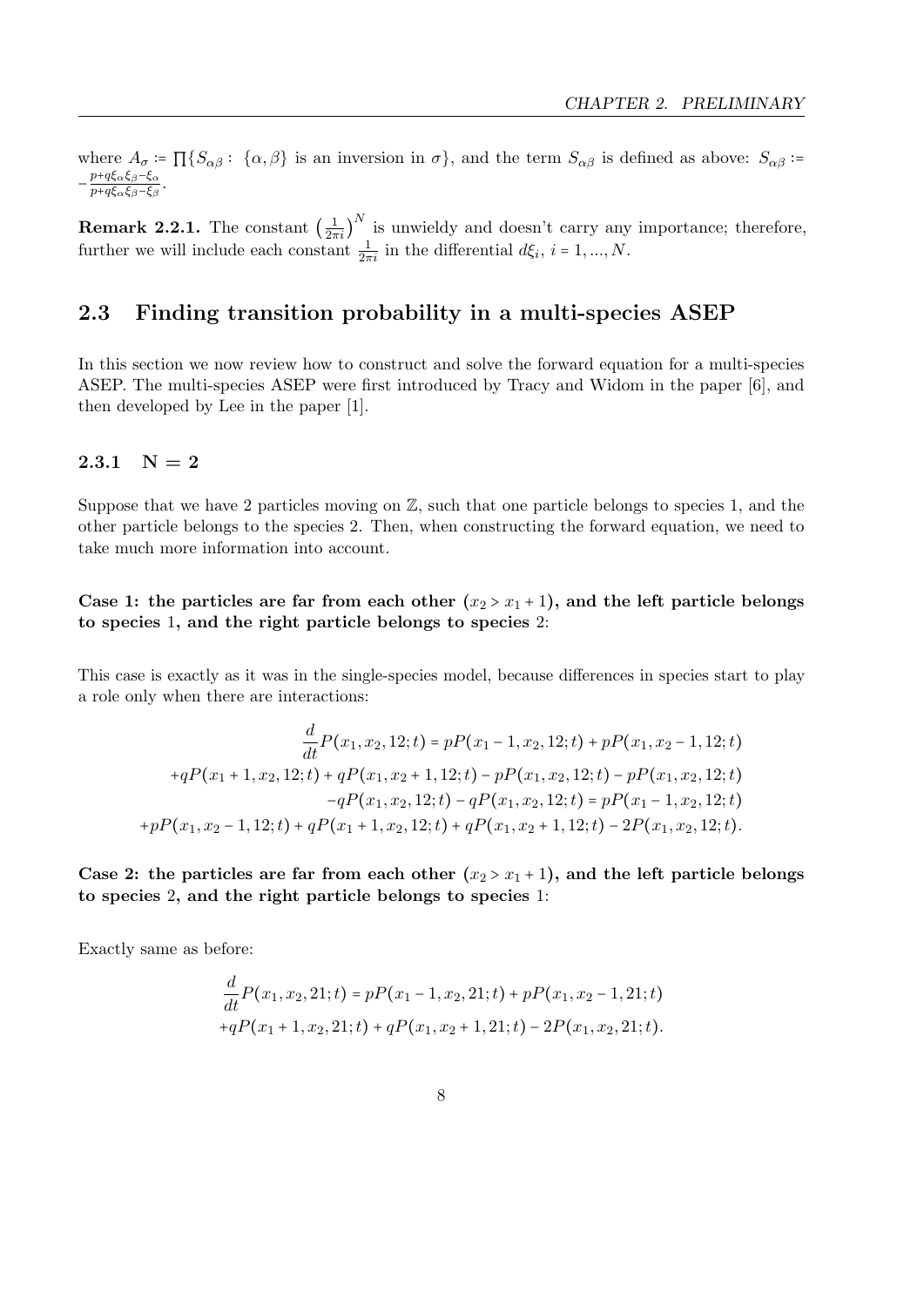Case 3: the particles are next to each other  $(x_2 = x_1 + 1 = x + 1)$ , and the left particle belongs to species 1, and the right particle belongs to species 2:

$$
\frac{d}{dt}P(x, x+1, 12; t) = pP(x-1, x+1, 12; t) + pP(x, x+1, 21; t) + qP(x, x+2, 12; t) -pP(x, x+1, 12; t) - qP(x, x+1, 12; t) - qP(x, x+1, 12; t) = pP(x-1, x+1, 12; t) +pP(x, x+1, 21; t) + qP(x, x+2, 12; t) - P(x, x+1, 12; t) - qP(x, x+1, 12; t).
$$

As it is now clear, what we have is a system of coupled linear differential equations, and so they can't be solved separately from each other.

Case 4: the particles are next to each other  $(x_2 = x_1 + 1 = x + 1)$ , and the left particle belongs to species 2, and the right particle belongs to species 1:

d

$$
\frac{d}{dt}P(x, x+1, 21; t) = pP(x-1, x+1, 21; t) + qP(x, x+1, 12; t) + qP(x, x+2, 21; t) -pP(x, x+1, 21; t) - pP(x, x+1, 21; t) - qP(x, x+1, 21; t) = pP(x-1, x+1, 21; t) +qP(x, x+1, 12; t) + qP(x, x+2, 21; t) - pP(x, x+1, 21; t) - P(x, x+1, 21; t).
$$

And so, as was remarked above, we must solve these equations together; and therefore, approaching the problem as in the single-species ASEP is not feasible. To solve these equations together, we need to construct a matrix differential equation. Therefore, let us construct the following matrix:

$$
\mathbf{P}_{(y_1,y_2)}(x_1,x_2;t)=
$$

$$
\begin{bmatrix}\nP_{(y_1,y_2,11)}(x_1,x_2,11;t); & P_{(y_1,y_2,12)}(x_1,x_2,11;t); & P_{(y_1,y_2,21)}(x_1,x_2,11;t); & P_{(y_1,y_2,22)}(x_1,x_2,11;t) \\
P_{(y_1,y_2,11)}(x_1,x_2,12;t); & P_{(y_1,y_2,12)}(x_1,x_2,12;t); & P_{(y_1,y_2,21)}(x_1,x_2,12;t); & P_{(y_1,y_2,22)}(x_1,x_2,12;t) \\
P_{(y_1,y_2,11)}(x_1,x_2,21;t); & P_{(y_1,y_2,12)}(x_1,x_2,21;t); & P_{(y_1,y_2,21)}(x_1,x_2,21;t); & P_{(y_1,y_2,22)}(x_1,x_2,21;t) \\
P_{(y_1,y_2,11)}(x_1,x_2,22;t); & P_{(y_1,y_2,12)}(x_1,x_2,22;t); & P_{(y_1,y_2,21)}(x_1,x_2,22;t); & P_{(y_1,y_2,22)}(x_1,x_2,22;t)\n\end{bmatrix}
$$

First of all, notice that we don't restrict ourselves to the cases where species are different: we also include the cases where all particles belong to the same species (in particular, the matrix entries  $(1, 1)$  and  $(2, 2)$ , thus reducing to the single-species ASEP in those cases.

Next, we can immediately see that the terms like  $P_{(y_1,y_2,12)}(x_1,x_2,11;t)$  are always zero: this is because the probability that one particle becomes a species-1 particle, given that at time  $t = 0$  it was a species-2 particle, is always zero, at any instant of time, at any configuration  $(x_1, x_2)$ . Therefore, out matrix simplifies to:

$$
\mathbf{P}_{(y_1,y_2)}(x_1,x_2;t)=
$$

$$
\begin{bmatrix} P_{(y_1,y_2,11)}(x_1,x_2,11;t); & 0; & 0; & 0\\ 0; & P_{(y_1,y_2,12)}(x_1,x_2,12;t); & P_{(y_1,y_2,21)}(x_1,x_2,12;t); & 0\\ 0; & P_{(y_1,y_2,12)}(x_1,x_2,21;t); & P_{(y_1,y_2,21)}(x_1,x_2,21;t); & 0\\ 0; & 0; & P_{(y_1,y_2,22)}(x_1,x_2,22;t) \end{bmatrix}
$$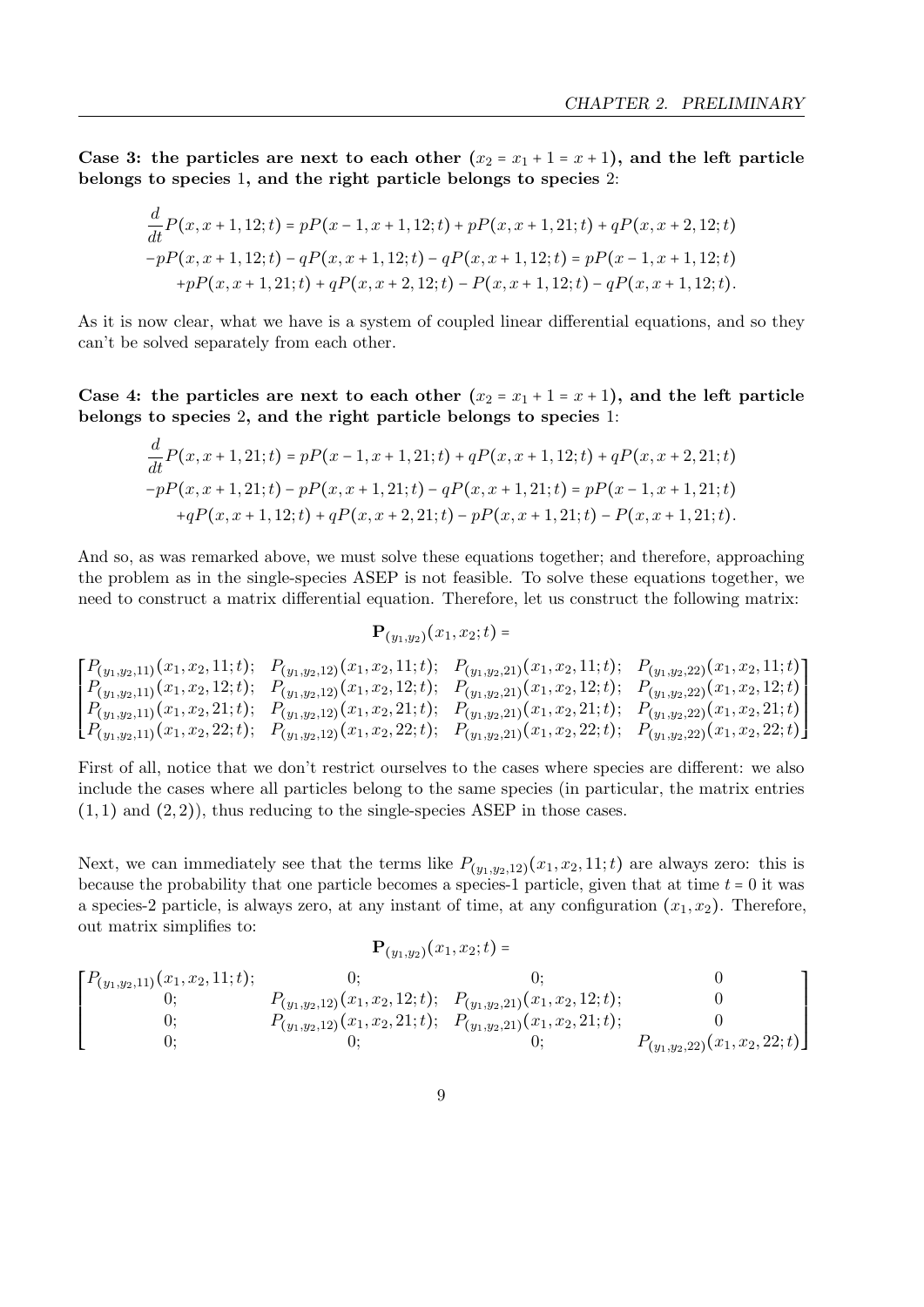Now, given this matrix, we want to construct the matrix forward differential equation; for this, we need to consider cases again, but now using matrices of functions instead of plain functions. For notational simplicity, as always, we will denote  $\mathbf{P}_{(y_1,y_2)}(x_1,x_2;t)$  by  $\mathbf{P}(x_1,x_2;t)$ .

Case 1: the particles are far from each other  $(x_2 > x_1 + 1)$ :

d

$$
\frac{d}{dt}\mathbf{P}(x_1, x_2; t) = p\mathbf{P}(x_1 - 1, x_2; t) + p\mathbf{P}(x_1, x_2 - 1; t) \n+q\mathbf{P}(x_1 + 1, x_2; t) + q\mathbf{P}(x_1, x_2 + 1; t) - 2\mathbf{P}(x_1, x_2; t).
$$

Case 2: the particles are next to each other  $(x_2 = x_1 + 1 = x + 1)$ 

$$
\frac{d}{dt}\mathbf{P}(x,x+1;t)=p\mathbf{P}(x-1,x+1;t)+q\mathbf{P}(x,x+2;t)-\mathbf{A}\mathbf{P}(x,x+1;t).
$$

where the matrix  $A$  is given by:

$$
\mathbf{A} = \begin{bmatrix} 1; & 0; & 0; & 0 \\ 0; & 1+q; & -p; & 0 \\ 0; & -q; & 1+p; & 0 \\ 0; & 0; & 0; & 1 \end{bmatrix}
$$

Now, as before, we want to combine everything into a single matrix equation with some boundary conditions. To do this, equalize the different cases with the matrix  $U(x_1, x_2; t)$  substituted for  ${\bf P}(x_1, x_2; t)$ :

$$
p\mathbf{U}(x-1,x+1;t) + p\mathbf{U}(x,x;t) + q\mathbf{U}(x+1,x+1;t) + q\mathbf{U}(x,x+2;t)
$$
  
-2 $\mathbf{U}(x,x+1;t) = p\mathbf{U}(x-1,x+1;t) + q\mathbf{U}(x,x+2;t) - \mathbf{A}\mathbf{U}(x,x+1;t).$ 

This yields the boundary condition:

$$
p\mathbf{U}(x,x;t) + q\mathbf{U}(x+1,x+1;t) = 2\mathbf{U}(x,x+1;t) - \mathbf{A}\mathbf{U}(x,x+1;t) \coloneqq \mathbf{B}\mathbf{U}(x,x+1;t).
$$

Where the matrix **B** is given by:

$$
\mathbf{B} = \begin{bmatrix} 1; & 0; & 0; & 0 \\ 0; & p; & p; & 0 \\ 0; & q; & q; & 0 \\ 0; & 0; & 0; & 1 \end{bmatrix}
$$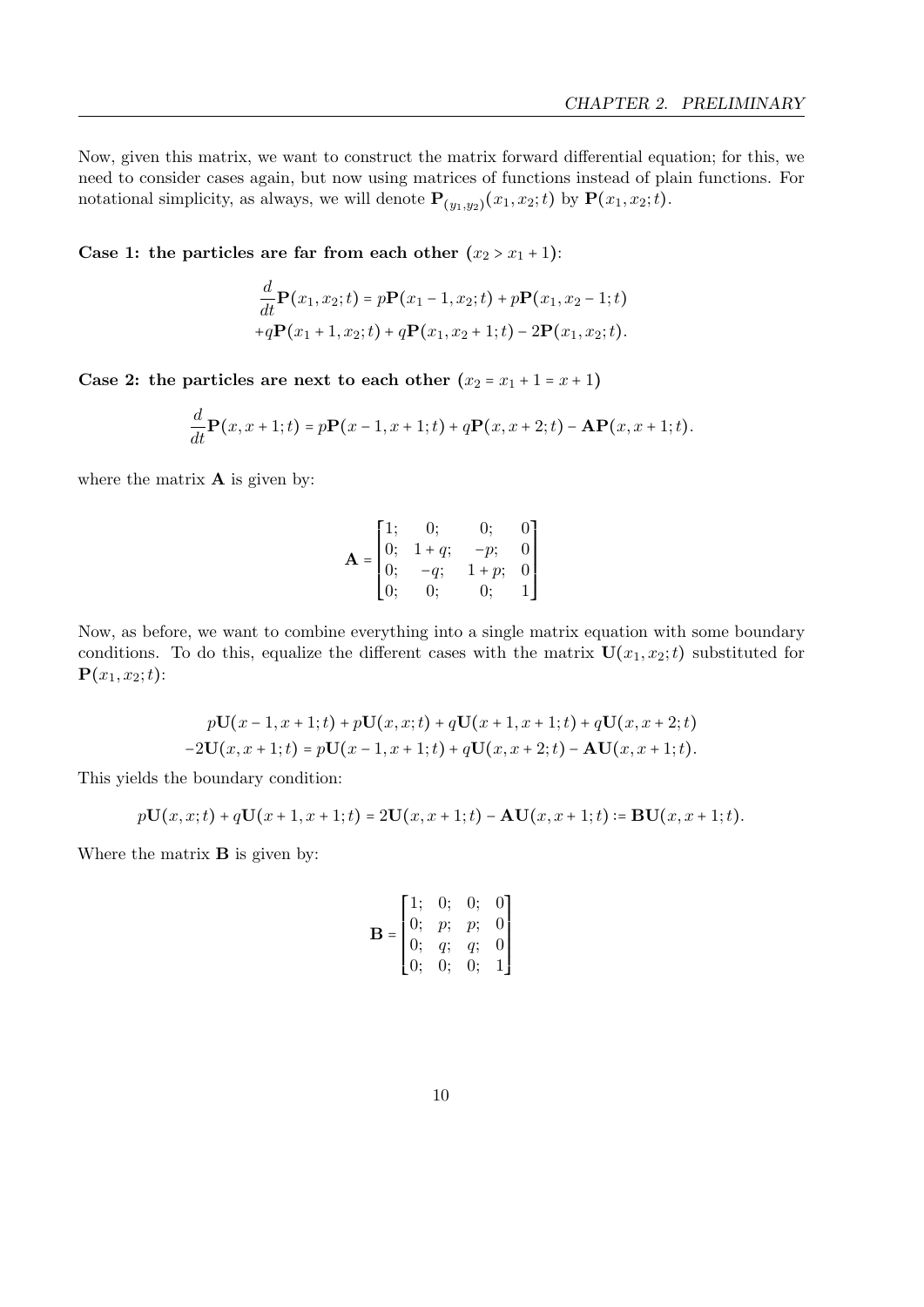### <span id="page-14-0"></span>2.3.2 General N.

More generally, let  $U(\mathbf{x};t) = U(x_1,...,x_N;t)$  be an  $N^N \times N^N$  matrix whose entries are functions on  $\mathbb{Z}^N \times [0, \infty)$  such that  $\mathbf{U}(\mathbf{x}; t)$  satisfies the matrix differential equation:

$$
\frac{d}{dt}\mathbf{U}(\mathbf{x};t) = \sum_{i=1}^{N} \Big[ p\mathbf{U}(x_1,...,x_{i-1},x_i-1,x_{i+1},...,x_N;t) + q\mathbf{U}(x_1,...,x_{i-1},x_i+1,x_{i+1},...,x_N;t) \Big] - N\mathbf{U}(x_1,...,x_N;t),
$$

together with the initial condition

$$
\mathbf{U}(x_1,\cdots,x_N;0) = \begin{cases} \mathbf{I}_{N^N} & \text{if } (x_1,\cdots,x_N) = (y_1,\cdots,y_N) \text{ and } x_1 < \cdots < x_N \\ \mathbf{0}_{N^N} & \text{if } (x_1,\cdots,x_N) \neq (y_1,\cdots,y_N) \text{ and } x_1 < \cdots < x_N \end{cases}
$$

and the boundary condition

$$
p\mathbf{U}(x_1, \cdots, x_{i-1}, x_i, x_i, x_{i+2}, \cdots, x_N; t) + q\mathbf{U}(x_1, \cdots, x_{i-1}, x_i + 1, x_i + 1, x_{i+2}, \cdots, x_N; t)
$$
  
=  $(\mathbf{I}_N^{\otimes (i-1)} \otimes \mathbf{B} \otimes \mathbf{I}_N^{\otimes (N-i-1)}) \mathbf{U}(x_1, \cdots, x_{i-1}, x_i, x_i + 1, x_{i+2}, \cdots, x_N; t)$ 

where the matrix  $\bf{B}$  is given by:

$$
\begin{bmatrix} \mathbf{B} \end{bmatrix}_{ij,kl} = \begin{cases} 1 & \text{if } ij = kl \text{ with } i = j; \\ p & \text{if either } ij = kl \text{ or } ij = lk \text{ with } i < j; \\ q & \text{if either } ij = kl \text{ or } ij = lk \text{ with } i > j; \\ 0 & \text{for all other cases} \end{cases}
$$

Then, it was shown in [\[6\]](#page-53-3) that the solution to this equation is given by:

$$
\sum_{\sigma \in S_N} \mathbf{A}_{\sigma} \prod_{i=1}^N \left( \xi_{\sigma(i)}^{x_i - y_{\sigma(i)} - 1} e^{\varepsilon(\xi_i)t} \right)
$$

For some matrix  $\mathbf{A}_{\sigma}$ , and it was shown in [\[1\]](#page-53-4) how to construct the solution to this equation.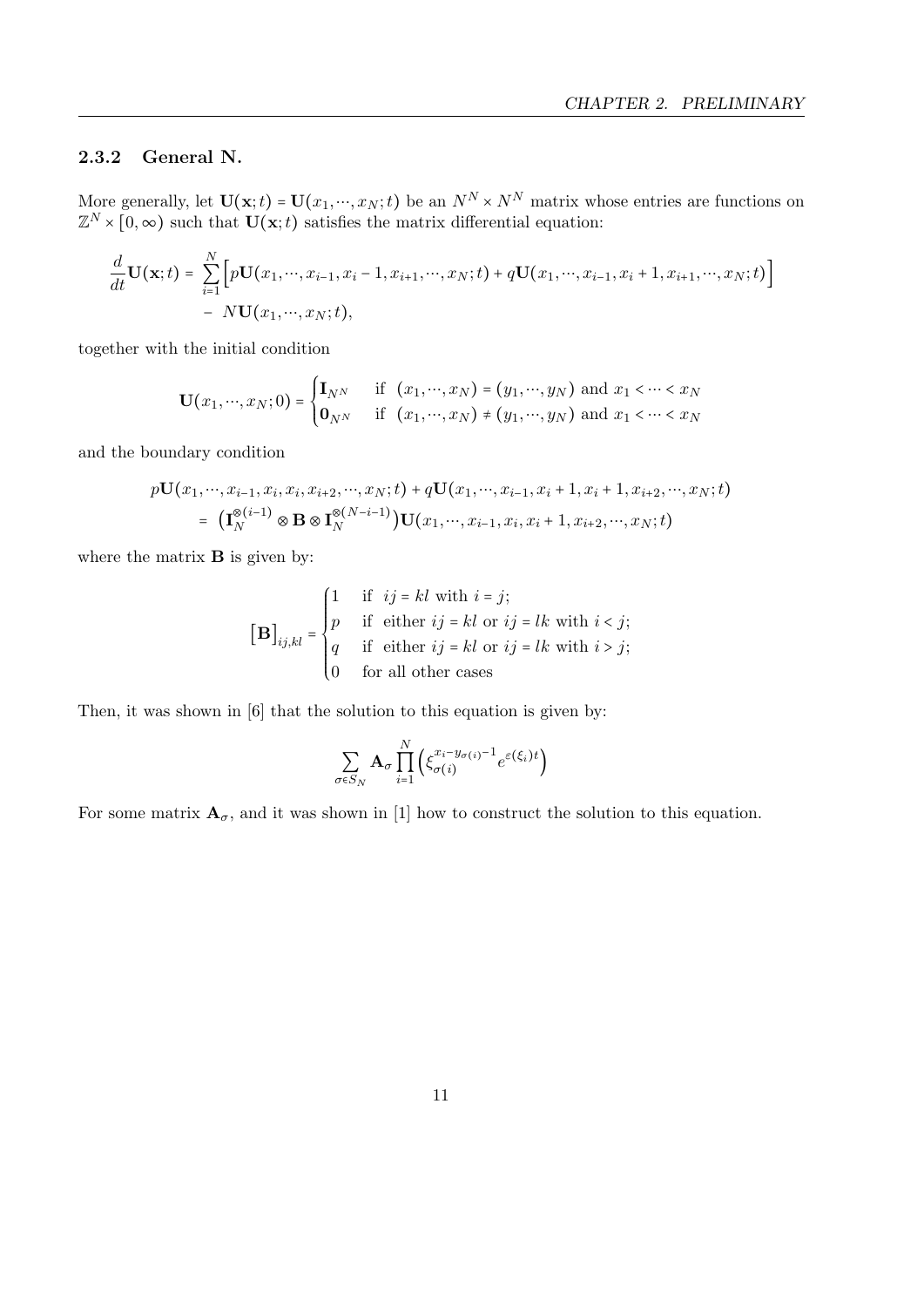### <span id="page-15-0"></span>2.4 Permutations, inversions, and subsets

**Definition 2.4.1.** A permutation  $\sigma$  on a set S is a bijection  $\sigma : S \longrightarrow S$ .

**Definition 2.4.2.** Consider a permutation  $\sigma$  on a set  $\{1, 2, ..., N\}$ . We write  $\sigma = n_1 n_2 ... n_N$  to mean the permutation  $\sigma : S \longrightarrow S$  such that  $\sigma(i) = n_i$ .

Example 2.4.3. Let  $\sigma$  be a permutation on  $\{1, 2, 3\}$ . Then, we write  $\sigma = 123$  to mean the identity permutation,  $\sigma = 132$  to mean the permutation that permutes 3 and 2, and  $\sigma = 231$  is the permutation that "rotates everything clockwise".

**Definition 2.4.4.** Let  $\sigma$  be a permutation on the set  $\{1, 2, ..., N\}$ . We say that the pair  $(\sigma(n_1), \sigma(n_2))$ ,  $n_1 \in$  $\{1, 2, ..., N\}, n_2 \in \{1, 2, ..., N\}$  is an inversion in  $\sigma$  if  $n_1 < n_2$  but  $\sigma(n_1) > \sigma(n_2)$ .

Example 2.4.5. Let  $\sigma$  be acting on  $\{1, 2, 3\}$ ,  $\sigma = 231$ . Then, there are 2 inversions in  $\sigma$ : (2, 1) and  $(3, 1).$ 

**Definition 2.4.6.** Whenever we write an expression of the form  $\prod_{\alpha<\beta} S_{\beta\alpha}$ , we imply that the product is taken over all inversions  $(\beta, \alpha)$  in some permutation  $\sigma$  whenever there is a permutation that is clear from the context. Otherwise, if there is no permutation in the context, then the expression of the form  $\prod S_{\beta\alpha}$  means what it should mean: the product over all pairs  $(\alpha, \beta)$  with  $\beta > \alpha$ .  $_{\alpha<\beta}$ 

**Definition 2.4.7.** Let  $S \subseteq \{1, 2, ..., N\}$  be a subset. We define  $\Sigma(S)$  as the sum of all elements of  $S,\,S$  =  $\{s_1,s_2,...,s_k\}$ :  $\sum(S)\coloneqq\sum\limits_{k=1}^{k}S_{k}$  $\sum_{j=1}$   $s_j$ .

**Example 2.4.8.** Let S be the whole set  $\{1, 2, ..., N\}$ . Then,  $\sum(S) = 1 + 2 + ... + N = \frac{N(N+1)}{2}$  $\frac{\frac{N+1}{2}}{2}$ .

**Remark 2.4.9.** In general, for the subset S of cardinality k, we have the following inequality:  $\sum(S) \geq \frac{k(k+1)}{2}$  $\frac{i+1}{2}$ , because  $s_i \geq i$ ,  $\forall i$ .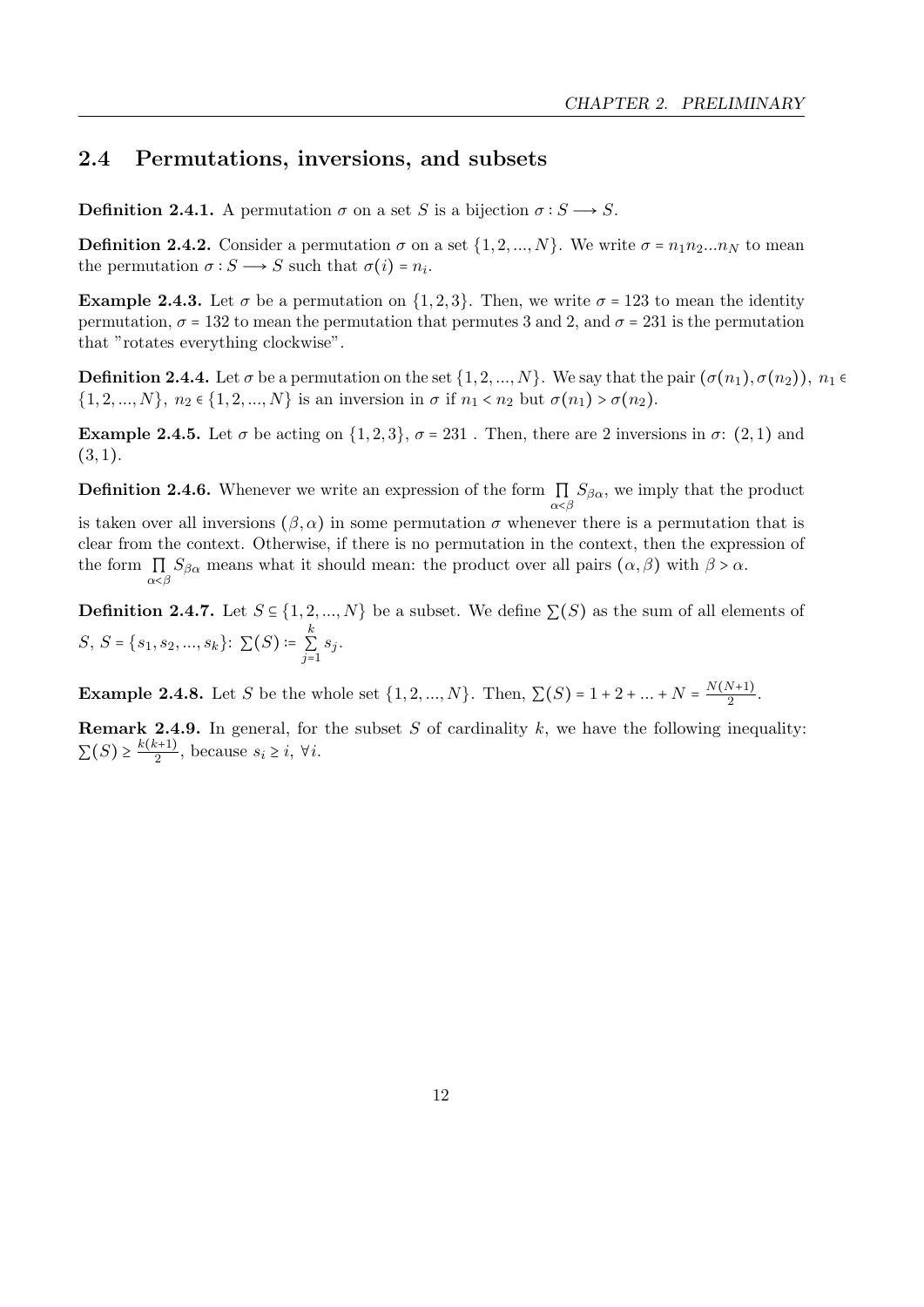## <span id="page-16-0"></span>Chapter 3

## Towards the main results

In this chapter we are experimenting with the special cases to find out what we are looking for: the probability that the rightmost particle  $\eta$  belonging to species-1 is at the spot x at time t, given that all other particles belong to species-2:  $\mathbb{P}_Y(\eta(t) = x)$ . In the paper [\[1\]](#page-53-4) Lee discovered how to obtain the probabilities  $P_Y(X, t; \pi) = P_{(y_1,...,y_N)}(x_1,...,x_N, t; n_1 n_2...n_N)$  that at time t, the particle that belongs to species  $n_i$  is at  $x_i, x_1 < x_2 < ... < x_N$ . Therefore, by writing the event  $\{\eta(t) = x\}$  as the disjoint union of the events  $\{(x_1 = a_1, x_2 = a_2, ..., x_{m-1} = a_{m-1}, x_m = x, x_{m+1} = a_{m+1}, ..., x_N = a_N, 2...212...2)\},\$ we immediately see that:

$$
\mathbb{P}_{Y}(\eta(t) = x) = \sum_{i_{N-1}=1}^{\infty} \dots \sum_{i_{1}=1}^{\infty} P_{Y}(x - i_{N-1} - \dots - i_{1}, ..., x - i_{1}, x; 2...21)
$$
  
+ 
$$
\sum_{i_{N-1}=1}^{\infty} \dots \sum_{i_{1}=1}^{\infty} P_{Y}(x - i_{N-1} - \dots - i_{2}, ..., x - i_{2}, x, x + i_{1}; 2...212)
$$
  
+ 
$$
\dots + \sum_{i_{N-1}=1}^{\infty} \dots \sum_{i_{1}=1}^{\infty} P_{Y}(x, x + i_{1}, ..., x + i_{1} + \dots + i_{N-1}; 12...2).
$$

In another paper [\[2\]](#page-53-5), Lee and Raimbekov discovered how to find the terms  $P_Y(x_1 = a_1, x_2 = a_1, x_3 = a_2$  $a_2, ..., x_{m-1} = a_{m-1}, x_m = x, x_{m+1} = a_{m+1}, ..., x_N = a_N, 2...212...2$  explicitly in the special case when we have a 2-species model with all but one particle belonging to a single species. Our goal in this chapter is to discover the main patterns of our general particle system by studying the special cases, and to lay the foundations for future work.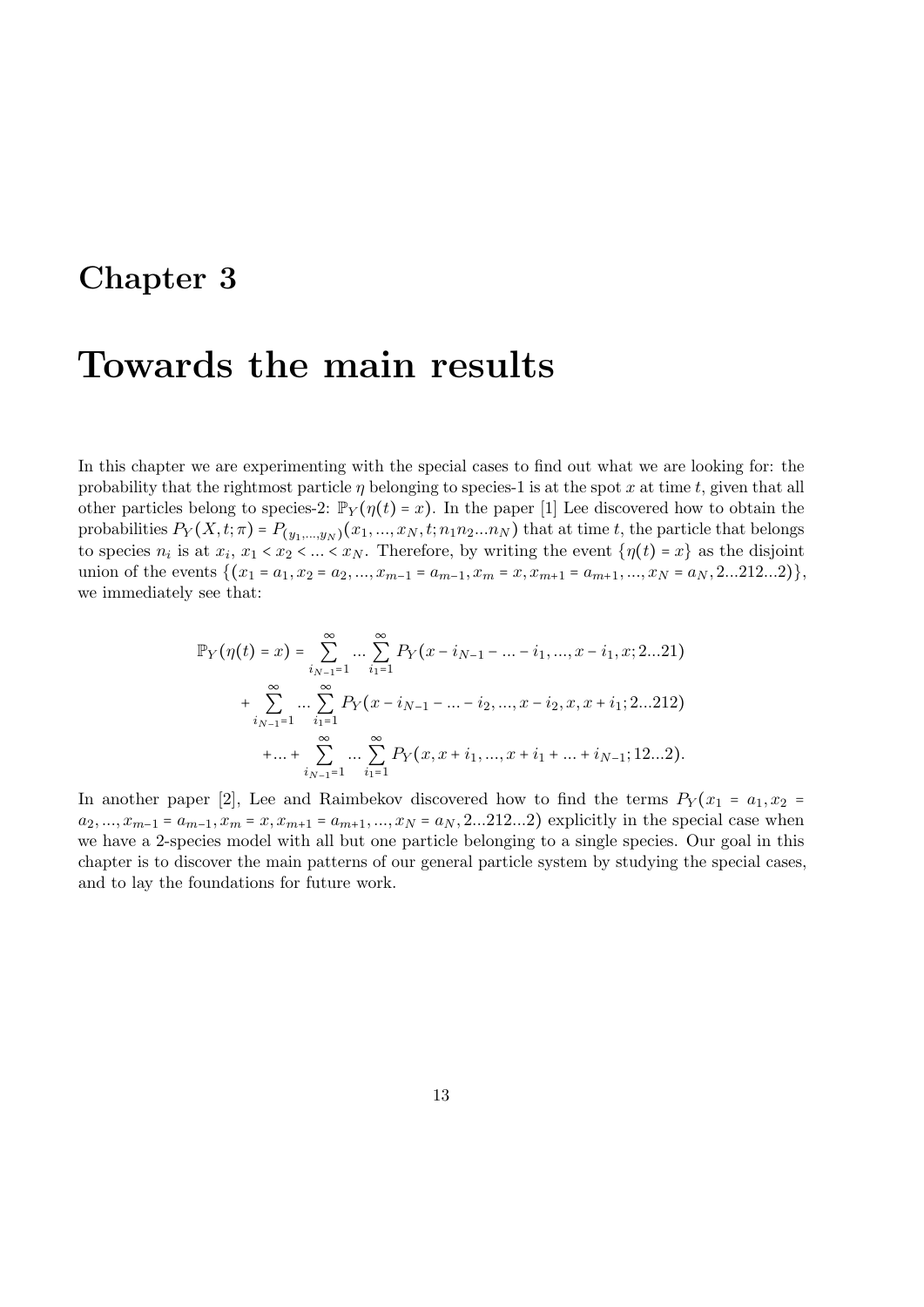### <span id="page-17-0"></span>3.1  $N = 2$

Assume the initial state  $Y = (y_1, y_2, 21)$ . Then, using the results from the paper [\[2\]](#page-53-5), we get that the transition probabilities are as follows:

$$
P_Y(x_1, x_2; 21) = \int_{c_2} \int_{c_1} \left( \xi_1^{x_1} \xi_2^{x_2} + \frac{(p - q \xi_2)(\xi_1 - 1)}{p + q \xi_1 \xi_2 - \xi_1} \xi_2^{x_1} \xi_1^{x_2} \right) \xi_1^{-y_1 - 1} \xi_2^{-y_2 - 1} e^{\left( \frac{p}{\xi_1} + q \xi_1 - 1 + \frac{p}{\xi_2} + q \xi_2 - 1 \right) t} d\xi_1 d\xi_2.
$$

and

$$
P_Y(x_1, x_2; 12) = \int_{c_2} \int_{c_1} \Big( \frac{p(\xi_2 - \xi_1)}{p + q\xi_1\xi_2 - \xi_1} \xi_2^{x_1} \xi_1^{x_2} \Big) \xi_1^{-y_1 - 1} \xi_2^{-y_2 - 1} e^{\left(\frac{p}{\xi_1} + q\xi_1 - 1 + \frac{p}{\xi_2} + q\xi_2 - 1\right)t} d\xi_1 d\xi_2.
$$

where  $c_1$  and  $c_2$  are the circles centered at the origin with radius less than 1 that do not include any singularities except at the origin. Let  $\eta(t)$  be the position of the species-1 particle at time t. We want to compute

$$
\mathbb{P}_Y(\eta(t) = x) = \sum_{i=1}^{\infty} P_Y(x - i, x; 21) + \sum_{i=1}^{\infty} P_Y(x, x + i; 12).
$$

Let

$$
W_{12}(\xi_1,\xi_2,x,t) \coloneqq \xi_1^{x-y_1-1} \xi_2^{x-y_2-1} e^{\left(\frac{p}{\xi_1} + q\xi_1 - 1 + \frac{p}{\xi_2} + q\xi_2 - 1\right)t}.
$$

for notational simplicity.

•  $\sum_{i=1}^{\infty} P_Y(x-i, x; 21)$ : there are two term in the integrand. First, we compute

$$
\sum_{i=1}^{\infty} \int_{c_2} \int_{c_1} \xi_1^{-i} W_{12}(\xi_1, \xi_2, x, t) d\xi_1 d\xi_2.
$$

Since the radius of the contour is less than 1, the series diverges. But it is possible to deform the contour to a circle with radius larger than 1 because the only singularity of the integrand is at the origin. Let us call the circle  $C$ . Hence,

$$
\sum_{i=1}^{\infty} \int_{c_2} \int_{c_1} \xi_1^{-i} W_{12}(\xi_1, \xi_2, x, t) d\xi_1 d\xi_2 = \sum_{i=1}^{\infty} \int_{c_2} \int_{C_1} \xi_1^{-i} W_{12}(\xi_1, \xi_2, x, t) d\xi_1 d\xi_2
$$
  
\n
$$
= \int_{c_2} \int_{C_1} \frac{1}{\xi_1 - 1} W_{12}(\xi_1, \xi_2, x, t) d\xi_1 d\xi_2
$$
  
\n
$$
= \int_{c_2} \int_{c_1} \frac{1}{\xi_1 - 1} W_{12}(\xi_1, \xi_2, x, t) d\xi_1 d\xi_2 + \text{(Residue at } \xi_1 = 1).
$$

The residue at  $\xi = 1$  is

$$
\int_{c_2} W_{12}(1,\xi_2,x,t)d\xi_2 = \int_{c_2} \xi_2^{x-y_2-1} e^{\left(\frac{p}{\xi_2} + q\xi_2 - 1\right)t} d\xi_2.
$$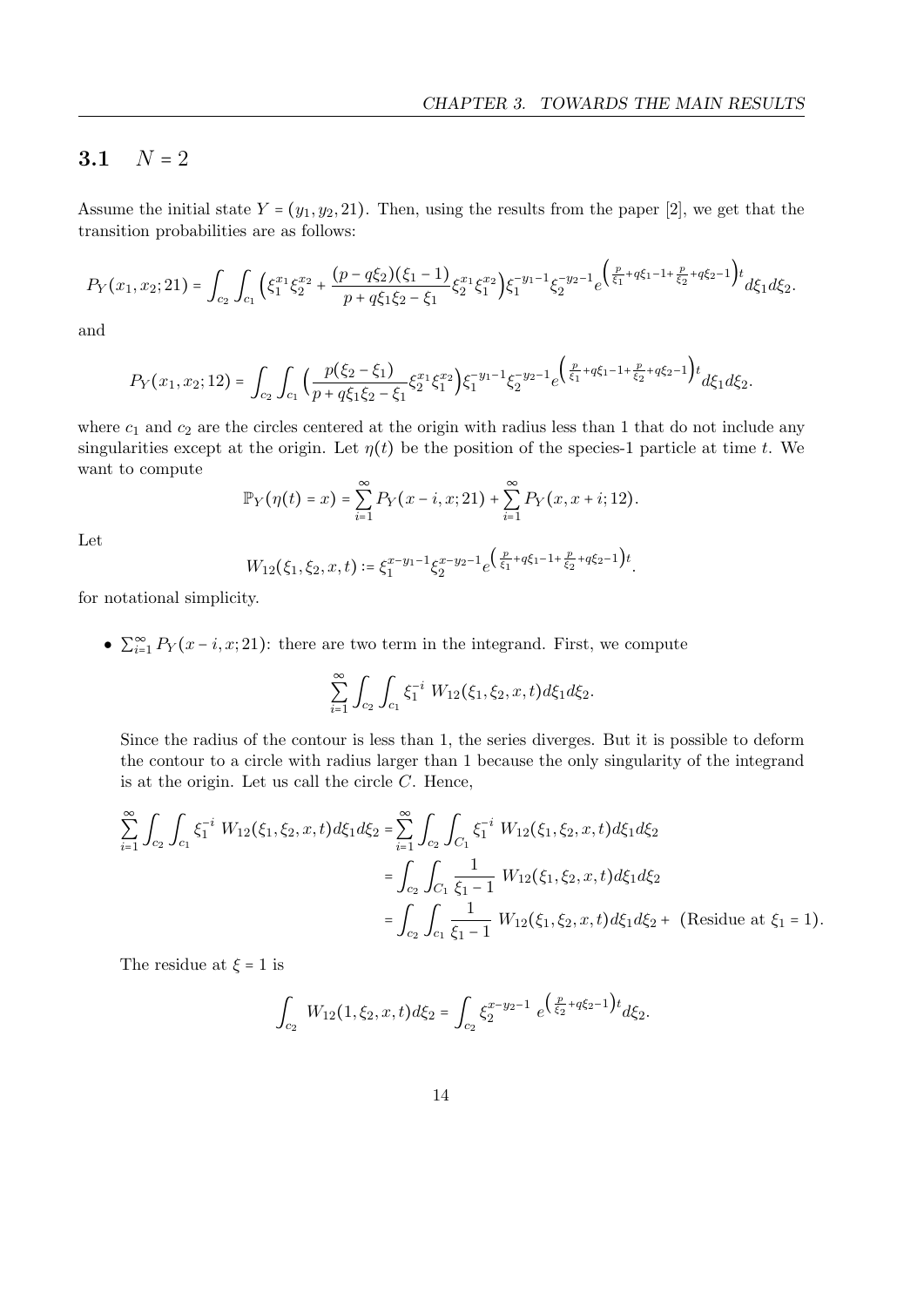We obtained

$$
\sum_{i=1}^{\infty} \int_{c_2} \int_{c_1} \xi_1^{-i} W_{12}(\xi_1, \xi_2, x, t) d\xi_1 d\xi_2 = \int_{c_2} \int_{c_1} \frac{1}{\xi_1 - 1} W_{12}(\xi_1, \xi_2, x, t) d\xi_1 d\xi_2 + \int_{c_2} \xi_2^{x - y_2} e^{\left(\frac{p}{\xi_2} + q\xi_2 - 1\right)t} d\xi_2.
$$
\n(3.1)

Now, we compute

$$
\sum_{i=1}^{\infty} \int_{c_2} \int_{c_1} \frac{(p - q\xi_2)(\xi_1 - 1)}{p + q\xi_1\xi_2 - \xi_1} \xi_2^{-i} W_{12}(\xi_1, \xi_2, x, t) d\xi_1 d\xi_2.
$$

As before, we need to enlarge our contour  $c_2$ , but this time without approaching poles of the function  $\frac{(p-q\xi_2)(\xi_1-1)}{p+q\xi_1\xi_2-\xi_1}$ . We have:

$$
\frac{(p-q\xi_2)(\xi_1-1)}{p+q\xi_1\xi_2-\xi_1}=\frac{(p-q\xi_2)(\xi_1-1)}{p-\xi_1(1-q\xi_2)}.
$$

To avoid approaching poles, it suffices to impose:  $|\xi_1(1-q\xi_2)| < |p| = p$ . And so, consider:

$$
|\xi_1(1-q\xi_2)| = |\xi_1| \cdot |1-q\xi_2| \le |\xi_1| \cdot (1+|q\xi_2|) = |\xi_1| \cdot (1+q|\xi_2|) < p.
$$

After some calculations, this becomes:

$$
|\xi_2| < \frac{1}{q} \left[ \frac{p}{|\xi_1|} - 1 \right].
$$

And so, in order for this inequality to make any sense, we must have that  $\frac{p}{|\xi_1|} > 1$ . But this is not enough. We also need to have that  $|\xi_2| > 1$ . This is possible only if:

$$
1 < |\xi_2| < \frac{1}{q} \left[ \frac{p}{|\xi_1|} - 1 \right]; \quad \Rightarrow \quad 1 < \frac{1}{q} \left[ \frac{p}{|\xi_1|} - 1 \right].
$$

This becomes:

$$
q + 1 < \frac{p}{|\xi_1|}; \Rightarrow |\xi_1| < \frac{p}{q+1}.
$$

And so, let  $c_1$  be any sufficiently small contour, so that  $\xi_1 \in c_1 \Rightarrow |\xi_1| < \frac{p}{a_1}$  $\frac{p}{q+1}$ . Next, let  $S_2$  be any contour in the annulus  $1 < R < \frac{1}{a}$  $rac{1}{q} \left[ \frac{p}{|\xi_1|} \right]$  $\frac{p}{|\xi_1|} - 1$ . Then, we can finally compute our integral:

$$
\sum_{i=1}^{\infty} \int_{c_1} \int_{S_2} \frac{(p - q\xi_2)(\xi_1 - 1)}{p + q\xi_1\xi_2 - \xi_1} \xi_2^{-i} W_{12}(\xi_1, \xi_2, x, t) d\xi_2 d\xi_1
$$

$$
= \int_{c_1} \int_{S_2} \left( \frac{(p - q\xi_2)(\xi_1 - 1)}{p + q\xi_1\xi_2 - \xi_1} \right) \cdot \left( \frac{1}{\xi_2 - 1} \right) W_{12}(\xi_1, \xi_2, x, t) d\xi_2 d\xi_1
$$

$$
= \int_{c_1} \int_{c_2} \left( \frac{(p - q\xi_2)(\xi_1 - 1)}{p + q\xi_1\xi_2 - \xi_1} \right) \cdot \left( \frac{1}{\xi_2 - 1} \right) W_{12}(\xi_1, \xi_2, x, t) d\xi_2 d\xi_1 + \text{(Residue at } \xi_2 = 1).
$$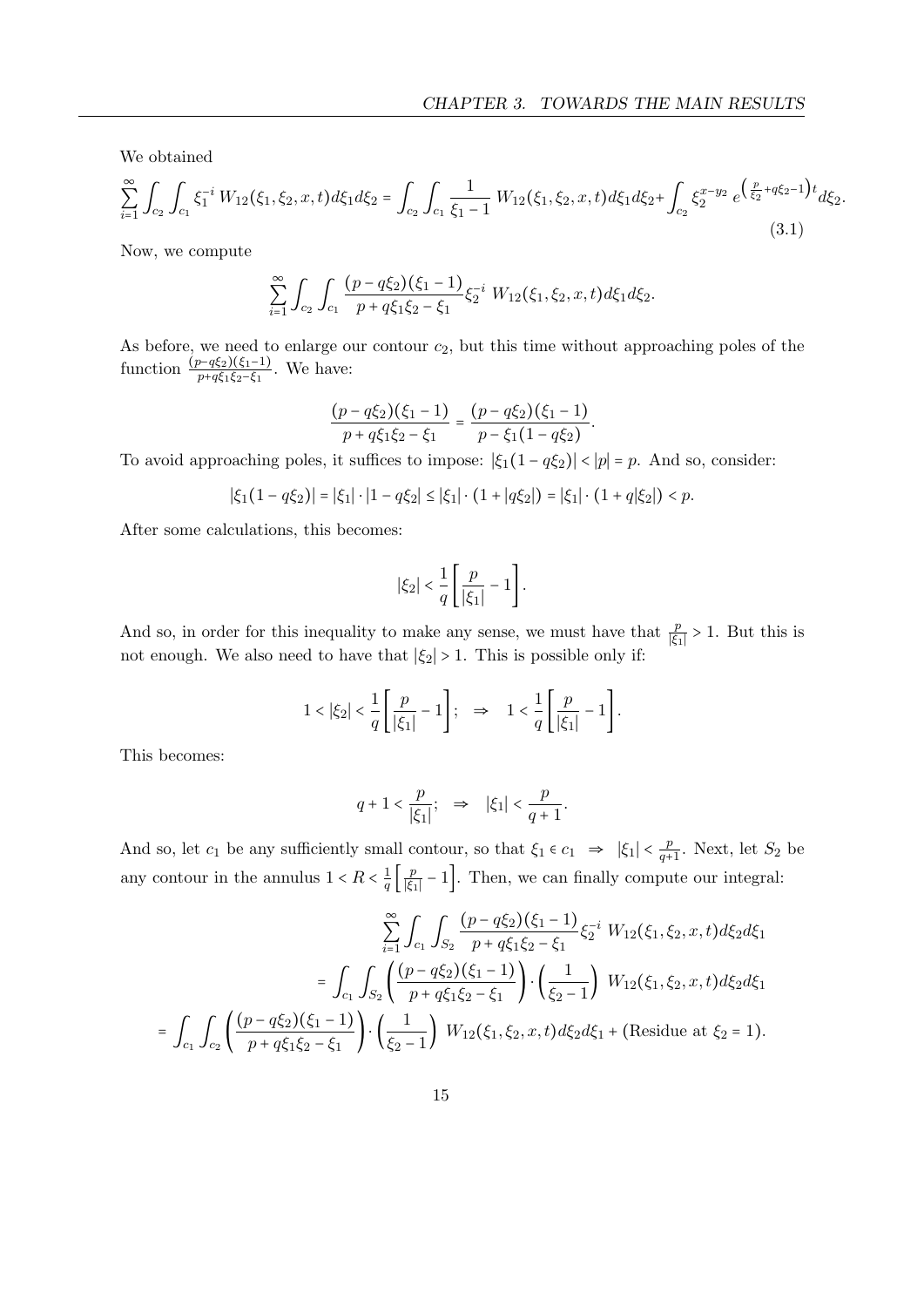The residue at  $\xi_2=1$  is:

$$
\int_{c_1} \left( \frac{(p-q\cdot 1)(\xi_1-1)}{p+q\xi_1\cdot 1-\xi_1} \right) W_{12}(\xi_1,1,x,t) d\xi_1 = \int_{c_1} \left( \frac{(p-q)(\xi_1-1)}{p+q\xi_1-\xi_1} \right) \xi_1^{x-y_1-1} e^{\left(\frac{p}{\xi_1}+q\xi_1-1\right)t} d\xi_1
$$
\n
$$
= \int_{c_1} \left( \frac{(p-q)(\xi_1-1)}{p-p\xi_1} \right) \xi_1^{x-y_1-1} e^{\left(\frac{p}{\xi_1}+q\xi_1-1\right)t} d\xi_1 = \int_{c_1} \left( \frac{(p-q)(\xi_1-1)}{p(1-\xi_1)} \right) \xi_1^{x-y_1-1} e^{\left(\frac{p}{\xi_1}+q\xi_1-1\right)t} d\xi_1
$$
\n
$$
= \int_{c_1} \frac{q-p}{p} \xi_1^{x-y_1-1} e^{\left(\frac{p}{\xi_1}+q\xi_1-1\right)t} d\xi_1.
$$

•  $\sum_{i=1}^{\infty} P_Y(x, x + i; 12)$ :

$$
\sum_{i=1}^{\infty} P_Y(x, x + i; 12) = \sum_{i=1}^{\infty} \int_{c_2} \int_{c_1} \Big( \frac{p(\xi_2 - \xi_1)}{p + q\xi_1\xi_2 - \xi_1} \xi_1^i \Big) W_{12}(\xi_1, \xi_2, x, t) d\xi_1 d\xi_2.
$$

Observe that this time, the series converges if  $|\xi_1|<1, \; \forall \xi_1 \in c_1.$ 

As before, consider the problematic function:

$$
\frac{1}{p+q\xi_1\xi_2-\xi_1}=\frac{1}{p-\xi_1\cdot(1-q\xi_2)}.
$$

We want to avoid approaching singularity:  $|\xi_1(1-q\xi_2)| < |p| = p$ . Then, consider:

$$
|\xi_1(1-q\xi_2)|=|\xi_1|\cdot|1-q\xi_2|\leq|\xi_1|\cdot(1+|q\xi_2|)=|\xi_1|\cdot(1+q|\xi_2|)
$$

And so, it suffices to impose:

$$
|\xi_1| < \frac{p}{(1 + q|\xi_2|)}.
$$

On the other hand, we also want to have  $|\xi_1|$  < 1. And so, let  $c_1$  be any contour such that  $\xi_1 \in c_1 \implies |\xi_1| < \min\left\{\frac{p}{(1+q|\xi_2|)};1\right\}$ . Then, we are finally ready to compute our integral:

$$
\sum_{i=1}^{\infty} P_Y(x, x + i; 12) = \sum_{i=1}^{\infty} \int_{c_2} \int_{c_1} \frac{p(\xi_2 - \xi_1)}{p + q \xi_1 \xi_2 - \xi_1} \xi_1^i W_{12}(\xi_1, \xi_2, x, t) d\xi_1 d\xi_2
$$

$$
= \int_{c_2} \int_{c_1} \left( \frac{p(\xi_2 - \xi_1)}{p + q \xi_1 \xi_2 - \xi_1} \right) \cdot \left( \frac{\xi_1}{1 - \xi_1} \right) W_{12}(\xi_1, \xi_2, x, t) d\xi_1 d\xi_2.
$$

And so, the whole expression becomes: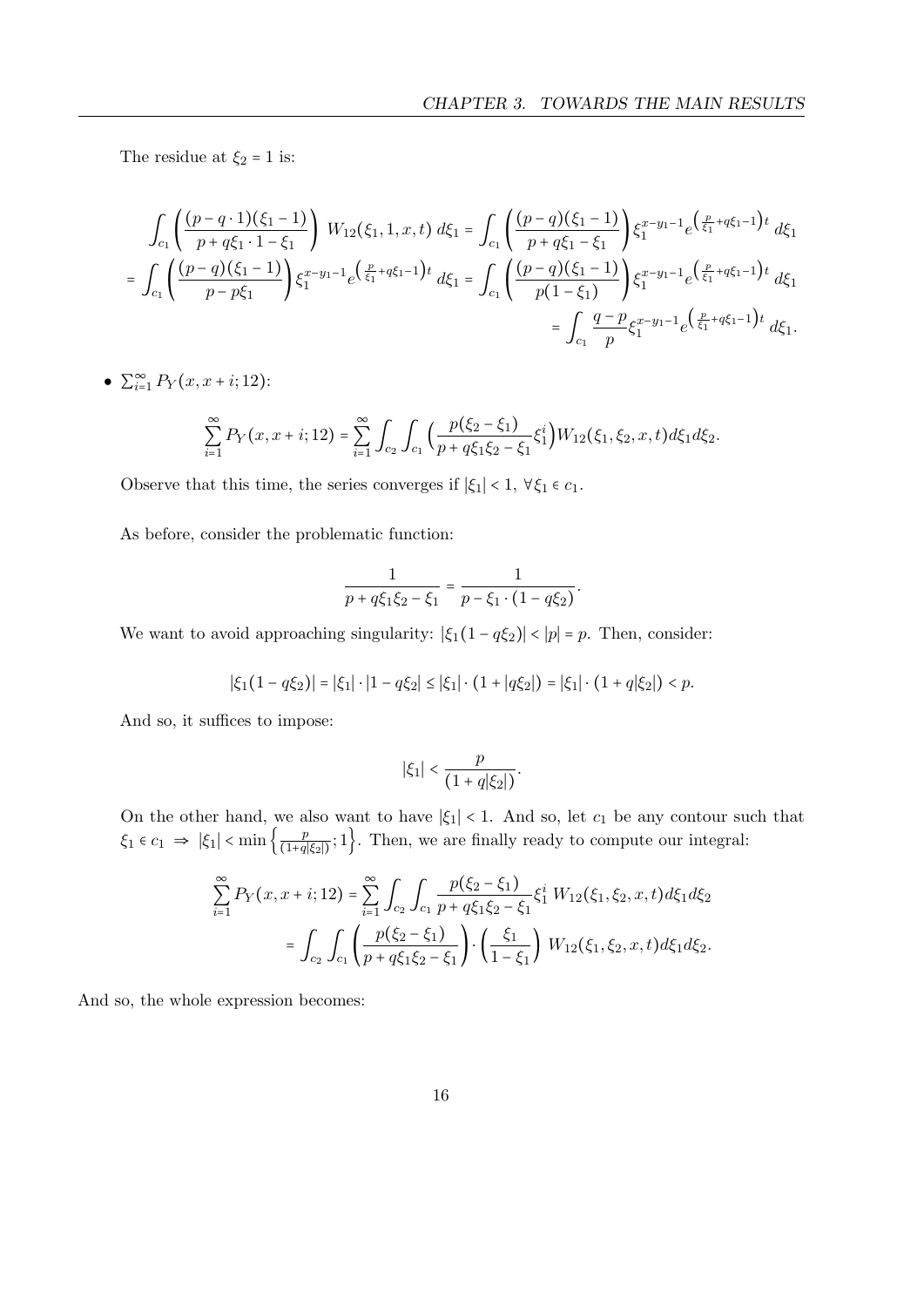$$
\mathbb{P}_{Y}(\eta(t) = x) = \sum_{i=1}^{\infty} P_{Y}(x - i, x; 21) + \sum_{i=1}^{\infty} P_{Y}(x, x + i; 12)
$$
  
\n
$$
= \int_{c_{2}} \int_{c_{1}} \frac{1}{\xi_{1} - 1} W_{12}(\xi_{1}, \xi_{2}, x, t) d\xi_{1} d\xi_{2}
$$
  
\n
$$
+ \int_{c_{1}} \int_{c_{2}} \left( \frac{(p - q\xi_{2})(\xi_{1} - 1)}{p + q\xi_{1}\xi_{2} - \xi_{1}} \right) \cdot \left( \frac{1}{\xi_{2} - 1} \right) W_{12}(\xi_{1}, \xi_{2}, x, t) d\xi_{2} d\xi_{1}
$$
  
\n
$$
+ \int_{c_{2}} \int_{c_{1}} \left( \frac{p(\xi_{2} - \xi_{1})}{p + q\xi_{1}\xi_{2} - \xi_{1}} \right) \cdot \left( \frac{\xi_{1}}{1 - \xi_{1}} \right) W_{12}(\xi_{1}, \xi_{2}, x, t) d\xi_{1} d\xi_{2}
$$
  
\n
$$
+ \int_{c_{2}} \xi_{2}^{x - y_{2} - 1} e^{\left( \frac{p}{\xi_{2}} + q\xi_{2} - 1 \right)t} d\xi_{2} + \int_{c_{1}} \frac{q - p}{p} \xi_{1}^{x - y_{1} - 1} e^{\left( \frac{p}{\xi_{1}} + q\xi_{1} - 1 \right)t} d\xi_{1}.
$$

Adding the first 3 summands together yields a nice formula:

$$
\mathbb{P}_{Y}(\eta(t) = x) = \sum_{i=1}^{\infty} P_{Y}(x - i, x; 21) + \sum_{i=1}^{\infty} P_{Y}(x, x + i; 12)
$$
  
= 
$$
\oint_{c_2} \oint_{c_1} - \frac{(2p - 1)(\xi_1 - \xi_2)(\xi_1 \xi_2 - 1)}{(\xi_1 - 1)(\xi_2 - 1)(\xi_1 - p - q \xi_1 \xi_2)} W_{12}(\xi_1, \xi_2, x, t) d\xi_1 d\xi_2
$$
  
+ 
$$
\frac{q - p}{p} \oint_{c_1} \xi_1^{x - y_1 - 1} e^{\left(\frac{p}{\xi_1} + q \xi_1 - 1\right)t} d\xi_1 + \oint_{c_2} \xi_2^{x - y_2 - 1} e^{\left(\frac{p}{\xi_2} + q \xi_2 - 1\right)t} d\xi_2.
$$

### <span id="page-20-0"></span>3.2  $N = 3$

Assume the initial state  $Y = (y_1, y_2, y_3, 221)$ . Then, using the results of the paper [\[2\]](#page-53-5) we obtain the following table:

| $\sigma$ |                | $\left [\mathbf{A}_{\sigma}]_{221,221} [\mathbf{A}_{\sigma}]_{212,221}\right $ | $[\mathbf{A}_{\sigma}]_{122,221}$                                 |
|----------|----------------|--------------------------------------------------------------------------------|-------------------------------------------------------------------|
| 123      |                |                                                                                |                                                                   |
| 132      | $Q_{32}$       | $pT_{32}$                                                                      | $\mathcal{O}$                                                     |
| 213      | $S_{21}$       | $\theta$                                                                       | $\left( \right)$                                                  |
| 231      | $S_{21}Q_{31}$ | $S_{21}pT_{31}$                                                                | $\mathbf{0}$                                                      |
| 312      | $Q_{32}S_{31}$ | $pT_{32}Q_{31}$                                                                | $pT_{32}pT_{31}$                                                  |
|          |                |                                                                                | $321 S_{21}Q_{31}S_{32} S_{21}pT_{31}Q_{32} pT_{32}pT_{31}S_{21}$ |

$$
\mathbb{P}_Y(\eta(t) = x) = \sum_{i=1}^{\infty} \sum_{j=1}^{\infty} P_Y(x - i - j, x - i, x; 221) + \sum_{i=1}^{\infty} \sum_{j=1}^{\infty} P_Y(x - i, x, x + j; 212) + \sum_{i=1}^{\infty} \sum_{j=1}^{\infty} P_Y(x, x + i, x + i + j; 122).
$$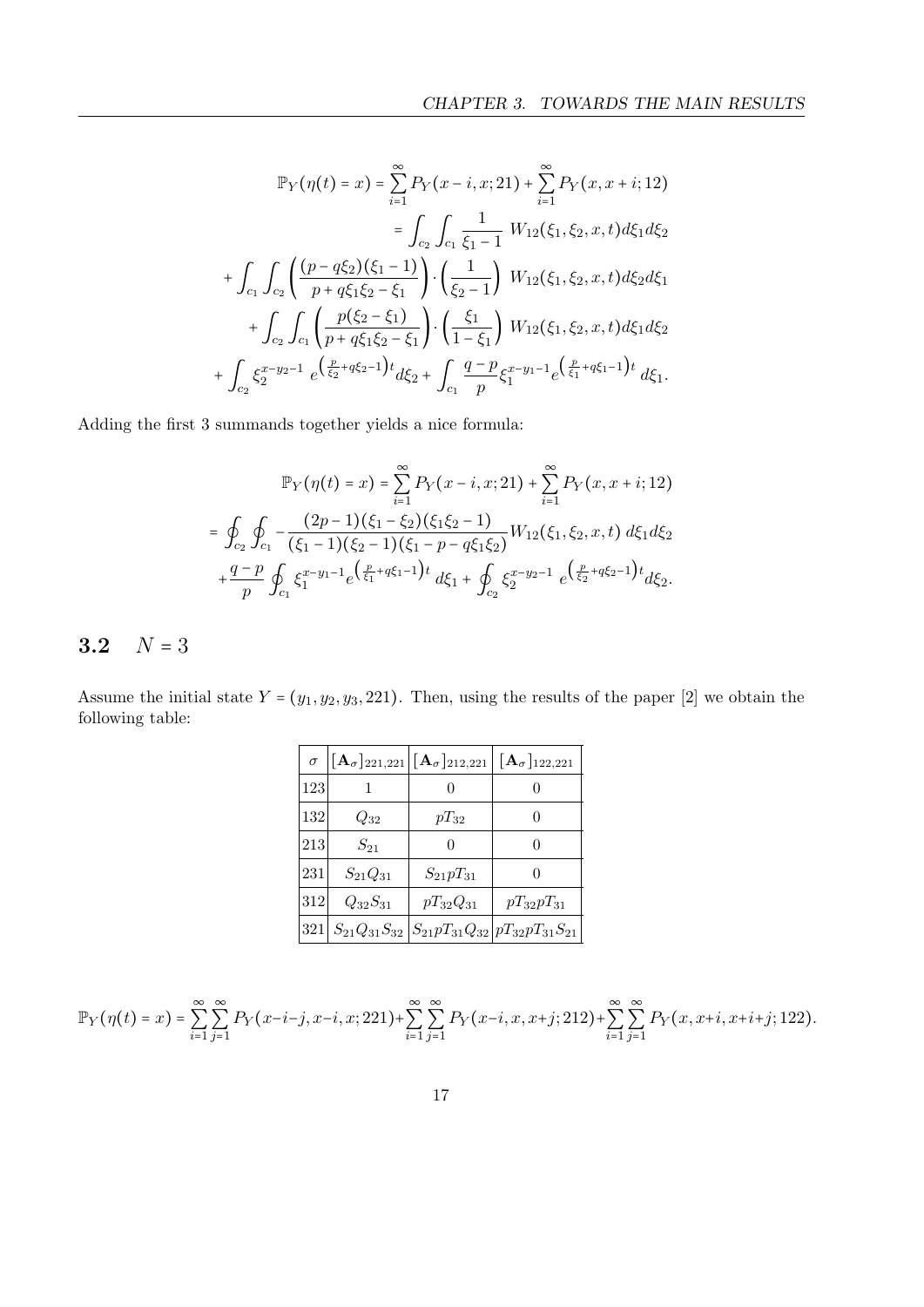As before, define:

$$
W_{123}(\xi_1,\xi_2,\xi_3,x,t) \coloneqq \xi_1^{x-y_1-1} \xi_2^{x-y_2-1} \xi_3^{x-y_3-1} e^{\left(\frac{p}{\xi_1} + q\xi_1 - 1 + \frac{p}{\xi_2} + q\xi_2 - 1 + \frac{p}{\xi_3} + q\xi_3 - 1\right)t}.
$$

**Remark 3.2.1.** Let  $W_i(\xi, x, t) \coloneqq \xi^{x-y_i-1} e^{\left(\frac{p}{\xi} + q\xi - 1\right)t}$ . Then, we have:

1.  $W_{ijk}(\xi_1, \xi_2, \xi_3, x, t) = W_i(\xi_1, x, t) \cdot W_i(\xi_2, x, t) \cdot W_k(\xi_3, x, t);$ 2.  $W_{ij}(\xi_1, \xi_2, x, t) = W_i(\xi_1, x, t) \cdot W_j(\xi_2, x, t).$ 3.  $W_i(1, x, t) = 1^{x-y_i-1} e^{\left(\frac{p}{1} + q \cdot 1 - 1\right)t} = 1 \cdot e^0 = 1.$ 

In particular, we have:

- 1.  $W_{ijk}(1, \xi_2, \xi_3, x, t) = W_{ik}(\xi_2, \xi_3, x, t);$
- 2.  $W_{ijk}(\xi_1, 1, \xi_3, x, t) = W_{ik}(\xi_1, \xi_3, x, t);$
- 3.  $W_{ijk}(\xi_1, \xi_2, 1, x, t) = W_{ij}(\xi_1, \xi_2, x, t).$

We also have:

•  $W_{ijk}(\xi_1, \xi_2, \xi_3, x, t) = \xi_1^x \xi_2^x \xi_3^x \cdot W_{ijk}(\xi_1, \xi_2, \xi_3, 0, t).$ 

Definition 3.2.2.

$$
S_{\beta\alpha} := -\frac{p+q\xi_{\alpha}\xi_{\beta}-\xi_{\beta}}{p+q\xi_{\alpha}\xi_{\beta}-\xi_{\alpha}}; \quad T_{\beta\alpha} := \frac{\xi_{\beta}-\xi_{\alpha}}{p+q\xi_{\alpha}\xi_{\beta}-\xi_{\alpha}}; \quad Q_{\beta\alpha} := \frac{(p-q\xi_{\beta})(\xi_{\alpha}-1)}{p+q\xi_{\alpha}\xi_{\beta}-\xi_{\alpha}}.
$$

Notice that all  $S_{\beta\alpha}$ ,  $T_{\beta\alpha}$ , and  $Q_{\beta\alpha}$  have identical denominators.

The transition probabilities are as follows:

$$
P_{Y}(x_1, x_2, x_3; 221) = \int_{c_3} \int_{c_2} \int_{c_1} \left( \xi_1^{x_1} \xi_2^{x_2} \xi_3^{x_3} + Q_{32} \xi_1^{x_1} \xi_3^{x_2} \xi_2^{x_3} + S_{21} \xi_2^{x_1} \xi_1^{x_2} \xi_3^{x_3} + S_{21} Q_{31} \xi_2^{x_1} \xi_3^{x_2} \xi_1^{x_3} \right) d\xi_2 d\xi_3 + Q_{32} S_{31} \xi_3^{x_1} \xi_1^{x_2} \xi_2^{x_3} + S_{21} Q_{31} S_{32} \xi_3^{x_1} \xi_2^{x_2} \xi_1^{x_3} \right) W_{123}(\xi_1, \xi_2, \xi_3, 0, t) d\xi_1 d\xi_2 d\xi_3.
$$

$$
P_Y(x_1, x_2, x_3; 212) = \int_{c_3} \int_{c_2} \int_{c_1} \left( 0 + pT_{32} \xi_1^{x_1} \xi_3^{x_2} \xi_2^{x_3} + 0 + S_{21} pT_{31} \xi_2^{x_1} \xi_3^{x_2} \xi_1^{x_3} \right. \\
\left. + pT_{32} Q_{31} \xi_3^{x_1} \xi_1^{x_2} \xi_2^{x_3} + S_{21} pT_{31} Q_{32} \xi_3^{x_1} \xi_2^{x_2} \xi_1^{x_3} \right) W_{123}(\xi_1, \xi_2, \xi_3, 0, t) d\xi_1 d\xi_2 d\xi_3.
$$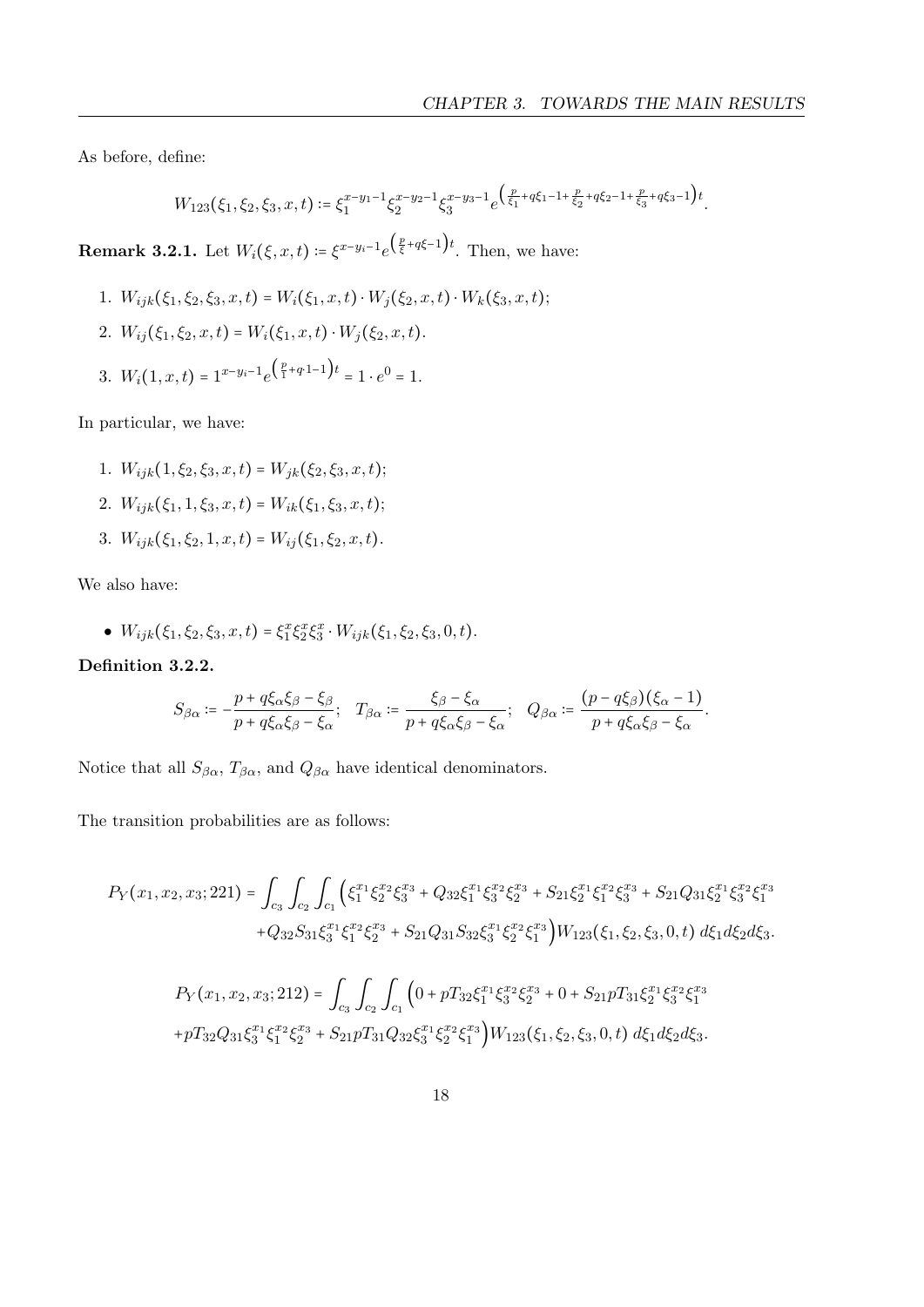$$
P_Y(x_1, x_2, x_3; 122) = \int_{c_3} \int_{c_2} \int_{c_1} \left( pT_{32}pT_{31}\xi_3^{x_1}\xi_1^{x_2}\xi_2^{x_3} + S_{21}pT_{31}pT_{32}\xi_3^{x_1}\xi_2^{x_2}\xi_1^{x_3} \right) W_{123}(\xi_1, \xi_2, \xi_3, 0, t) d\xi_1 d\xi_2 d\xi_3.
$$

Now, we need to put everything together. The first series is:

$$
\sum_{i=1}^{\infty} \sum_{j=1}^{\infty} P_Y(x - i - j, x - i, x; 221) = \sum_{i=1}^{\infty} \sum_{j=1}^{\infty} \int_{c_3} \int_{c_2} \int_{c_1} \left( \xi_1^{x-i-j} \xi_2^{x-i} \xi_3^x + Q_{32} \xi_1^{x-i-j} \xi_3^{x-i} \xi_3^x + S_{21} \xi_2^{x-i-j} \xi_1^{x-i} \xi_3^x + S_{21} Q_{31} \xi_2^{x-i-j} \xi_3^{x-i} \xi_1^x + Q_{32} S_{31} \xi_3^{x-i-j} \xi_1^{x-i} \xi_2^x + S_{21} Q_{31} S_{32} \xi_3^{x-i-j} \xi_2^{x-i} \xi_1^x \right) W_{123}(\xi_1, \xi_2, \xi_3, 0, t) d\xi_1 d\xi_2 d\xi_3.
$$

The second series is:

$$
\sum_{i=1}^{\infty} \sum_{j=1}^{\infty} P_Y(x-i, x, x+j; 212) = \sum_{i=1}^{\infty} \sum_{j=1}^{\infty} \int_{c_3} \int_{c_2} \int_{c_1} \left( p T_{32} \xi_1^{x-i} \xi_3^x \xi_2^{x+j} + S_{21} p T_{31} \xi_2^{x-i} \xi_3^x \xi_1^{x+j} + p T_{32} Q_{31} \xi_3^{x-i} \xi_1^x \xi_2^{x+j} + S_{21} p T_{31} Q_{32} \xi_3^{x-i} \xi_2^x \xi_1^{x+j} \right) W_{123}(\xi_1, \xi_2, \xi_3, 0, t) d\xi_1 d\xi_2 d\xi_3.
$$

The third series is:

$$
\sum_{i=1}^{\infty} \sum_{j=1}^{\infty} P_Y(x, x + i, x + i + j; 122) = \sum_{i=1}^{\infty} \sum_{j=1}^{\infty} \int_{c_3} \int_{c_2} \int_{c_1} \left( pT_{32}pT_{31} \xi_3^x \xi_1^{x+i} \xi_2^{x+i+j} \right. \\
\left. + S_{21}pT_{31}pT_{32} \xi_3^x \xi_2^{x+i} \xi_1^{x+i+j} \right) W_{123}(\xi_1, \xi_2, \xi_3, 0, t) d\xi_1 d\xi_2 d\xi_3.
$$

As before, we need to split each integral into a sum of integrals, and deal with each integral separately. There are 6 summands in the first integral, 4 summands in the second integral, and 2 summands in the third integral, and so there are 12 integrals to consider overall:

### • The first integral:

$$
\sum_{i=1}^{\infty} \sum_{j=1}^{\infty} \int_{C_3} \int_{C_2} \int_{C_1} \xi_1^{x-i-j} \xi_2^{x-i} \xi_3^{x} W_{123}(\xi_1, \xi_2, \xi_3, 0, t) d\xi_1 d\xi_2 d\xi_3.
$$

This integral is the most basic, as there are no singularities to consider. First of all, observe that  $\xi_1^{x-i-j}$  $x^{-i-j} \xi_2^{x-i} \xi_3^x = \xi_1^{-j}$  $\int_1^{-j} (\xi_1 \xi_2)^{-i} (\xi_1^x \xi_2^x \xi_3^x)$ . And so, for the series to converge, we must have both  $|\xi_1| > 1$  and  $|\xi_1 \xi_2| > 1$ . For this, it suffices to deform only one contour  $c_1$  into the contour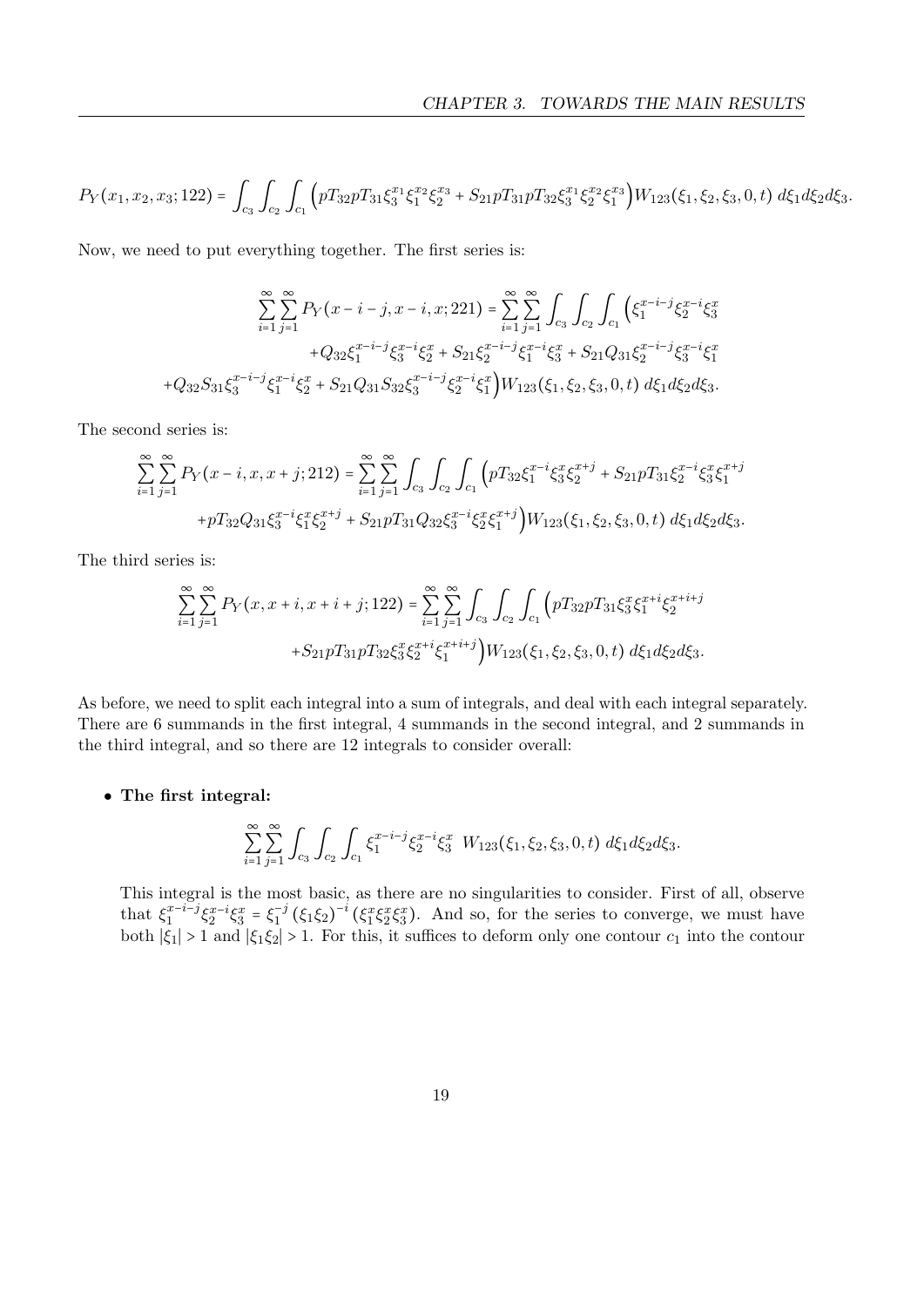$C_1$  so that  $\xi_1 \in C_1 \implies |\xi_1| > \max\{1; \max_{\xi_2 \in c_2} \left\{\frac{1}{|\xi_2|}\right\}$  $\frac{1}{|\xi_2|}$ }. Then the series becomes:

$$
\sum_{i=1}^{\infty} \sum_{j=1}^{\infty} \int_{c_3} \int_{c_2} \int_{c_1} \xi_1^{x-i-j} \xi_2^{x-i} \xi_3^{x} W_{123}(\xi_1, \xi_2, \xi_3, 0, t) d\xi_1 d\xi_2 d\xi_3
$$
\n
$$
= \sum_{i=1}^{\infty} \sum_{j=1}^{\infty} \int_{c_3} \int_{c_2} \int_{C_1} \xi_1^{x-i-j} \xi_2^{x-i} \xi_3^{x} W_{123}(\xi_1, \xi_2, \xi_3, 0, t) d\xi_1 d\xi_2 d\xi_3
$$
\n
$$
= \int_{c_3} \int_{c_2} \int_{C_1} \frac{1}{\xi_1 - 1} \cdot \frac{1}{\xi_1 \xi_2 - 1} \xi_1^{x} \xi_2^{x} \xi_3^{x} W_{123}(\xi_1, \xi_2, \xi_3, 0, t) d\xi_1 d\xi_2 d\xi_3
$$
\n
$$
= \int_{c_3} \int_{c_2} \int_{C_1} \frac{1}{\xi_1 - 1} \cdot \frac{1}{\xi_1} \cdot \frac{1}{\xi_2 - \frac{1}{\xi_1}} \xi_1^{x} \xi_2^{x} \xi_3^{x} W_{123}(\xi_1, \xi_2, \xi_3, 0, t) d\xi_1 d\xi_2 d\xi_3
$$
\n
$$
= \int_{c_3} \int_{c_2} \int_{c_1} \frac{1}{\xi_1 - 1} \cdot \frac{1}{\xi_1 \xi_2 - 1} W_{123}(\xi_1, \xi_2, \xi_3, x, t) d\xi_1 d\xi_2 d\xi_3
$$
\n
$$
+ \left( \text{Residue at } \xi_2 = \frac{1}{\xi_1} \right) + \left( \text{Residue at } \xi_1 = 1 \right).
$$

Next, we need to compute the residues.

The residue at  $\xi_2 = \frac{1}{\xi_1}$  $rac{1}{\xi_1}$  is:

$$
\int_{c_3} \int_{S_1} \frac{1}{\xi_1 - 1} \cdot \frac{1}{\xi_1} W_{123} \left( \xi_1, \frac{1}{\xi_1}, \xi_3, x, t \right) d\xi_1 d\xi_3.
$$

where the contour  $S_1$  is the contour such that  $1 < |\xi_1| < \frac{1}{\xi}$  $\frac{1}{\xi_2}$ . We deform the contour further, to get the next residue:

$$
\int_{c_3} \int_{S_1} \frac{1}{\xi_1 - 1} \cdot \frac{1}{\xi_1} W_{123} \left( \xi_1, \frac{1}{\xi_1}, \xi_3, x, t \right) d\xi_1 d\xi_3
$$
  
= 
$$
\int_{c_3} \int_{c_1} \frac{1}{\xi_1 - 1} \cdot \frac{1}{\xi_1} W_{123} \left( \xi_1, \frac{1}{\xi_1}, \xi_3, x, t \right) d\xi_1 d\xi_3 + \text{(Residue at } \xi_1 = 1\text{)}.
$$

The residues at  $\xi_1=1$  are:

$$
\int_{c_3} \int_{c_2} \frac{1}{\xi_2} \cdot \frac{1}{1 - \frac{1}{\xi_2}} W_{123}(1, \xi_2, \xi_3, x, t) d\xi_2 d\xi_3 + \int_{c_3} \frac{1}{1} W_{123}(1, \frac{1}{1}, \xi_3, x, t) d\xi_3
$$

$$
= \int_{c_3} \int_{c_2} \frac{1}{\xi_2 - 1} W_{23}(\xi_2, \xi_3, x, t) d\xi_2 d\xi_3 + \int_{c_3} W_3(\xi_3, x, t) d\xi_3.
$$

• The second integral:

$$
\sum_{i=1}^{\infty} \sum_{j=1}^{\infty} \int_{C_3} \int_{C_2} \int_{C_1} \Big( Q_{32} \xi_1^{x-i-j} \xi_3^{x-i} \xi_2^x \Big) W_{123}(\xi_1, \xi_2, \xi_3, 0, t) \ d\xi_1 d\xi_2 d\xi_3.
$$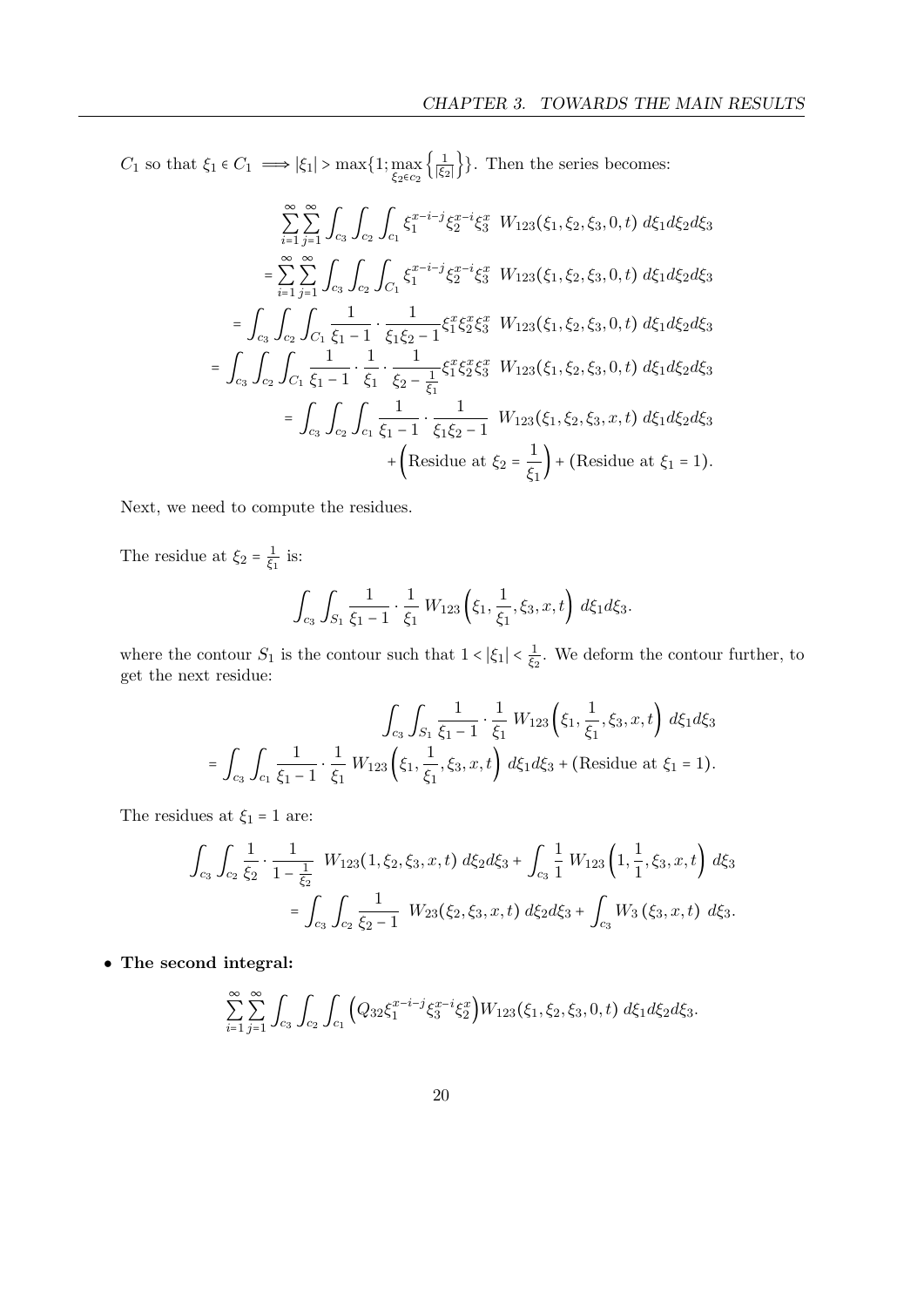This time we need to take care of avoiding potential singularities of the function  $Q_{32}$ . Simplify a bit:

$$
\left(Q_{32}\xi_1^{x-i-j}\xi_3^{x-i}\xi_2^x\right) = \left(\frac{(p-q\xi_3)(\xi_2-1)}{p+q\xi_2\xi_3-\xi_2}\xi_1^{-j}\left(\xi_1\xi_3\right)^{-i}\left(\xi_1\xi_2\xi_3\right)^x\right).
$$

And so, we need to deform the contours so that we also have:  $|q\xi_2\xi_3-\xi_2| \leq |\xi_2|(q|\xi_3|+1) < |p| = p$ . And so, deform the contour  $c_1$  into  $C_1$  so that  $\xi_1 \in C_1 \implies |\xi_1| > \max\{1; \max_{\xi_3 \in c_3} \{\frac{1}{|\xi_3|}\}$  $\frac{1}{|\xi_3|}$ }; also, make the contour  $c_2$  small enough, so that  $\xi_2 \in c_2 \implies |\xi_2| < \frac{p}{a|\xi_2|}$  $\frac{p}{q|\xi_3|+1}$ . Then the series becomes:

$$
\sum_{i=1}^{\infty} \sum_{j=1}^{\infty} \int_{c_3} \int_{c_2} \int_{c_1} \left( Q_{32} \xi_1^{x-i-j} \xi_3^{x-i} \xi_2^x \right) W_{123}(\xi_1, \xi_2, \xi_3, 0, t) d\xi_1 d\xi_2 d\xi_3
$$
\n
$$
= \sum_{i=1}^{\infty} \sum_{j=1}^{\infty} \int_{c_3} \int_{c_2} \int_{C_1} \left( Q_{32} \xi_1^{x-i-j} \xi_3^{x-i} \xi_2^x \right) W_{123}(\xi_1, \xi_2, \xi_3, 0, t) d\xi_1 d\xi_2 d\xi_3
$$
\n
$$
= \int_{c_3} \int_{c_2} \int_{C_1} \left( Q_{32} \frac{1}{\xi_1 - 1} \cdot \frac{1}{\xi_1 \xi_3 - 1} \xi_1^x \xi_3^x \xi_2^x \right) W_{123}(\xi_1, \xi_2, \xi_3, 0, t) d\xi_1 d\xi_2 d\xi_3
$$
\n
$$
= \int_{c_3} \int_{c_2} \int_{c_1} \left( Q_{32} \frac{1}{\xi_1 - 1} \cdot \frac{1}{\xi_1 \xi_3 - 1} \right) W_{123}(\xi_1, \xi_2, \xi_3, x, t) d\xi_1 d\xi_2 d\xi_3
$$
\n
$$
+ \left( \text{Residue at } \xi_3 = \frac{1}{\xi_1} \right) + \left( \text{Residue at } \xi_1 = 1 \right).
$$

The residue at  $\xi_3 = \frac{1}{\xi_3}$  $rac{1}{\xi_1}$  is:

$$
\int_{c_2} \int_{S_1} \left( Q_{32} \frac{1}{\xi_1 - 1} \cdot \frac{1}{\xi_1} \right) W_{123} \left( \xi_1, \xi_2, \frac{1}{\xi_1}, x, t \right) d\xi_1 d\xi_2
$$
\n
$$
= \int_{c_2} \int_{C_1} \left( \frac{(p\xi_1 - q)(\xi_2 - 1)}{p\xi_1 + q\xi_2 - \xi_1\xi_2} \cdot \frac{1}{\xi_1 - 1} \cdot \frac{1}{\xi_1} \right) W_{123} \left( \xi_1, \xi_2, \frac{1}{\xi_1}, x, t \right) d\xi_1 d\xi_2
$$
\n
$$
= \int_{c_2} \int_{C_1} \left( \frac{(p\xi_1 - q)(\xi_2 - 1)}{p\xi_1 + q\xi_2 - \xi_1\xi_2} \cdot \frac{1}{\xi_1 - 1} \cdot \frac{1}{\xi_1} \right) W_{123} \left( \xi_1, \xi_2, \frac{1}{\xi_1}, x, t \right) d\xi_1 d\xi_2 + \text{(Residue at } \xi_1 = 1\text{)}.
$$

The residues at  $\xi_1 = 1$  are:

$$
\int_{c_3} \int_{c_2} \left( Q_{32} \frac{1}{1 \cdot \xi_3 - 1} \right) W_{123} (1, \xi_2, \xi_3, x, t) \, d\xi_2 d\xi_3 + \int_{c_2} \left( \frac{(p \cdot 1 - q)(\xi_2 - 1)}{p \cdot 1 + q \xi_2 - 1 \cdot \xi_2} \cdot \frac{1}{1} \right) W_{123} \left( 1, \xi_2, \frac{1}{1}, x, t \right) \, d\xi_2
$$
\n
$$
= \int_{c_3} \int_{c_2} \left( Q_{32} \frac{1}{\xi_3 - 1} \right) W_{23} (\xi_2, \xi_3, x, t) \, d\xi_2 d\xi_3 + \int_{c_2} \left( \frac{(p - q)(\xi_2 - 1)}{p + q \xi_2 - \xi_2} \right) W_{2} (\xi_2, x, t) \, d\xi_2
$$
\n
$$
= \int_{c_3} \int_{c_2} \left( Q_{32} \frac{1}{\xi_3 - 1} \right) W_{23} (\xi_2, \xi_3, x, t) \, d\xi_2 d\xi_3 + \int_{c_2} \left( \frac{(p - q)(\xi_2 - 1)}{p - p \xi_2} \right) W_{2} (\xi_2, x, t) \, d\xi_2
$$
\n
$$
= \int_{c_3} \int_{c_2} \left( Q_{32} \frac{1}{\xi_3 - 1} \right) W_{23} (\xi_2, \xi_3, x, t) \, d\xi_2 d\xi_3 + \int_{c_2} \left( \frac{(q - p)}{p} \right) W_{2} (\xi_2, x, t) \, d\xi_2.
$$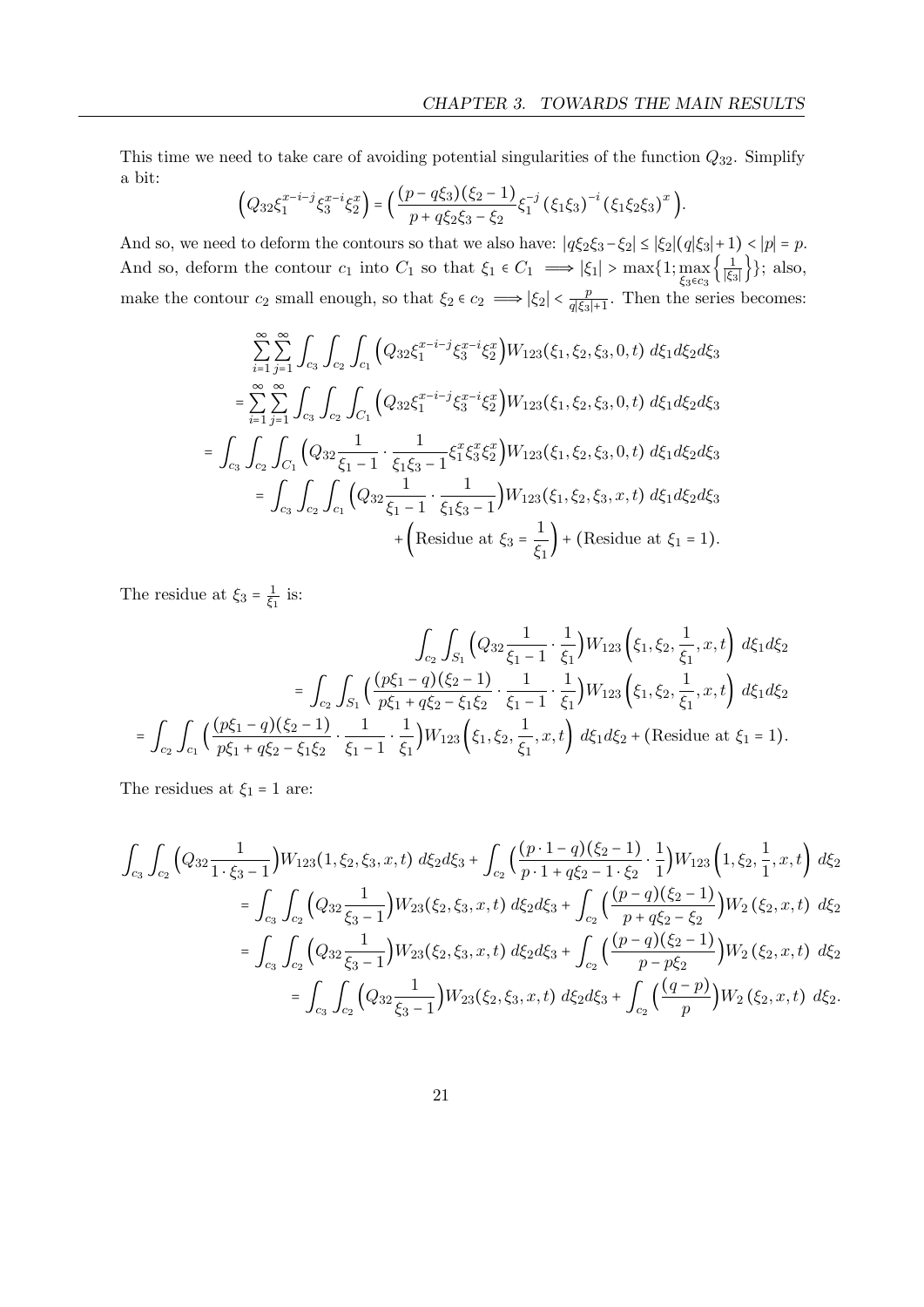### • The third integral:

$$
\sum_{i=1}^{\infty} \sum_{j=1}^{\infty} \int_{C_3} \int_{C_2} \int_{C_1} \Big( S_{21} \xi_2^{x-i-j} \xi_1^{x-i} \xi_3^x \Big) W_{123}(\xi_1, \xi_2, \xi_3, 0, t) d\xi_1 d\xi_2 d\xi_3.
$$

This integral is one of the toughest ones. As before, we want to enlarge the contours so that  $|\xi_2| > 1$  and  $|\xi_2 \xi_1| > 1$ , while also satisfying:  $|q\xi_1 \xi_2 - \xi_1| \leq |\xi_1| (q|\xi_2| + 1) < |p| = p$ . This time, it it also necessary to assume that  $q < p$ .

Now let us enlarge the contour  $c_2$  into  $C_2$  so that  $\xi_2 \in C_2 \implies |\xi_2| > \frac{1}{|\xi_2|}$  $\frac{1}{|\xi_1|}$ . Note that for small  $|\xi_1|$ , the requirement  $|\xi_2| > 1$  is automatic. In particular, let  $c_1$  and  $C_2$  be circles, so that  $|\xi_2|$  = Const,  $|\xi_1|$  = Const. Then, it follows that  $|\xi_2| = \frac{1}{|\xi_1|}$  $\frac{1}{|\xi_1|} + \epsilon$ , where  $\epsilon > 0$ . Then, to avoid singularities, it suffices to have:

$$
|\xi_1|(q|\xi_2|+1) = |\xi_1|\left(q\left(\frac{1}{|\xi_1|}+\epsilon\right)+1\right) = q + |\xi_1|(q\epsilon+1) < p.
$$

which is clearly true for sufficiently small circle  $c_1$ , provided that  $q < p$ . And so, finally the series becomes:

$$
\sum_{i=1}^{\infty} \sum_{j=1}^{\infty} \int_{c_3} \int_{c_2} \int_{c_1} \left( S_{21} \xi_2^{x-i-j} \xi_1^{x-i} \xi_3^x \right) W_{123}(\xi_1, \xi_2, \xi_3, 0, t) d\xi_1 d\xi_2 d\xi_3
$$
\n
$$
= \sum_{i=1}^{\infty} \sum_{j=1}^{\infty} \int_{c_3} \int_{C_2} \int_{c_1} \left( S_{21} \xi_2^{x-i-j} \xi_1^{x-i} \xi_3^x \right) W_{123}(\xi_1, \xi_2, \xi_3, 0, t) d\xi_1 d\xi_2 d\xi_3
$$
\n
$$
= \int_{c_3} \int_{C_2} \int_{c_1} \left( S_{21} \frac{1}{\xi_2 - 1} \cdot \frac{1}{\xi_1 \xi_2 - 1} \xi_2^x \xi_1^x \xi_3^x \right) W_{123}(\xi_1, \xi_2, \xi_3, 0, t) d\xi_1 d\xi_2 d\xi_3
$$
\n
$$
= \int_{c_3} \int_{c_2} \int_{c_1} \left( S_{21} \frac{1}{\xi_2 - 1} \cdot \frac{1}{\xi_1 \xi_2 - 1} \right) W_{123}(\xi_1, \xi_2, \xi_3, x, t) d\xi_1 d\xi_2 d\xi_3
$$
\n
$$
+ \left( \text{Residue at } \xi_2 = \frac{1}{\xi_1} \right) + \left( \text{Residue at } \xi_2 = 1 \right).
$$

The residue at  $\xi_2 = \frac{1}{\xi_1}$  $rac{1}{\xi_1}$  is:

$$
\int_{c_3} \int_{c_1} \left( S_{21} \frac{1}{\frac{1}{\xi_1} - 1} \cdot \frac{1}{\xi_1} \cdot \right) W_{123} \left( \xi_1, \frac{1}{\xi_1}, \xi_3, x, t \right) d\xi_1 d\xi_3
$$
\n
$$
= \int_{c_3} \int_{c_1} \left( \frac{1}{\xi_1} \cdot \frac{\xi_1}{1 - \xi_1} \cdot \frac{1}{\xi_1} \right) W_{123} \left( \xi_1, \frac{1}{\xi_1}, \xi_3, x, t \right) d\xi_1 d\xi_3
$$
\n
$$
= \int_{c_3} \int_{c_1} \left( \frac{1}{1 - \xi_1} \cdot \frac{1}{\xi_1} \right) W_{123} \left( \xi_1, \frac{1}{\xi_1}, \xi_3, x, t \right) d\xi_1 d\xi_3.
$$

The residue at  $\xi_2 = 1$  is:

$$
\int_{c_3} \int_{c_1} \left( S_{21} \frac{1}{\xi_1 \cdot 1 - 1} \right) W_{123}(\xi_1, 1, \xi_3, x, t) \ d\xi_1 d\xi_3
$$

$$
= \int_{c_3} \int_{c_1} \left( \frac{q}{p} \cdot \frac{1}{\xi_1 - 1} \right) W_{13}(\xi_1, \xi_3, x, t) \ d\xi_1 d\xi_3.
$$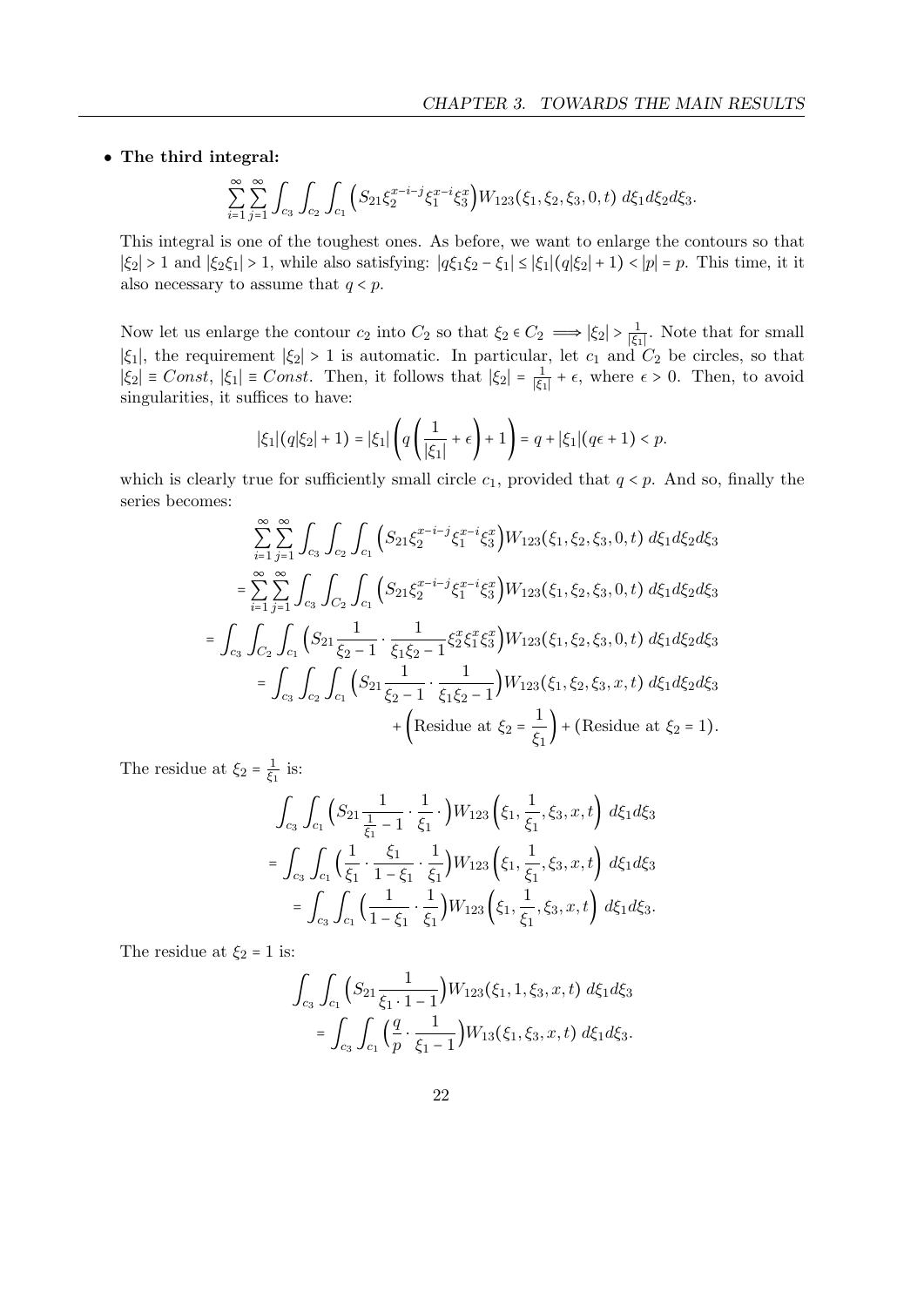• The fourth integral:

$$
\sum_{i=1}^{\infty} \sum_{j=1}^{\infty} \int_{C_3} \int_{C_2} \int_{C_1} \left( S_{21} Q_{31} \xi_2^{x-i-j} \xi_3^{x-i} \xi_1^x \right) W_{123}(\xi_1, \xi_2, \xi_3, 0, t) d\xi_1 d\xi_2 d\xi_3.
$$

As before, we want to enlarge the contour  $c_2$  so that  $|\xi_2| > 1$ ,  $|\xi_2 \xi_3| > 1$ ,  $|q\xi_1 \xi_2 - \xi_1| \leq$  $|\xi_1|(q|\xi_2| + 1) < |p| = p$ , and  $|q\xi_1\xi_3 - \xi_1| \leq |\xi_1|(q|\xi_3| + 1) < |p| = p$ . Deform the contour  $c_2$  into  $C_2$ so that  $\xi_2 \in C_2 \implies |\xi_2| > \max\{1; \max_{\xi_3 \in c_3} \left\{\frac{1}{|\xi_3|}\right\}$  $\frac{1}{|\xi_3|}$ }; also, make the contour  $c_1$  small enough, so that  $\xi_1 \in c_1 \implies |\xi_1| < \min \left\{ \min_{\xi_2 \in c_2} \left\{ \frac{p}{q|\xi_2|} \right\} \right\}$  $\frac{p}{q|\xi_2|+1}\Big\}; \min_{\xi_3 \in c_3}\Big\{\frac{p}{q|\xi_3|}$  $\left\{\frac{p}{q|\xi_3|+1}\right\}$  =  $\min_{\xi_2 \in c_2} \left\{\frac{p}{q|\xi_2|}\right\}$  $\frac{p}{q|\xi_2|+1}$ . Then, the series becomes: ∞ ∑  $i=1$ ∞ ∑  $\sum_{j=1} \int_{c_3} \int_{c_2} \int_{c_1} \Bigl( S_{21} Q_{31} \xi_2^{x-i-j}$  $\big\{2^{x-i-j}\xi_3^{x-i}\xi_1^x\big\}W_{123}(\xi_1,\xi_2,\xi_3,0,t)\ d\xi_1 d\xi_2 d\xi_3$ = ∞ ∑  $i=1$ ∞ ∑  $\sum_{j=1} \int_{c_3} \int_{C_2} \int_{c_1} \Big( S_{21} Q_{31} \xi_2^{x-i-j} \Big)$  $\big\{2^{x-i-j}\xi_3^{x-i}\xi_1^x\big\} W_{123}(\xi_1,\xi_2,\xi_3,0,t) \ d\xi_1 d\xi_2 d\xi_3$  $=\int_{c_3} \int_{C_2} \int_{c_1} (S_{21}Q_{31}\frac{1}{\xi_2-1})$  $\frac{1}{\xi_2 - 1} \cdot \frac{1}{\xi_2 \xi_3}$  $\frac{1}{\xi_2\xi_3-1}\xi_2^x\xi_3^x\xi_1^x\Big)W_{123}(\xi_1,\xi_2,\xi_3,0,t)\,d\xi_1d\xi_2d\xi_3$  $=\int_{c_3} \int_{c_2} \int_{c_1} (S_{21}Q_{31}\frac{1}{\xi_2-1})$  $\frac{1}{\xi_2 - 1} \cdot \frac{1}{\xi_2 \xi_3}$  $\frac{1}{\xi_2\xi_3-1}$   $\big)W_{123}(\xi_1,\xi_2,\xi_3,x,t)\,d\xi_1d\xi_2d\xi_3$ + (Residue at  $\xi_3 = \frac{1}{6}$  $\frac{1}{\xi_2}$  + (Residue at  $\xi_2 = 1$ ).

The residue at  $\xi_3 = \frac{1}{\xi_3}$  $\frac{1}{\xi_2}$  is:

$$
\int_{S_2} \int_{c_1} \left( S_{21} Q_{31} \frac{1}{\xi_2 - 1} \cdot \frac{1}{\xi_2} \right) W_{123} \left( \xi_1, \xi_2, \frac{1}{\xi_2}, x, t \right) d\xi_1 d\xi_2
$$

$$
= \int_{S_2} \int_{c_1} \left( S_{21} \cdot \frac{(p\xi_2 - q)(\xi_1 - 1)}{p\xi_2 + q\xi_1 - \xi_2\xi_1} \cdot \frac{1}{\xi_2 - 1} \cdot \frac{1}{\xi_2} \right) W_{123} \left( \xi_1, \xi_2, \frac{1}{\xi_2}, x, t \right) d\xi_1 d\xi_2
$$

$$
= \int_{c_2} \int_{c_1} \left( S_{21} \cdot \frac{(p\xi_2 - q)(\xi_1 - 1)}{p\xi_2 + q\xi_1 - \xi_2\xi_1} \cdot \frac{1}{\xi_2 - 1} \cdot \frac{1}{\xi_2} \right) W_{123} \left( \xi_1, \xi_2, \frac{1}{\xi_2}, x, t \right) d\xi_1 d\xi_2 + \text{(Residue at } \xi_2 = 1).
$$

The residues at  $\xi_2 = 1$  are:

$$
\int_{c_3} \int_{c_1} \left( S_{21} Q_{31} \frac{1}{1 \cdot \xi_3 - 1} \right) W_{123}(\xi_1, 1, \xi_3, x, t) d\xi_1 d\xi_3
$$
\n
$$
+ \int_{c_1} \left( S_{21} \cdot \frac{(p \cdot 1 - q)(\xi_1 - 1)}{p \cdot 1 + q \xi_1 - 1 \cdot \xi_1} \cdot \frac{1}{1} \right) W_{123}(\xi_1, 1, 1, x, t) d\xi_1
$$
\n
$$
= \int_{c_3} \int_{c_1} \left( \frac{q}{p} \cdot Q_{31} \frac{1}{\xi_3 - 1} \right) W_{13}(\xi_1, \xi_3, x, t) d\xi_1 d\xi_3 + \int_{c_1} \left( \frac{q}{p} \cdot \frac{(p - q)(\xi_1 - 1)}{p + q \xi_1 - \xi_1} \right) W_{1}(\xi_1, x, t) d\xi_1
$$
\n
$$
= \int_{c_3} \int_{c_1} \left( \frac{q}{p} \cdot Q_{31} \frac{1}{\xi_3 - 1} \right) W_{13}(\xi_1, \xi_3, x, t) d\xi_1 d\xi_3 + \int_{c_1} \left( \frac{q}{p} \cdot \frac{(q - p)}{p} \right) W_{1}(\xi_1, x, t) d\xi_1.
$$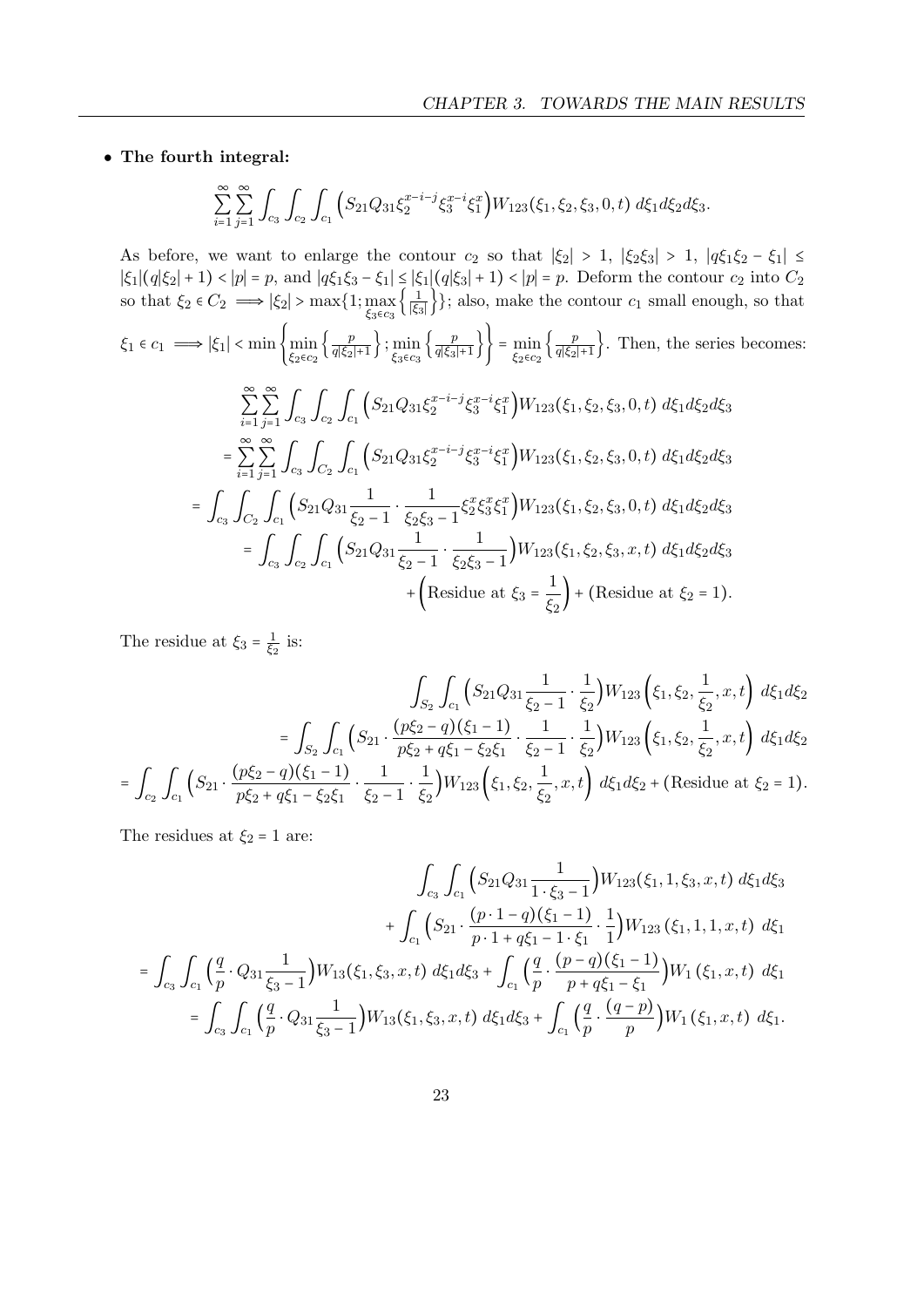• The fifth integral:

$$
\sum_{i=1}^{\infty} \sum_{j=1}^{\infty} \int_{C_3} \int_{C_2} \int_{C_1} \Big( Q_{32} S_{31} \xi_3^{x-i-j} \xi_1^{x-i} \xi_2^x \Big) W_{123}(\xi_1, \xi_2, \xi_3, 0, t) \ d\xi_1 d\xi_2 d\xi_3.
$$

Shrink the contour  $c_1$  and enlarge the contour  $c_3$  into  $C_3$  as in the third integral; next, shrink the contour  $c_2$  as in the second integral. Then, provided that  $q < p$ , the series becomes:

$$
\sum_{i=1}^{\infty} \sum_{j=1}^{\infty} \int_{c_3} \int_{c_2} \int_{c_1} \left( Q_{32} S_{31} \xi_3^{x-i-j} \xi_1^{x-i} \xi_2^x \right) W_{123}(\xi_1, \xi_2, \xi_3, 0, t) d\xi_1 d\xi_2 d\xi_3
$$
  

$$
\sum_{i=1}^{\infty} \sum_{j=1}^{\infty} \int_{C_3} \int_{c_2} \int_{c_1} \left( Q_{32} S_{31} \xi_3^{x-i-j} \xi_1^{x-i} \xi_2^x \right) W_{123}(\xi_1, \xi_2, \xi_3, 0, t) d\xi_1 d\xi_2 d\xi_3
$$
  

$$
\int_{C_3} \int_{c_2} \int_{c_1} \left( Q_{32} S_{31} \frac{1}{\xi_3 - 1} \cdot \frac{1}{\xi_1 \xi_3 - 1} \xi_3^x \xi_1^x \xi_2^x \right) W_{123}(\xi_1, \xi_2, \xi_3, 0, t) d\xi_1 d\xi_2 d\xi_3
$$
  

$$
\int_{c_3} \int_{c_2} \int_{c_1} \left( Q_{32} S_{31} \frac{1}{\xi_3 - 1} \cdot \frac{1}{\xi_1 \xi_3 - 1} \right) W_{123}(\xi_1, \xi_2, \xi_3, x, t) d\xi_1 d\xi_2 d\xi_3
$$
  

$$
+ \left( \text{Residue at } \xi_3 = \frac{1}{\xi_1} \right) + \left( \text{Residue at } \xi_3 = 1 \right).
$$

The residue at  $\xi_3 = \frac{1}{\xi_3}$  $rac{1}{\xi_1}$  is:

$$
\int_{c_2} \int_{c_1} \left( Q_{32} S_{31} \frac{1}{\frac{1}{\xi_1} - 1} \cdot \frac{1}{\xi_1} \right) W_{123} \left( \xi_1, \xi_2, \frac{1}{\xi_1}, x, t \right) d\xi_1 d\xi_2
$$

$$
= \int_{c_2} \int_{c_1} \left( \frac{(p\xi_1 - q)(\xi_2 - 1)}{p\xi_1 + q\xi_2 - \xi_1 \xi_2} \cdot \frac{1}{\xi_1} \cdot \frac{1}{1 - \xi_1} \right) W_{123} \left( \xi_1, \xi_2, \frac{1}{\xi_1}, x, t \right) d\xi_1 d\xi_2.
$$

The residue at  $\xi_3 = 1$  is:

$$
\int_{c_2} \int_{c_1} \left( Q_{32} S_{31} \frac{1}{\xi_1 \cdot 1 - 1} \right) W_{123}(\xi_1, \xi_2, 1, x, t) \ d\xi_1 d\xi_2
$$

$$
= \int_{c_2} \int_{c_1} \left( \frac{q - p}{p} \cdot \frac{q}{p} \cdot \frac{1}{\xi_1 - 1} \right) W_{12}(\xi_1, \xi_2, x, t) \ d\xi_1 d\xi_2.
$$

• The sixth integral:

$$
\sum_{i=1}^{\infty} \sum_{j=1}^{\infty} \int_{C_3} \int_{C_2} \int_{C_1} \left( S_{21} Q_{31} S_{32} \xi_3^{x-i-j} \xi_2^{x-i} \xi_1^x \right) W_{123}(\xi_1, \xi_2, \xi_3, t) d\xi_1 d\xi_2 d\xi_3.
$$

Shrink the contour  $c_2$  and enlarge the contour  $c_3$  into  $C_3$  as in the third integral, and shrink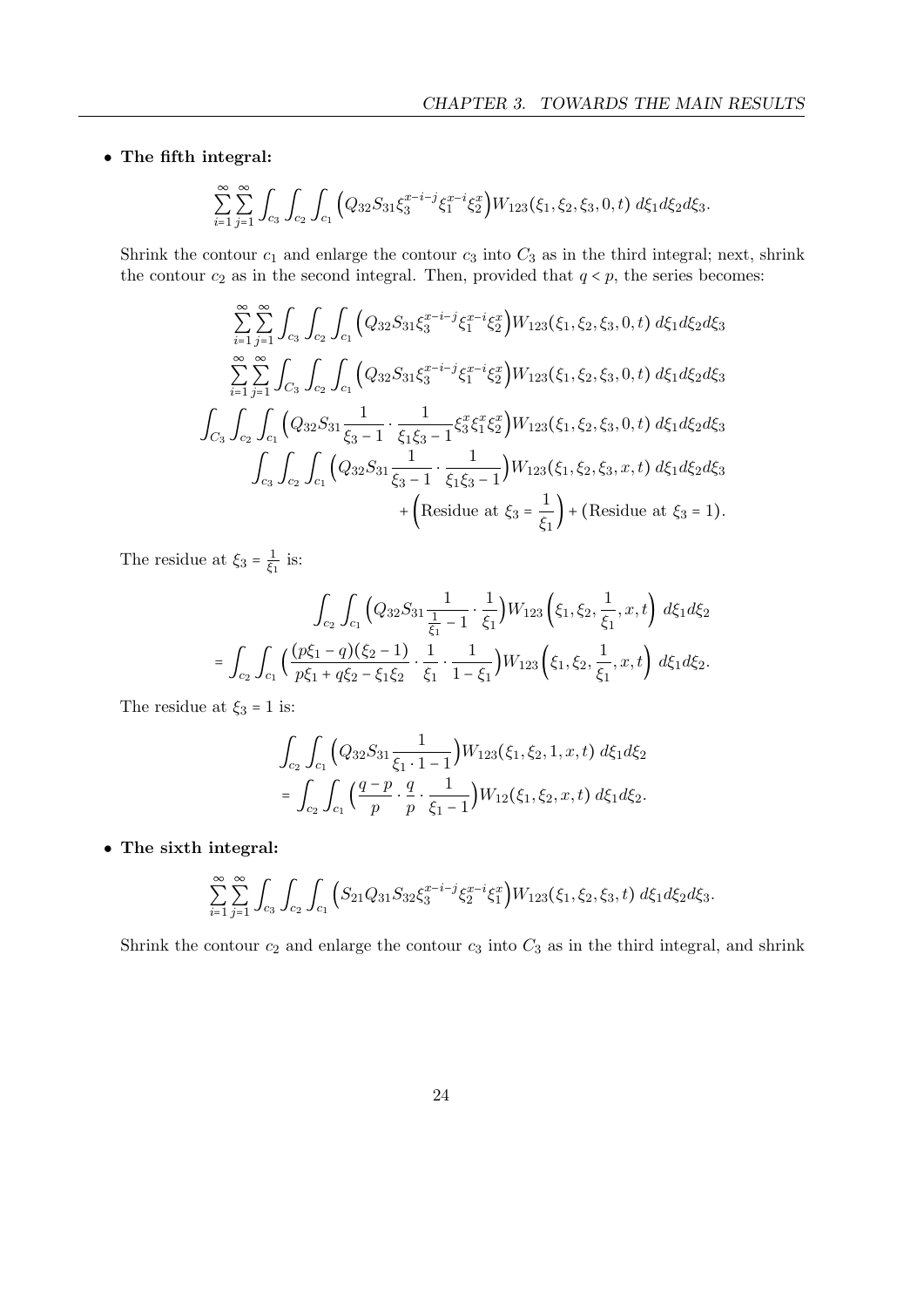the contour  $c_1$  as in the fourth integral. Then, provided that  $q < p$ , the series becomes:

$$
\sum_{i=1}^{\infty} \sum_{j=1}^{\infty} \int_{c_3} \int_{c_2} \int_{c_1} \left( S_{21} Q_{31} S_{32} \xi_3^{x-i-j} \xi_2^{x-i} \xi_1^x \right) W_{123}(\xi_1, \xi_2, \xi_3, 0, t) d\xi_1 d\xi_2 d\xi_3
$$
\n
$$
= \sum_{i=1}^{\infty} \sum_{j=1}^{\infty} \int_{C_3} \int_{c_2} \int_{c_1} \left( S_{21} Q_{31} S_{32} \xi_3^{x-i-j} \xi_2^{x-i} \xi_1^x \right) W_{123}(\xi_1, \xi_2, \xi_3, 0, t) d\xi_1 d\xi_2 d\xi_3
$$
\n
$$
\int_{C_3} \int_{c_2} \int_{c_1} \left( S_{21} Q_{31} S_{32} \frac{1}{\xi_3 - 1} \cdot \frac{1}{\xi_2 \xi_3 - 1} \xi_3^x \xi_2^x \xi_1^x \right) W_{123}(\xi_1, \xi_2, \xi_3, 0, t) d\xi_1 d\xi_2 d\xi_3
$$
\n
$$
= \int_{c_3} \int_{c_2} \int_{c_1} \left( S_{21} Q_{31} S_{32} \frac{1}{\xi_3 - 1} \cdot \frac{1}{\xi_2 \xi_3 - 1} \right) W_{123}(\xi_1, \xi_2, \xi_3, x, t) d\xi_1 d\xi_2 d\xi_3
$$
\n
$$
+ \left( \text{Residue at } \xi_3 = \frac{1}{\xi_2} \right) + \left( \text{Residue at } \xi_3 = 1 \right).
$$

The residue at  $\xi_3 = \frac{1}{\xi_3}$  $\frac{1}{\xi_2}$  is:

$$
\int_{c_2} \int_{c_1} \left( S_{21} Q_{31} S_{32} \frac{1}{\frac{1}{\xi_2} - 1} \cdot \frac{1}{\xi_2} \right) W_{123} \left( \xi_1, \xi_2, \frac{1}{\xi_2}, x, t \right) d\xi_1 d\xi_2
$$
\n
$$
= \int_{c_2} \int_{c_1} \left( S_{21} \cdot \frac{(p\xi_2 - q)(\xi_1 - 1)}{p\xi_2 + q\xi_1 - \xi_2 \xi_1} \cdot \frac{1}{\xi_2} \cdot \frac{1}{1 - \xi_2} \right) W_{123} \left( \xi_1, \xi_2, \frac{1}{\xi_2}, x, t \right) d\xi_1 d\xi_2.
$$

The residue at  $\xi_3 = 1$  is:

$$
\int_{c_2} \int_{c_1} \left( S_{21} Q_{31} S_{32} \frac{1}{\xi_2 \cdot 1 - 1} \right) W_{123}(\xi_1, \xi_2, 1, x, t) \ d\xi_1 d\xi_2
$$

$$
= \int_{c_2} \int_{c_1} \left( S_{21} \cdot \frac{q - p}{p} \cdot \frac{q}{p} \cdot \frac{1}{\xi_2 - 1} \right) W_{12}(\xi_1, \xi_2, x, t) \ d\xi_1 d\xi_2.
$$

• The sevenths integral:

$$
\sum_{i=1}^{\infty} \sum_{j=1}^{\infty} \int_{C_3} \int_{C_2} \int_{C_1} \left( p T_{32} \xi_1^{x-i} \xi_3^x \xi_2^{x+j} \right) W_{123}(\xi_1, \xi_2, \xi_3, 0, t) d\xi_1 d\xi_2 d\xi_3.
$$

Enlarge the contour  $c_1$  into  $C_1$  large enough, and shrink the contour  $c_2$  small enough, so that the singularities are avoided. Then, the series becomes:

$$
\sum_{i=1}^{\infty} \sum_{j=1}^{\infty} \int_{c_3} \int_{c_2} \int_{c_1} \left( pT_{32} \xi_1^{x-i} \xi_3^x \xi_2^{x+j} \right) W_{123}(\xi_1, \xi_2, \xi_3, 0, t) d\xi_1 d\xi_2 d\xi_3
$$
\n
$$
= \sum_{i=1}^{\infty} \sum_{j=1}^{\infty} \int_{c_3} \int_{c_2} \int_{C_1} \left( pT_{32} \xi_1^{x-i} \xi_3^x \xi_2^{x+j} \right) W_{123}(\xi_1, \xi_2, \xi_3, 0, t) d\xi_1 d\xi_2 d\xi_3
$$
\n
$$
= \int_{c_3} \int_{c_2} \int_{C_1} \left( pT_{32} \frac{1}{\xi_1 - 1} \cdot \frac{\xi_2}{1 - \xi_2} \xi_1^x \xi_3^x \xi_2^x \right) W_{123}(\xi_1, \xi_2, \xi_3, 0, t) d\xi_1 d\xi_2 d\xi_3
$$
\n
$$
= \int_{c_3} \int_{c_2} \int_{c_1} \left( pT_{32} \frac{1}{\xi_1 - 1} \cdot \frac{\xi_2}{1 - \xi_2} \right) W_{123}(\xi_1, \xi_2, \xi_3, x, t) d\xi_1 d\xi_2 d\xi_3
$$
\n
$$
+ \text{(Residue at } \xi_1 = 1\text{)}.
$$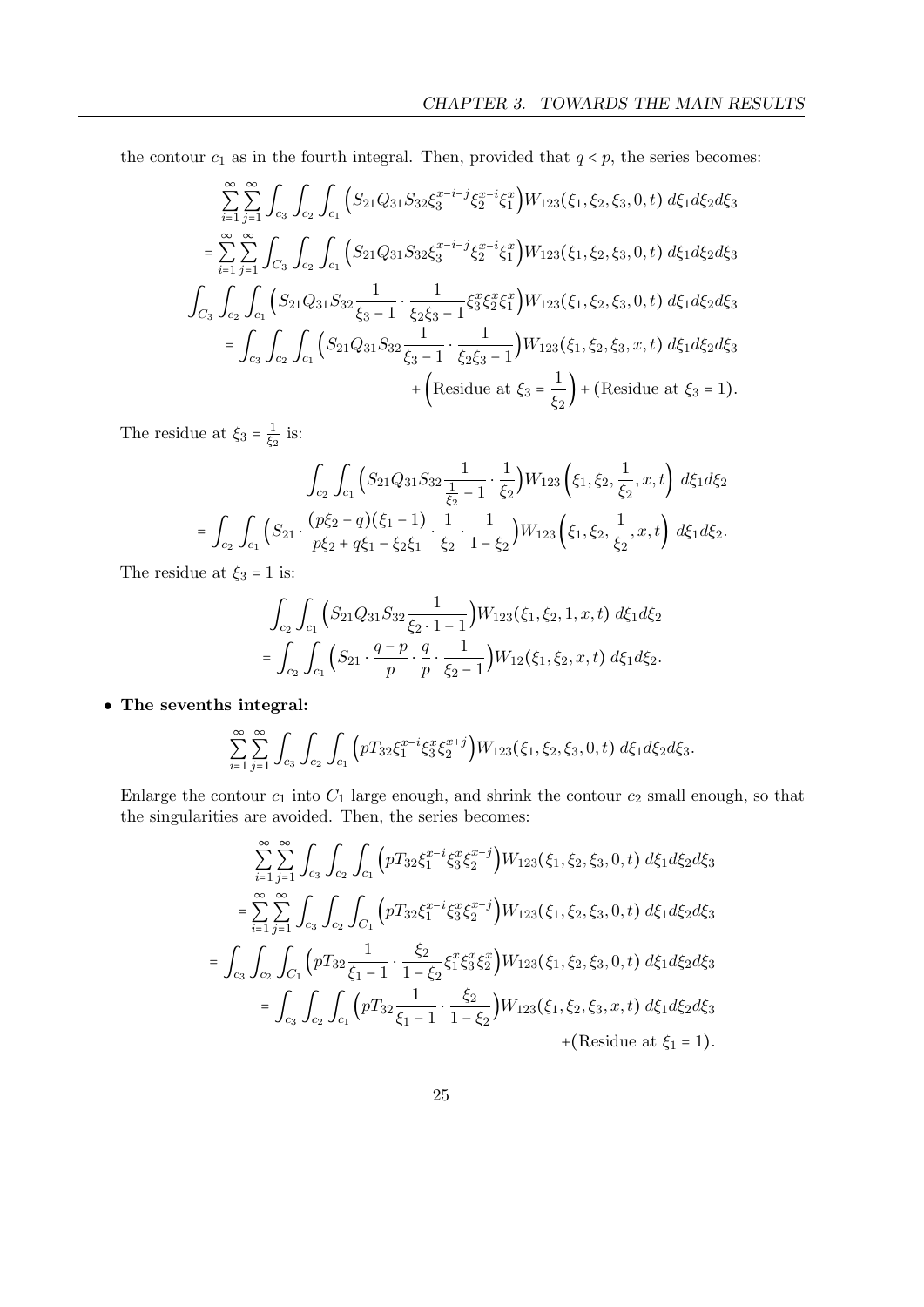The residue at  $\xi_1=1$  is:

$$
\int_{c_3} \int_{c_2} \left( pT_{32} \frac{\xi_2}{1 - \xi_2} \right) W_{123}(1, \xi_2, \xi_3, x, t) \, d\xi_2 d\xi_3 = \int_{c_3} \int_{c_2} \left( pT_{32} \frac{\xi_2}{1 - \xi_2} \right) W_{23}(\xi_2, \xi_3, x, t) \, d\xi_2 d\xi_3.
$$

• The eights integral:

$$
\sum_{i=1}^{\infty} \sum_{j=1}^{\infty} \int_{C_3} \int_{C_2} \int_{C_1} \left( S_{21} p T_{31} \xi_2^{x-i} \xi_3^x \xi_1^{x+j} \right) W_{123}(\xi_1, \xi_2, \xi_3, 0, t) d\xi_1 d\xi_2 d\xi_3.
$$

Enlarge the contour  $c_2$  into  $C_2$ , and shrink the contour  $c_1$ . Then the series becomes:

$$
\sum_{i=1}^{\infty} \sum_{j=1}^{\infty} \int_{c_3} \int_{c_2} \int_{c_1} \left( S_{21} p T_{31} \xi_2^{x-i} \xi_3^x \xi_1^{x+j} \right) W_{123}(\xi_1, \xi_2, \xi_3, 0, t) d\xi_1 d\xi_2 d\xi_3
$$
\n
$$
= \sum_{i=1}^{\infty} \sum_{j=1}^{\infty} \int_{c_3} \int_{C_2} \int_{c_1} \left( S_{21} p T_{31} \xi_2^{x-i} \xi_3^x \xi_1^{x+j} \right) W_{123}(\xi_1, \xi_2, \xi_3, 0, t) d\xi_1 d\xi_2 d\xi_3
$$
\n
$$
= \int_{c_3} \int_{C_2} \int_{c_1} \left( S_{21} p T_{31} \frac{1}{\xi_2 - 1} \cdot \frac{\xi_1}{1 - \xi_1} \xi_2^x \xi_3^x \xi_1^x \right) W_{123}(\xi_1, \xi_2, \xi_3, 0, t) d\xi_1 d\xi_2 d\xi_3
$$
\n
$$
= \int_{c_3} \int_{c_2} \int_{c_1} \left( S_{21} p T_{31} \frac{1}{\xi_2 - 1} \cdot \frac{\xi_1}{1 - \xi_1} \right) W_{123}(\xi_1, \xi_2, \xi_3, x, t) d\xi_1 d\xi_2 d\xi_3
$$
\n
$$
+ \text{(Residue at } \xi_2 = 1\text{)}.
$$

The residue at  $\xi_2 = 1$  is:

$$
\int_{c_3} \int_{c_1} \left( S_{21} p T_{31} \frac{\xi_1}{1 - \xi_1} \right) W_{123}(\xi_1, 1, \xi_3, x, t) d\xi_1 d\xi_3
$$
  
= 
$$
\int_{c_3} \int_{c_1} \left( \frac{q}{p} \cdot p T_{31} \frac{\xi_1}{1 - \xi_1} \right) W_{13}(\xi_1, \xi_3, x, t) d\xi_1 d\xi_3
$$
  
= 
$$
\int_{c_3} \int_{c_1} \left( q T_{31} \frac{\xi_1}{1 - \xi_1} \right) W_{13}(\xi_1, \xi_3, x, t) d\xi_1 d\xi_3.
$$

• The ninth integral:

$$
\sum_{i=1}^{\infty} \sum_{j=1}^{\infty} \int_{C_3} \int_{C_2} \int_{C_1} \left( p T_{32} Q_{31} \xi_3^{x-i} \xi_1^x \xi_2^{x+j} \right) W_{123}(\xi_1, \xi_2, \xi_3, 0, t) d\xi_1 d\xi_2 d\xi_3.
$$

Enlarge the contour  $c_3$  into  $C_3$  and keep the contours  $c_1$  and  $c_2$  small enough. Then, the series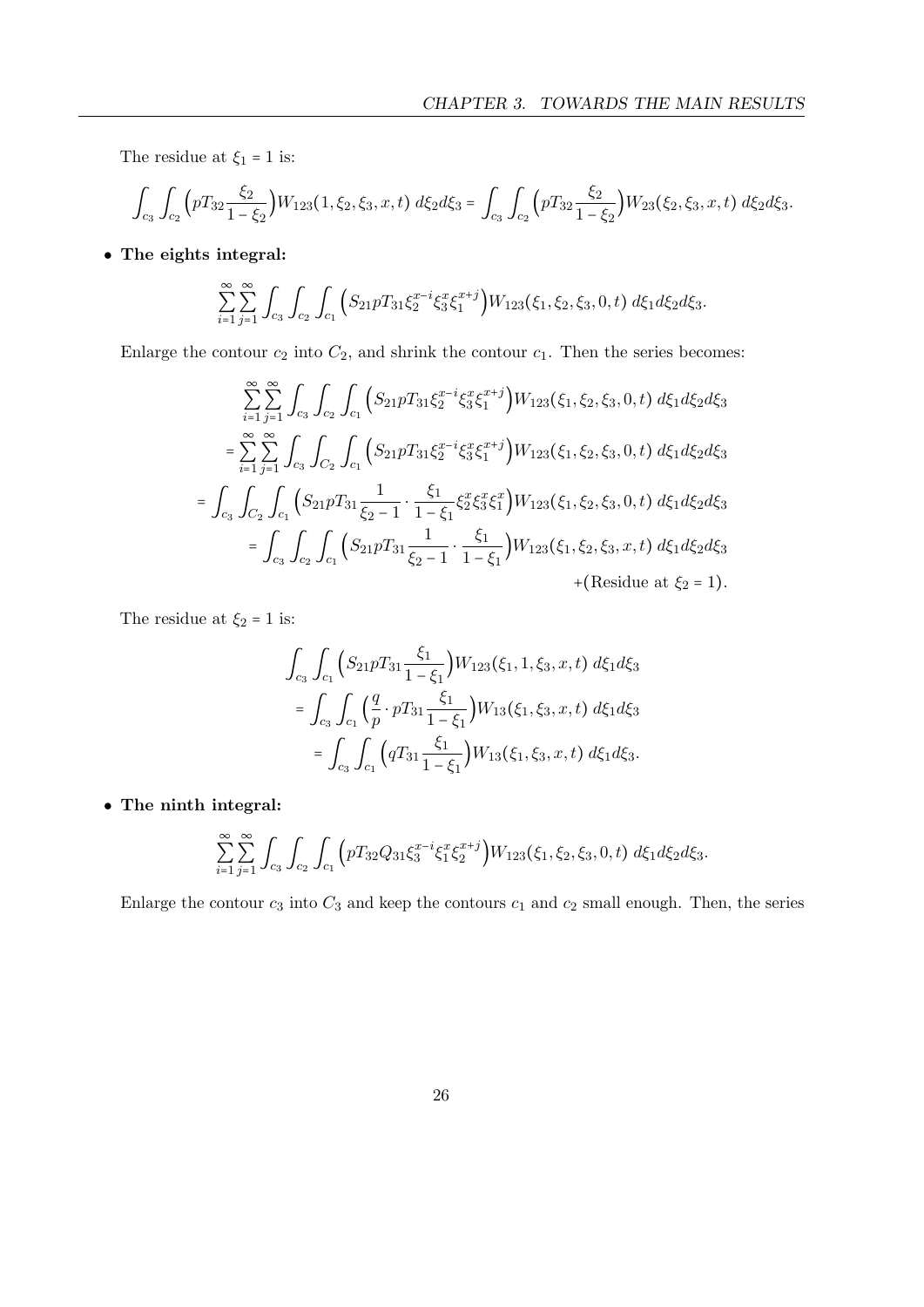becomes:

$$
\sum_{i=1}^{\infty} \sum_{j=1}^{\infty} \int_{c_3} \int_{c_2} \int_{c_1} \left( pT_{32}Q_{31} \xi_3^{x-i} \xi_1^x \xi_2^{x+j} \right) W_{123}(\xi_1, \xi_2, \xi_3, 0, t) d\xi_1 d\xi_2 d\xi_3
$$
\n
$$
= \sum_{i=1}^{\infty} \sum_{j=1}^{\infty} \int_{C_3} \int_{c_2} \int_{c_1} \left( pT_{32}Q_{31} \xi_3^{x-i} \xi_1^x \xi_2^{x+j} \right) W_{123}(\xi_1, \xi_2, \xi_3, 0, t) d\xi_1 d\xi_2 d\xi_3
$$
\n
$$
= \int_{C_3} \int_{c_2} \int_{c_1} \left( pT_{32}Q_{31} \frac{1}{\xi_3 - 1} \cdot \frac{\xi_2}{1 - \xi_2} \xi_3^x \xi_1^x \xi_2^x \right) W_{123}(\xi_1, \xi_2, \xi_3, 0, t) d\xi_1 d\xi_2 d\xi_3
$$
\n
$$
= \int_{c_3} \int_{c_2} \int_{c_1} \left( pT_{32}Q_{31} \frac{1}{\xi_3 - 1} \cdot \frac{\xi_2}{1 - \xi_2} \right) W_{123}(\xi_1, \xi_2, \xi_3, x, t) d\xi_1 d\xi_2 d\xi_3
$$
\n
$$
+ \text{(Residue at } \xi_3 = 1\text{)}.
$$

The residue at  $\xi_3 = 1$  is:

$$
\int_{c_2} \int_{c_1} \left( p T_{32} Q_{31} \frac{\xi_2}{1 - \xi_2} \right) W_{123}(\xi_1, \xi_2, 1, x, t) d\xi_1 d\xi_2
$$
\n
$$
= \int_{c_2} \int_{c_1} \left( p \cdot \frac{1}{p} \cdot \frac{q - p}{p} \frac{\xi_2}{1 - \xi_2} \right) W_{12}(\xi_1, \xi_2, x, t) d\xi_1 d\xi_2
$$
\n
$$
= \int_{c_2} \int_{c_1} \left( \frac{q - p}{p} \frac{\xi_2}{1 - \xi_2} \right) W_{12}(\xi_1, \xi_2, x, t) d\xi_1 d\xi_2.
$$

• The tenth integral:

$$
\sum_{i=1}^{\infty} \sum_{j=1}^{\infty} \int_{C_3} \int_{C_2} \int_{C_1} \Big( S_{21} p T_{31} Q_{32} \xi_3^{x-i} \xi_2^{x} \xi_1^{x+j} \Big) W_{123}(\xi_1, \xi_2, \xi_3, 0, t) d\xi_1 d\xi_2 d\xi_3.
$$

Enlarge the contour  $c_3$  into  $C_3$  and keep the contours  $c_1$  and  $c_2$  small enough. Then, we get:

$$
\sum_{i=1}^{\infty} \sum_{j=1}^{\infty} \int_{c_3} \int_{c_2} \int_{c_1} \left( S_{21} p T_{31} Q_{32} \xi_3^{x-i} \xi_2^{x} \xi_1^{x+j} \right) W_{123}(\xi_1, \xi_2, \xi_3, 0, t) d\xi_1 d\xi_2 d\xi_3
$$
\n
$$
= \sum_{i=1}^{\infty} \sum_{j=1}^{\infty} \int_{C_3} \int_{c_2} \int_{c_1} \left( S_{21} p T_{31} Q_{32} \xi_3^{x-i} \xi_2^{x} \xi_1^{x+j} \right) W_{123}(\xi_1, \xi_2, \xi_3, 0, t) d\xi_1 d\xi_2 d\xi_3
$$
\n
$$
= \int_{C_3} \int_{c_2} \int_{c_1} \left( S_{21} p T_{31} Q_{32} \frac{1}{\xi_3 - 1} \cdot \frac{\xi_1}{1 - \xi_1} \xi_3^x \xi_2^x \xi_1^x \right) W_{123}(\xi_1, \xi_2, \xi_3, 0, t) d\xi_1 d\xi_2 d\xi_3
$$
\n
$$
= \int_{c_3} \int_{c_2} \int_{c_1} \left( S_{21} p T_{31} Q_{32} \frac{1}{\xi_3 - 1} \cdot \frac{\xi_1}{1 - \xi_1} \right) W_{123}(\xi_1, \xi_2, \xi_3, x, t) d\xi_1 d\xi_2 d\xi_3
$$
\n
$$
+ \text{(Residue at } \xi_3 = 1\text{)}.
$$

The residue at  $\xi_3 = 1$  is:

$$
\int_{c_2} \int_{c_1} \left( S_{21} p T_{31} Q_{32} \frac{\xi_1}{1 - \xi_1} \right) W_{123}(\xi_1, \xi_2, 1, x, t) \ d\xi_1 d\xi_2
$$
\n
$$
= \int_{c_2} \int_{c_1} \left( S_{21} p \cdot \frac{1}{p} \cdot \frac{q - p}{p} \cdot \frac{\xi_1}{1 - \xi_1} \right) W_{12}(\xi_1, \xi_2, x, t) \ d\xi_1 d\xi_2
$$
\n
$$
= \int_{c_2} \int_{c_1} \left( S_{21} \cdot \frac{q - p}{p} \cdot \frac{\xi_1}{1 - \xi_1} \right) W_{12}(\xi_1, \xi_2, x, t) \ d\xi_1 d\xi_2.
$$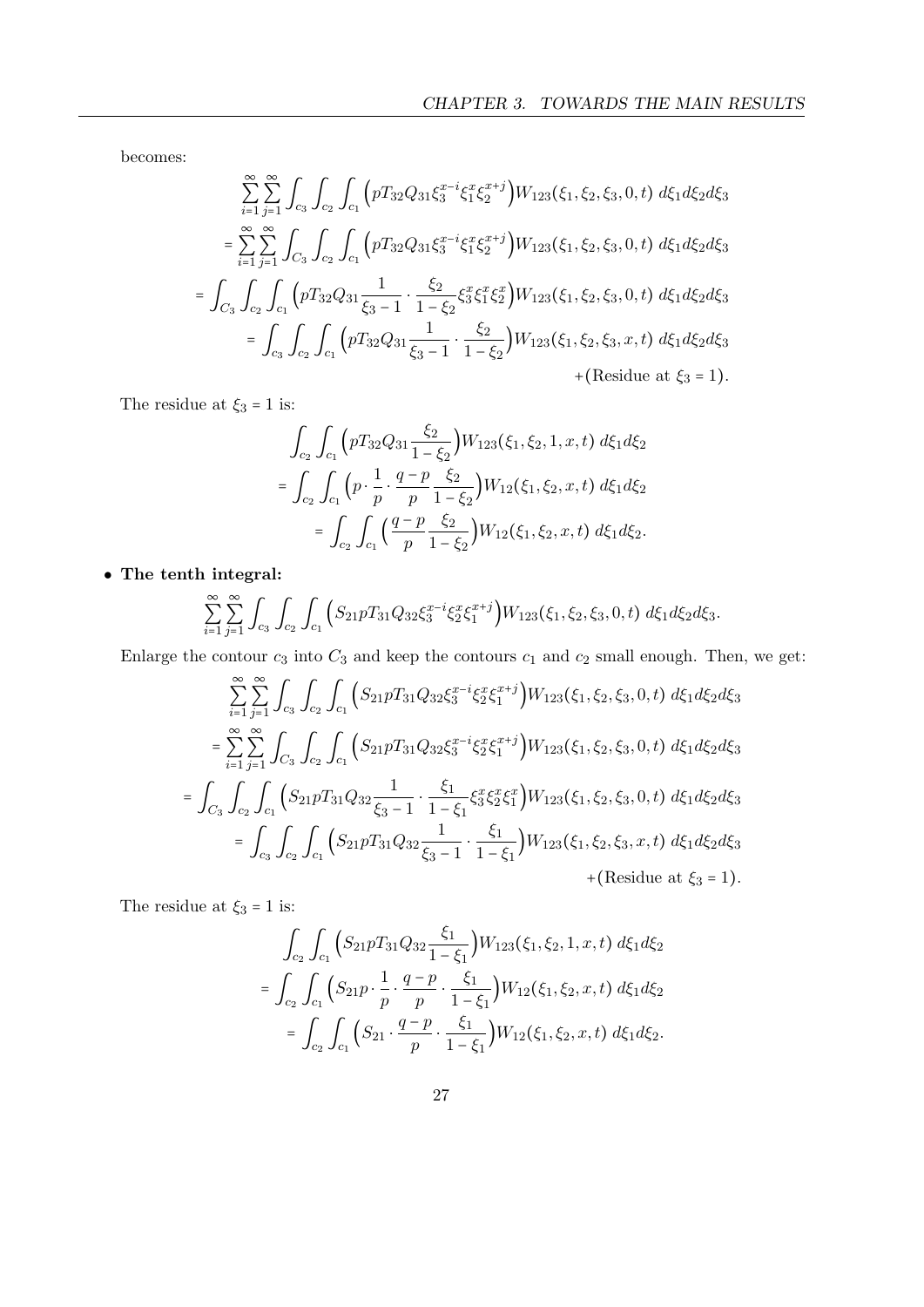• The eleventh integral:

$$
\sum_{i=1}^{\infty} \sum_{j=1}^{\infty} \int_{C_3} \int_{C_2} \int_{C_1} \left( pT_{32} p T_{31} \xi_3^x \xi_1^{x+i} \xi_2^{x+i+j} \right) W_{123}(\xi_1, \xi_2, \xi_3, 0, t) d\xi_1 d\xi_2 d\xi_3.
$$

This time there is no need to deform anything; just choose contours small enough to avoid singularities. Then we get:

$$
\sum_{i=1}^{\infty} \sum_{j=1}^{\infty} \int_{c_3} \int_{c_2} \int_{c_1} \left( pT_{32}pT_{31} \xi_3^x \xi_1^{x+i} \xi_2^{x+i+j} \right) W_{123}(\xi_1, \xi_2, \xi_3, 0, t) d\xi_1 d\xi_2 d\xi_3
$$
  
= 
$$
\int_{c_3} \int_{c_2} \int_{c_1} \left( pT_{32}pT_{31} \frac{\xi_2}{1 - \xi_2} \cdot \frac{\xi_1 \xi_2}{1 - \xi_1 \xi_2} \right) W_{123}(\xi_1, \xi_2, \xi_3, x, t) d\xi_1 d\xi_2 d\xi_3.
$$

• The twelveth integral:

$$
\sum_{i=1}^{\infty} \sum_{j=1}^{\infty} \int_{C_3} \int_{C_2} \int_{C_1} \Big( S_{21} p T_{31} p T_{32} \xi_3^x \xi_2^{x+i} \xi_1^{x+i+j} \Big) W_{123}(\xi_1, \xi_2, \xi_3, 0, t) \ d\xi_1 d\xi_2 d\xi_3.
$$

Keep contours small enough. Then we get:

$$
\sum_{i=1}^{\infty} \sum_{j=1}^{\infty} \int_{C_3} \int_{C_2} \int_{C_1} \left( S_{21} p T_{31} p T_{32} \xi_3^x \xi_2^{x+i} \xi_1^{x+i+j} \right) W_{123}(\xi_1, \xi_2, \xi_3, 0, t) d\xi_1 d\xi_2 d\xi_3
$$
  
= 
$$
\int_{C_3} \int_{C_2} \int_{C_1} \left( S_{21} p T_{31} p T_{32} \frac{\xi_1}{1 - \xi_1} \cdot \frac{\xi_1 \xi_2}{1 - \xi_1 \xi_2} \right) W_{123}(\xi_1, \xi_2, \xi_3, x, t) d\xi_1 d\xi_2 d\xi_3.
$$

Now, we collect the common terms together using the Mathematica software:

• The integral over  $\xi_1, \xi_2, \xi_3$ : This integral has 12 summands; after calculation, we get:

$$
\oint_{c_3} \oint_{c_2} \oint_{c_1} \frac{(2p-1)^2(\xi_1-\xi_2)(\xi_1-\xi_3)(\xi_2-\xi_3)(\xi_1\xi_2\xi_3-1)}{(\xi_1-1)(\xi_2-1)(\xi_3-1)(\xi_1-p-q\xi_1\xi_2)(\xi_1-p-q\xi_1\xi_3)(\xi_2-p-q\xi_2\xi_3)} W_{123} d\xi_1 d\xi_2 d\xi_3.
$$

• The integral over  $\xi_1, \xi_2$ :

$$
\oint_{c_2} \oint_{c_1} \left( \frac{q-p}{p} \frac{q}{p} \frac{1}{\xi_1 - 1} \right) W_{12}(\xi_1, \xi_2, x, t) d\xi_1 d\xi_2 + \oint_{c_2} \oint_{c_1} \left( S_{21} \frac{q-p}{p} \frac{q}{p} \frac{1}{\xi_2 - 1} \right) W_{12}(\xi_1, \xi_2, x, t) d\xi_1 d\xi_2 \n+ \oint_{c_2} \oint_{c_1} \left( \frac{q-p}{p} \frac{\xi_2}{1 - \xi_2} \right) W_{12}(\xi_1, \xi_2, x, t) d\xi_1 d\xi_2 + \oint_{c_2} \oint_{c_1} \left( S_{21} \frac{q-p}{p} \frac{\xi_1}{1 - \xi_1} \right) W_{12}(\xi_1, \xi_2, x, t) d\xi_1 d\xi_2 \n= \frac{q-p}{p^2} \oint_{c_2} \oint_{c_1} -\frac{(2p-1)(\xi_1 - \xi_2)(\xi_1 \xi_2 - 1)}{(\xi_1 - 1)(\xi_2 - 1)(\xi_1 - p - q \xi_1 \xi_2)} W_{12}(\xi_1, \xi_2, x, t) d\xi_1 d\xi_2.
$$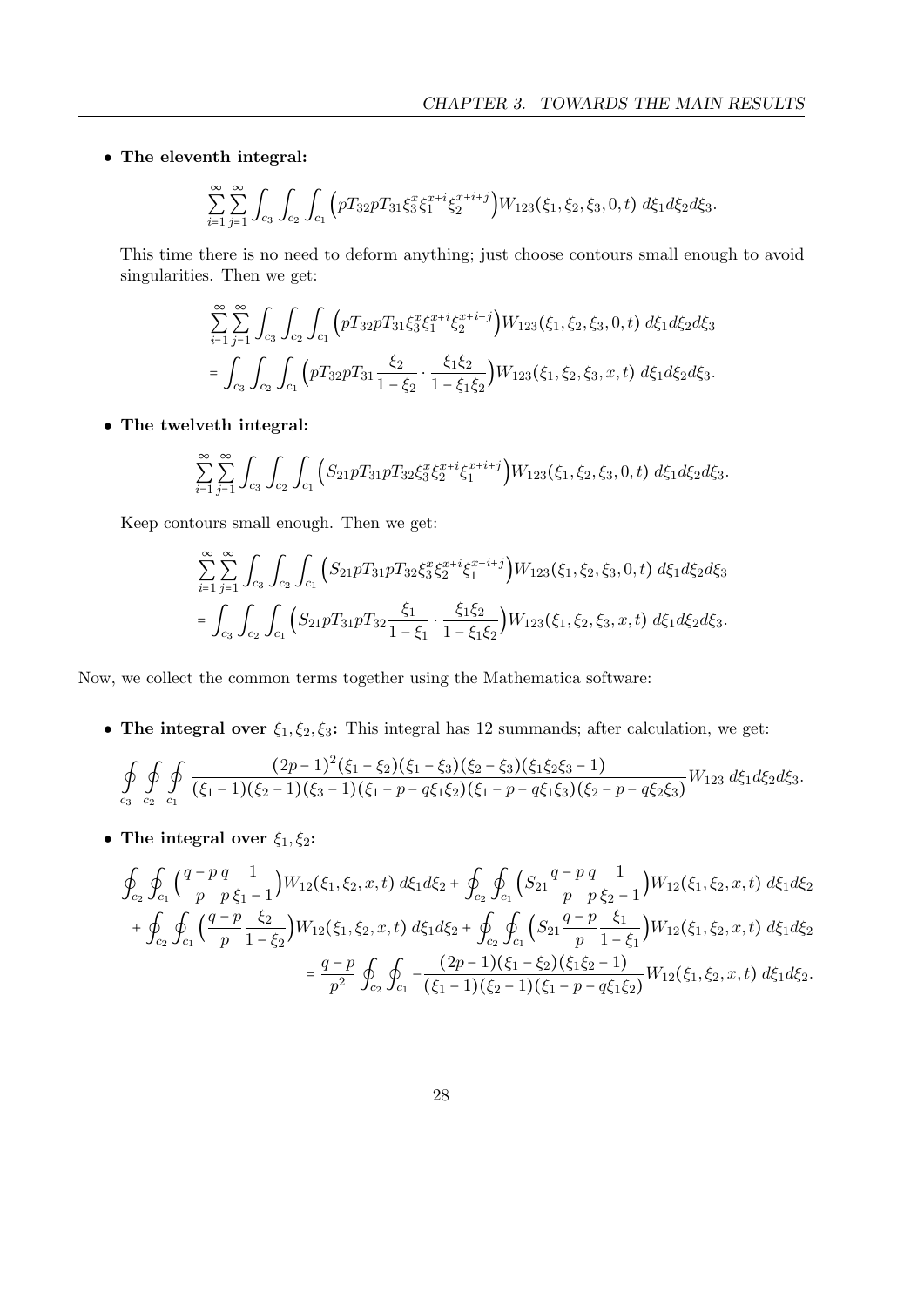• The integral over  $\xi_1, \xi_3$ :

$$
\oint_{c_3} \oint_{c_1} \left( \frac{q}{p} \frac{1}{\xi_1 - 1} \right) W_{13}(\xi_1, \xi_3, x, t) \, d\xi_1 d\xi_3 + \oint_{c_3} \oint_{c_1} \left( \frac{q}{p} Q_{31} \frac{1}{\xi_3 - 1} \right) W_{13}(\xi_1, \xi_3, x, t) \, d\xi_1 d\xi_3
$$
\n
$$
+ \oint_{c_3} \oint_{c_1} \left( q T_{31} \frac{\xi_1}{1 - \xi_1} \right) W_{13}(\xi_1, \xi_3, x, t) \, d\xi_1 d\xi_3
$$
\n
$$
= \frac{q}{p} \oint_{c_3} \oint_{c_1} -\frac{(2p - 1)(\xi_1 - \xi_3)(\xi_1 \xi_3 - 1)}{(\xi_1 - 1)(\xi_3 - 1)(\xi_1 - p - q \xi_1 \xi_3)} W_{13}(\xi_1, \xi_3, x, t) \, d\xi_1 d\xi_3.
$$

• The integral over  $\xi_2, \xi_3$ :

$$
\oint_{c_3} \oint_{c_2} \frac{1}{\xi_2 - 1} \xi_2^x \xi_3^x W_{23}(\xi_2, \xi_3, t) d\xi_2 d\xi_3 + \oint_{c_3} \oint_{c_2} \left( Q_{32} \frac{1}{\xi_3 - 1} \right) W_{23}(\xi_2, \xi_3, x, t) d\xi_2 d\xi_3 \n+ \oint_{c_3} \oint_{c_2} \left( p T_{32} \frac{\xi_2}{1 - \xi_2} \right) W_{23}(\xi_2, \xi_3, x, t) d\xi_2 d\xi_3 \n= \oint_{c_3} \oint_{c_2} -\frac{(2p - 1)(\xi_2 - \xi_3)(\xi_2 \xi_3 - 1)}{(\xi_2 - 1)(\xi_3 - 1)(\xi_2 - p - q \xi_2 \xi_3)} W_{23}(\xi_2, \xi_3, x, t) d\xi_2 d\xi_3.
$$

• The integral over  $\xi_1$ :

$$
\oint_{c_1}\Big(\frac{q}{p}\cdot\frac{(q-p)}{p}\Big)W_1\left(\xi_1,x,t\right)\,d\xi_1.
$$

• The integral over  $\xi_2$ :

$$
\oint_{c_2}\Big(\frac{(q-p)}{p}\Big)W_2\left(\xi_2,x,t\right)\,d\xi_2.
$$

• The integral over  $\xi_3$ :

$$
\oint_{c_3} W_3(\xi_3, x, t) d\xi_3.
$$

Notice that we didn't include the  $\xi_{\beta} = \frac{1}{\xi_{\beta}}$  $\frac{1}{\xi_{\alpha}}$  residues in the computations of the double integrals above. This is because they cancel out with each other:

•  $\xi_1, \xi_2$ :

$$
\oint_{c_2} \oint_{c_1} \left( \frac{(p\xi_1 - q)(\xi_2 - 1)}{p\xi_1 + q\xi_2 - \xi_1\xi_2} \cdot \frac{1}{\xi_1 - 1} \cdot \frac{1}{\xi_1} \right) W_{123} \left( \xi_1, \xi_2, \frac{1}{\xi_1}, x, t \right) d\xi_1 d\xi_2 \n+ \oint_{c_2} \oint_{c_1} \left( S_{21} \cdot \frac{(p\xi_2 - q)(\xi_1 - 1)}{p\xi_2 + q\xi_1 - \xi_2\xi_1} \cdot \frac{1}{\xi_2 - 1} \cdot \frac{1}{\xi_2} \right) W_{123} \left( \xi_1, \xi_2, \frac{1}{\xi_2}, x, t \right) d\xi_1 d\xi_2 \n+ \oint_{c_2} \oint_{c_1} \left( \frac{(p\xi_1 - q)(\xi_2 - 1)}{p\xi_1 + q\xi_2 - \xi_1\xi_2} \cdot \frac{1}{\xi_1} \cdot \frac{1}{1 - \xi_1} \right) W_{123} \left( \xi_1, \xi_2, \frac{1}{\xi_1}, x, t \right) d\xi_1 d\xi_2 \n+ \oint_{c_2} \oint_{c_1} \left( S_{21} \cdot \frac{(p\xi_2 - q)(\xi_1 - 1)}{p\xi_2 + q\xi_1 - \xi_2\xi_1} \cdot \frac{1}{\xi_2} \cdot \frac{1}{1 - \xi_2} \right) W_{123} \left( \xi_1, \xi_2, \frac{1}{\xi_2}, x, t \right) d\xi_1 d\xi_2 = 0.
$$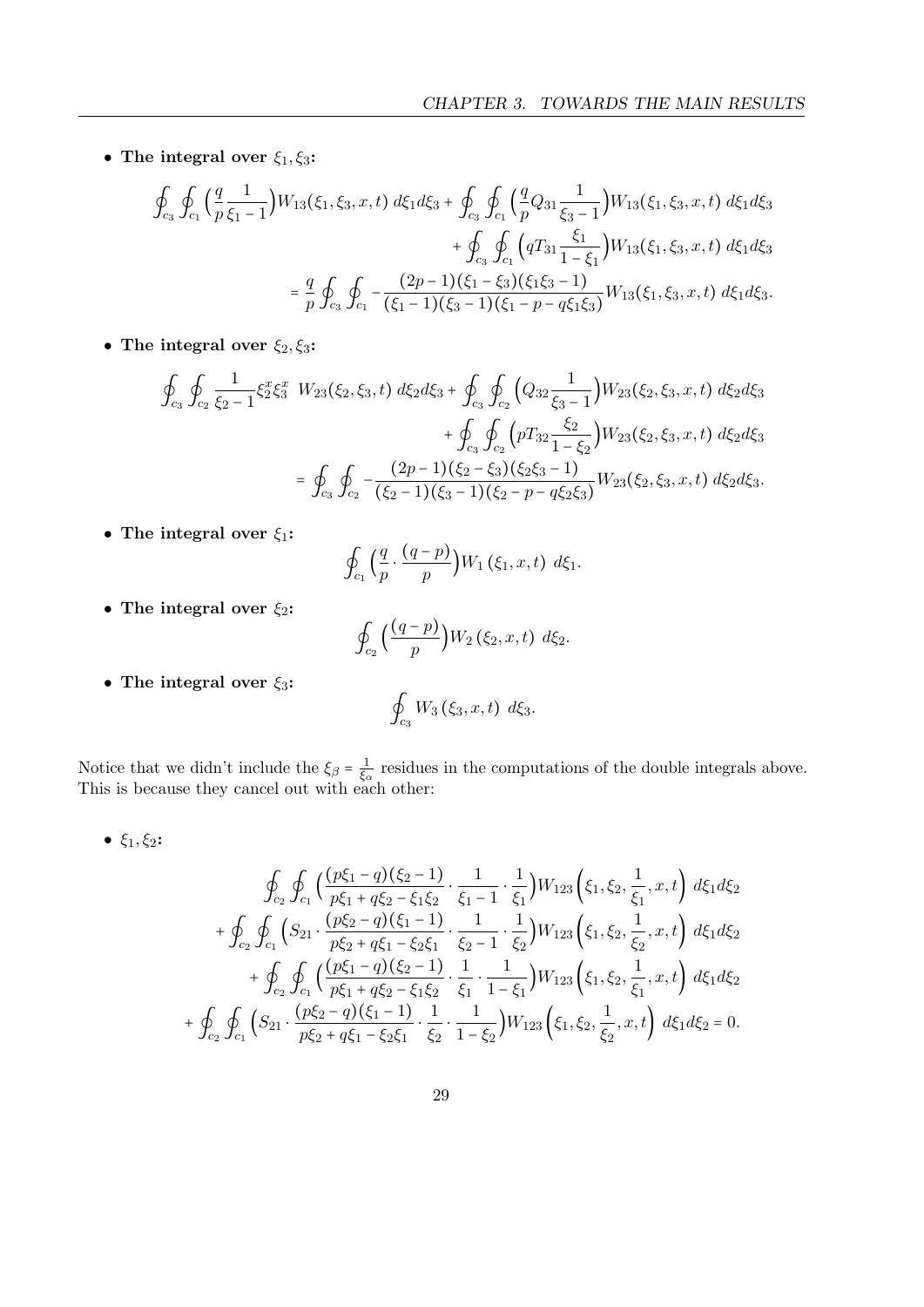•  $\xi_1, \xi_3$ :

$$
\oint_{c_3} \oint_{c_1} \frac{1}{\xi_1 - 1} \cdot \frac{1}{\xi_1} W_{123}(\xi_1, \frac{1}{\xi_1}, \xi_3, x, t) d\xi_1 d\xi_3
$$
\n
$$
+ \oint_{c_3} \oint_{c_1} \left( \frac{1}{1 - \xi_1} \cdot \frac{1}{\xi_1} \right) W_{123}(\xi_1, \frac{1}{\xi_1}, \xi_3, x, t) d\xi_1 d\xi_3 = 0.
$$

Remark 3.2.3. These cancellations seem somewhat miraculous; however, it becomes much clearer if we didn't make any evaluations in the first place: for example, consider the last cancellation in the variables  $\xi_1, \xi_3$ . They came from the permutations  $\sigma = 123$  and  $\sigma = 213$ . Then, the corresponding sum would be:

$$
\int_{c_3} \int_{c_1} \left( \frac{1}{\xi_1 - 1} \cdot \frac{1}{\xi_1} \right) W_{123} \left( \xi_1, \frac{1}{\xi_1}, \xi_3, x, t \right) d\xi_1 d\xi_3
$$

$$
+ \int_{c_3} \int_{c_1} \left( S_{21} \Big|_{\xi_2 = \frac{1}{\xi_1}} \frac{1}{\xi_2 - 1} \cdot \frac{1}{\xi_1} \right) W_{123} \left( \xi_1, \frac{1}{\xi_1}, \xi_3, x, t \right) d\xi_1 d\xi_3
$$

$$
= \frac{1}{\xi_1} \int_{c_3} \int_{c_1} \frac{q(\xi_1 - \xi_2)(\xi_1 \xi_2 - 1)}{(\xi_1 - 1)(\xi_2 - 1)(\xi_1 - p - q \xi_1 \xi_2)} \Big|_{\xi_2 = \frac{1}{\xi_1}} W_{123} \left( \xi_1, \frac{1}{\xi_1}, \xi_3, x, t \right) d\xi_1 d\xi_3 = 0.
$$

**Remark 3.2.4.** When we deformed the contours, we assumed that  $q < p$  to avoid some singularities. As it turns out, there is no need to be afraid of these singularities: Tracy and Widom in [\[5\]](#page-53-2) gave the argument that the residue that arises because of the denominator  $p + q\xi_\alpha \xi_\beta - \xi_\alpha$  (which is given by  $\xi_{\alpha} = \frac{p}{1-a}$  $\frac{p}{1-q\xi_{\beta}}$ ) is  $O(1)$  at infinity in the variable  $\xi_{\beta}$ , and so it vanishes when integrated over the variable  $\xi_{\beta}$ .

### <span id="page-33-0"></span>3.3 Some simplifications for further work

After some calculations, we can verify the following main identities:

Similarly:

$$
T_{\beta\alpha}=S_{\beta\alpha}+1;
$$

 $Q_{\beta\alpha} = S_{\beta\alpha} - pT_{\beta\alpha};$ 

Moreover:

$$
\oint_{c_2} \oint_{c_1} -\frac{(2p-1)(\xi_1 - \xi_2)(\xi_1 \xi_2 - 1)}{(\xi_1 - 1)(\xi_2 - 1)(\xi_1 - p - q \xi_1 \xi_2)} W_{12}(\xi_1, \xi_2, x, t) d\xi_1 d\xi_2
$$
\n
$$
= \oint_{c_2} \oint_{c_1} \frac{(p-q)(1 - \xi_1 \xi_2)}{(1 - \xi_1)(1 - \xi_2)} T_{21} W_{12}(\xi_1, \xi_2, x, t) d\xi_1 d\xi_2;
$$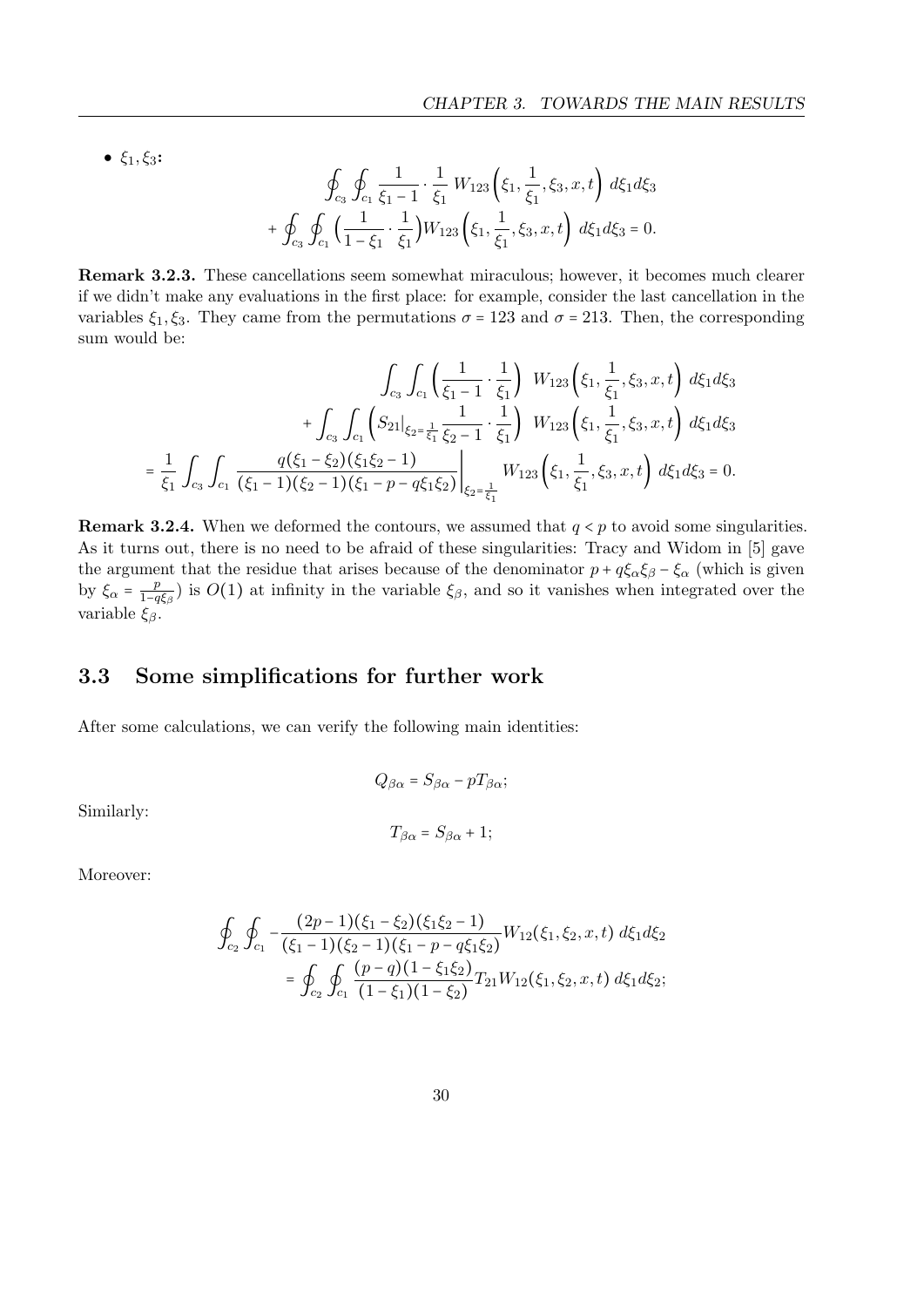$$
\oint_{c_3} \oint_{c_2} \oint_{c_1} \frac{(2p-1)^2(\xi_1-\xi_2)(\xi_1-\xi_3)(\xi_2-\xi_3)(\xi_1\xi_2\xi_3-1)}{(\xi_1-1)(\xi_2-1)(\xi_3-1)(\xi_1-p-q\xi_1\xi_2)(\xi_1-p-q\xi_1\xi_3)(\xi_2-p-q\xi_2\xi_3)} W_{123} d\xi_1 d\xi_2 d\xi_3
$$
\n
$$
= \oint_{c_3} \oint_{c_2} \oint_{c_1} \frac{(p-q)^2(1-\xi_1\xi_2\xi_3)}{(1-\xi_1)(1-\xi_2)(1-\xi_3)} \prod_{\alpha<\beta} T_{\beta\alpha} W_{123}(\xi_1,\xi_2,\xi_3,x,t) d\xi_1 d\xi_2 d\xi_3
$$

Let us consider the sum inside the integral:

$$
\frac{1}{\xi_1 - 1} \frac{1}{\xi_1 \xi_2 - 1} + Q_{32} \frac{1}{\xi_1 - 1} \cdot \frac{1}{\xi_1 \xi_3 - 1} + S_{21} \frac{1}{\xi_2 - 1} \cdot \frac{1}{\xi_1 \xi_2 - 1} + S_{21} Q_{31} \frac{1}{\xi_2 - 1} \cdot \frac{1}{\xi_2 \xi_3 - 1} \n+ Q_{32} S_{31} \frac{1}{\xi_3 - 1} \cdot \frac{1}{\xi_1 \xi_3 - 1} + S_{21} Q_{31} S_{32} \frac{1}{\xi_3 - 1} \cdot \frac{1}{\xi_2 \xi_3 - 1} + p T_{32} \frac{1}{\xi_1 - 1} \cdot \frac{\xi_2}{1 - \xi_2} \n+ S_{21} p T_{31} \frac{1}{\xi_2 - 1} \cdot \frac{\xi_1}{1 - \xi_1} + p T_{32} Q_{31} \frac{1}{\xi_3 - 1} \cdot \frac{\xi_2}{1 - \xi_2} + S_{21} p T_{31} Q_{32} \frac{1}{\xi_3 - 1} \cdot \frac{\xi_1}{1 - \xi_1} \n+ p T_{32} p T_{31} \frac{\xi_2}{1 - \xi_2} \cdot \frac{\xi_1 \xi_2}{1 - \xi_1 \xi_2} + S_{21} p T_{31} p T_{32} \frac{\xi_1}{1 - \xi_1} \cdot \frac{\xi_1 \xi_2}{1 - \xi_1 \xi_2}
$$

The first thing that we need to do is to remove the  $Q_{\beta\alpha}$  terms by writing:  $Q_{\beta\alpha} = S_{\beta\alpha} - pT_{\beta\alpha}$ . Then, this will yield:

$$
\sum_{\sigma \in \mathbb{S}} A_{\sigma} \frac{1}{\xi_{\sigma(1)} - 1} \cdot \frac{1}{\xi_{\sigma(1)} \xi_{\sigma(2)} - 1} - pT_{32} \frac{1}{\xi_{1} - 1} \cdot \frac{1}{\xi_{1} \xi_{3} - 1} - S_{21} pT_{31} \frac{1}{\xi_{2} - 1} \cdot \frac{1}{\xi_{2} \xi_{3} - 1} \n-pT_{32} S_{31} \frac{1}{\xi_{3} - 1} \cdot \frac{1}{\xi_{1} \xi_{3} - 1} - S_{21} pT_{31} S_{32} \frac{1}{\xi_{3} - 1} \cdot \frac{1}{\xi_{2} \xi_{3} - 1} + pT_{32} \frac{1}{\xi_{1} - 1} \cdot \frac{\xi_{2}}{1 - \xi_{2}} \n+ S_{21} pT_{31} \frac{1}{\xi_{2} - 1} \cdot \frac{\xi_{1}}{1 - \xi_{1}} + pT_{32} S_{31} \frac{1}{\xi_{3} - 1} \cdot \frac{\xi_{2}}{1 - \xi_{2}} - pT_{32} pT_{31} \frac{1}{\xi_{3} - 1} \cdot \frac{\xi_{2}}{1 - \xi_{2}} \n+ S_{21} pT_{31} S_{32} \frac{1}{\xi_{3} - 1} \cdot \frac{\xi_{1}}{1 - \xi_{1}} - S_{21} pT_{31} pT_{32} \frac{1}{\xi_{3} - 1} \cdot \frac{\xi_{1}}{1 - \xi_{1}} \n+ pT_{32} pT_{31} \frac{\xi_{2}}{1 - \xi_{2}} \cdot \frac{\xi_{1} \xi_{2}}{1 - \xi_{1} \xi_{2}} + S_{21} pT_{31} pT_{32} \frac{\xi_{1}}{1 - \xi_{1}} \cdot \frac{\xi_{1} \xi_{2}}{1 - \xi_{1} \xi_{2}}
$$

The first term we recognize as the integrand from the paper by Tracy and Widom, which equals:

$$
\sum_{\sigma \in \mathbb{S}} A_{\sigma} \frac{1}{\xi_{\sigma(i)} - 1} \cdot \frac{1}{\xi_{\sigma(i)} \xi_{\sigma(j)} - 1} = qT_{21}qT_{31}qT_{32} \frac{(1 - \xi_1 \xi_2 \xi_3)}{(1 - \xi_1)(1 - \xi_2)(1 - \xi_3)}
$$

We now gather the remaining terms by the  $pT_{\beta\alpha}$  factors: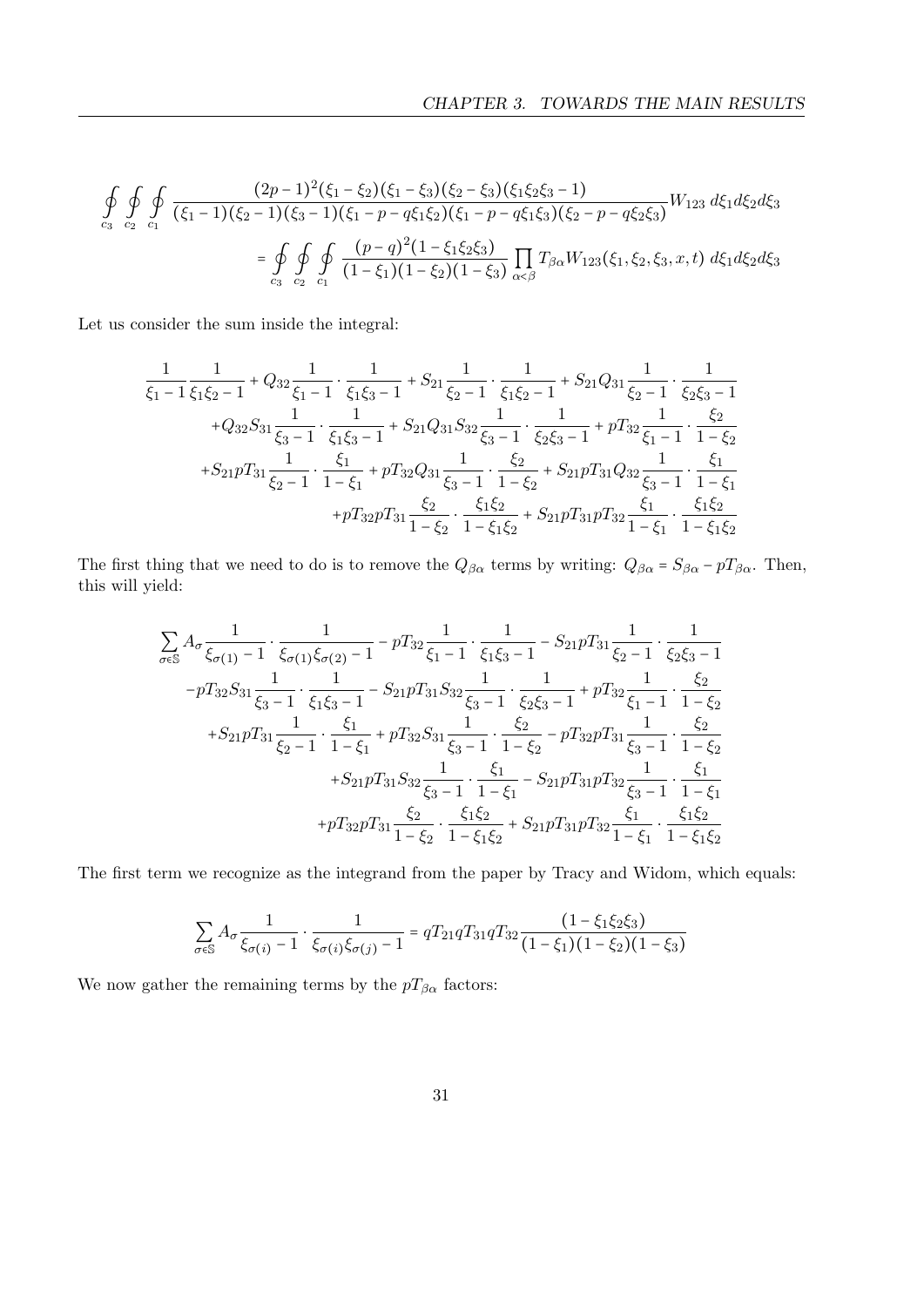• The  $pT_{31}$  factor:

$$
-S_{21}pT_{31}\frac{1}{\xi_2-1}\cdot\frac{1}{\xi_2\xi_3-1}-S_{21}pT_{31}S_{32}\frac{1}{\xi_3-1}\cdot\frac{1}{\xi_2\xi_3-1}+S_{21}pT_{31}\frac{1}{\xi_2-1}\cdot\frac{\xi_1}{1-\xi_1}+S_{21}pT_{31}S_{32}\frac{1}{\xi_3-1}\cdot\frac{\xi_1}{1-\xi_1}=-S_{21}pT_{31}qT_{32}\frac{(1-\xi_1\xi_2\xi_3)}{(1-\xi_1)(1-\xi_2)(1-\xi_3)};
$$

 $\bullet$  The  $pT_{32}$  factor:

$$
-pT_{32}\frac{1}{\xi_1-1}\cdot\frac{1}{\xi_1\xi_3-1}-pT_{32}S_{31}\frac{1}{\xi_3-1}\cdot\frac{1}{\xi_1\xi_3-1}+pT_{32}\frac{1}{\xi_1-1}\cdot\frac{\xi_2}{1-\xi_2} +pT_{32}S_{31}\frac{1}{\xi_3-1}\cdot\frac{\xi_2}{1-\xi_2}=-pT_{32}qT_{31}\frac{(1-\xi_1\xi_2\xi_3)}{(1-\xi_1)(1-\xi_2)(1-\xi_3)};
$$

• The  $pT_{31}pT_{32}$  factor:

$$
-pT_{32}pT_{31}\frac{1}{\xi_3-1}\cdot\frac{\xi_2}{1-\xi_2}-S_{21}pT_{31}pT_{32}\frac{1}{\xi_3-1}\cdot\frac{\xi_1}{1-\xi_1}+pT_{32}pT_{31}\frac{\xi_2}{1-\xi_2}\cdot\frac{\xi_1\xi_2}{1-\xi_1\xi_2} \\+S_{21}pT_{31}pT_{32}\frac{\xi_1}{1-\xi_1}\cdot\frac{\xi_1\xi_2}{1-\xi_1\xi_2}=pT_{21}pT_{31}pT_{32}\frac{(1-\xi_1\xi_2\xi_3)}{(1-\xi_1)(1-\xi_2)(1-\xi_3)};
$$

And so, the coefficient before the  $\frac{(1-\xi_1\xi_2\xi_3)}{(1-\xi_1)(1-\xi_2)(1-\xi_3)}$ -factor becomes:

$$
qT_{21}qT_{31}qT_{32}-S_{21}pT_{31}qT_{32}-pT_{32}qT_{31}+pT_{21}pT_{31}pT_{32};
$$

We now observe the following identities:

$$
S_{21} + 1 = T_{21};
$$
  

$$
q^{3} + p^{3} = (p+q)(p^{2} - pq + q^{2}) = 1 \cdot (p^{2} - pq + q^{2}) = p^{2} - pq + q^{2}
$$

and so we finally get:

$$
qT_{21}qT_{31}qT_{32} - S_{21}pT_{31}qT_{32} - pT_{32}qT_{31} + pT_{21}pT_{31}pT_{32}
$$

$$
= (p^2 - pq + q^2)T_{21}T_{31}T_{32} - pqT_{21}T_{31}T_{32} = (p - q)^2T_{21}T_{31}T_{32};
$$

This simplification suggests that we should always remove  $Q_{\beta\alpha}$  terms, then we need to take the summations over the columns in the  $[A_{\sigma}]$  table with  $T_{\beta\alpha}$  rearranged into the next column.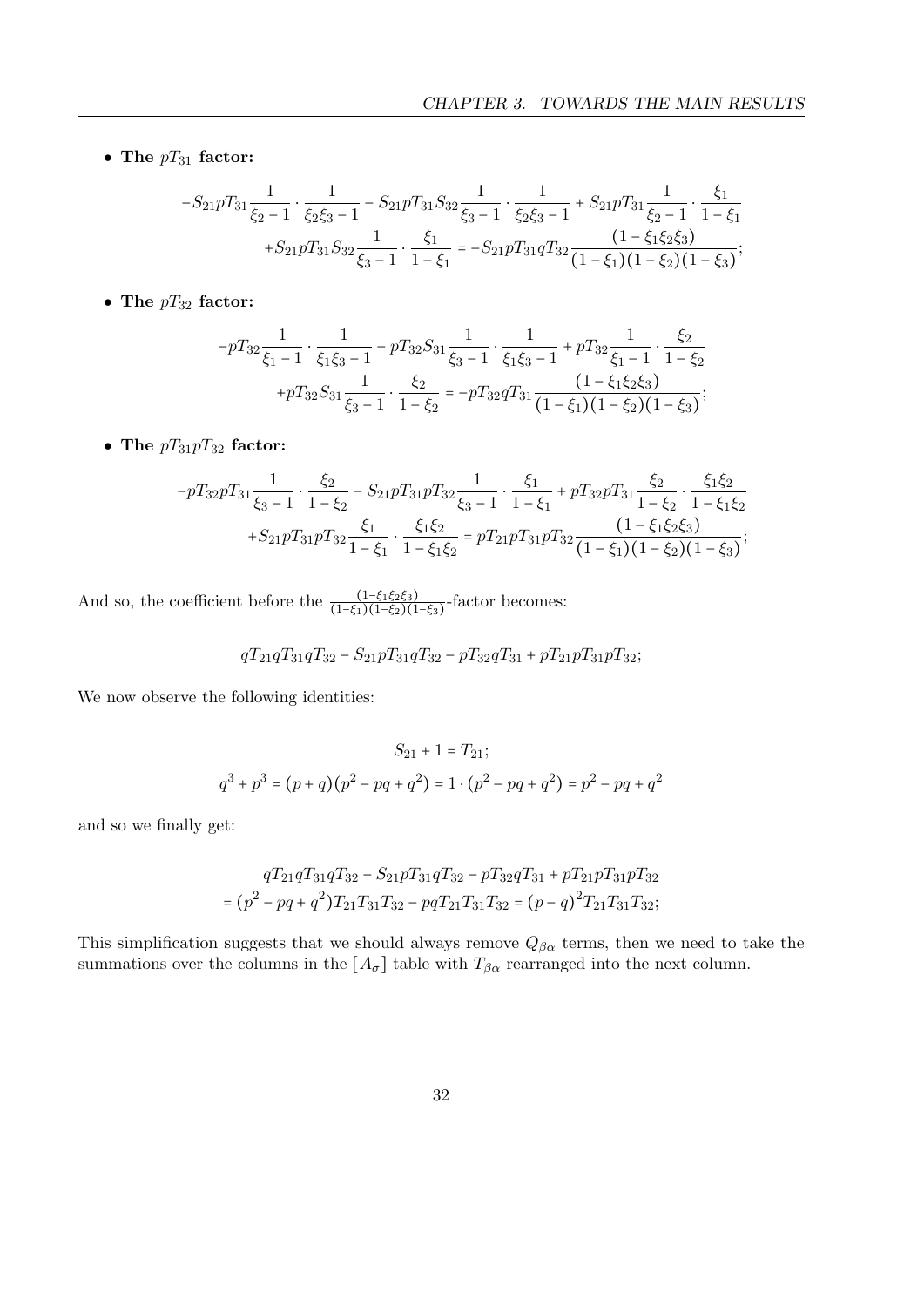| $\sigma$ | $[\mathbf{A}_{\sigma}]_{2221,2221}$ | $[\mathbf{A}_\sigma]_{2212,2221}$ | $[\mathbf{A}_{\sigma}]_{2122,2221}$ | $[\mathbf{A}_{\sigma}]_{1222,2221}$                                                                                                                                                    |
|----------|-------------------------------------|-----------------------------------|-------------------------------------|----------------------------------------------------------------------------------------------------------------------------------------------------------------------------------------|
| 1234     | 1                                   | $\boldsymbol{0}$                  | $\boldsymbol{0}$                    | $\boldsymbol{0}$                                                                                                                                                                       |
| 1243     | $Q_{43}$                            | $pT_{43}$                         | $\overline{0}$                      | $\overline{0}$                                                                                                                                                                         |
| 1324     | $\mathcal{S}_{32}$                  | $\boldsymbol{0}$                  | $\overline{0}$                      | $\theta$                                                                                                                                                                               |
| 1342     | $S_{32}Q_{42}$                      | $S_{32}pT_{42}$                   | $\theta$                            | $\overline{0}$                                                                                                                                                                         |
| 1423     | $\mathcal{Q}_{43}S_{42}$            | $pT_{43}Q_{42}$                   | $pT_{43}pT_{42}$                    | $\boldsymbol{0}$                                                                                                                                                                       |
| 1432     | $S_{32}Q_{42}S_{43}$                | $S_{32}pT_{42}Q_{43}$             | $pT_{43}pT_{42}S_{32}$              | $\boldsymbol{0}$                                                                                                                                                                       |
| 2134     | $\mathcal{S}_{21}$                  | $\overline{0}$                    | $\overline{0}$                      | $\overline{0}$                                                                                                                                                                         |
| 2143     | $S_{21} \\ Q_{43}$                  | $S_{21}pT_{43}$                   | $\overline{0}$                      | $\boldsymbol{0}$                                                                                                                                                                       |
| 2314     | $S_{21}S_{31}$                      | $\overline{0}$                    | $\overline{0}$                      | $\theta$                                                                                                                                                                               |
| 2341     | $S_{21}S_{31}Q_{41}$                | $S_{21}S_{31}pT_{41}$             | $\overline{0}$                      | $\overline{0}$                                                                                                                                                                         |
| 2413     | $S_{21}Q_{43}S_{41}$                | $S_{21}pT_{43}Q_{41}$             | $S_{21}pT_{43}pT_{41}$              | $\boldsymbol{0}$                                                                                                                                                                       |
| 2431     | $S_{21}S_{31}Q_{41}S_{43}$          | $S_{21}S_{31}pT_{41}Q_{43}$       | $S_{21}pT_{43}pT_{41}S_{31}$        | $\boldsymbol{0}$                                                                                                                                                                       |
| 3124     | $S_{32}S_{31}$                      | $\overline{0}$                    | $\overline{0}$                      | $\overline{0}$                                                                                                                                                                         |
| 3142     | $S_{32}S_{31}Q_{42}$                | $S_{32}S_{31}pT_{42}$             | $\overline{0}$                      | $\boldsymbol{0}$                                                                                                                                                                       |
| 3214     | $S_{32}S_{31}S_{21}$                | $\overline{0}$                    | $\overline{0}$                      | $\overline{0}$                                                                                                                                                                         |
| 3241     | $S_{32}S_{31}S_{21}Q_{41}$          | $S_{32}S_{31}S_{21}pT_{41}$       | $\theta$                            | $\theta$                                                                                                                                                                               |
| 3412     | $S_{32}S_{31}Q_{42}S_{41}$          | $S_{32}S_{31}pT_{42}Q_{41}$       | $S_{32}S_{31}pT_{42}pT_{41}$        | $\boldsymbol{0}$                                                                                                                                                                       |
| 3421     | $S_{32}S_{31}S_{21}Q_{41}S_{42}$    | $S_{32}S_{31}S_{21}pT_{41}Q_{42}$ | $S_{32}S_{31}pT_{42}pT_{41}S_{21}$  | $\boldsymbol{0}$                                                                                                                                                                       |
| 4123     | $Q_{43}S_{42}S_{41}$                | $pT_{43}Q_{42}S_{41}$             | $pT_{43}pT_{42}Q_{41}$              | $pT_{43}pT_{42}pT_{41}$                                                                                                                                                                |
| 4132     | $S_{32}Q_{42}S_{43}S_{41}$          | $S_{32}pT_{42}Q_{43}S_{41}$       | $S_{32}pT_{42}pT_{43}Q_{41}$        | $S_{32}pT_{42}pT_{43}pT_{41}$                                                                                                                                                          |
| 4213     | $S_{21}Q_{43}S_{41}S_{42}$          | $S_{21}pT_{43}Q_{41}S_{42}$       | $S_{21}pT_{43}pT_{41}Q_{42}$        | $S_{21}pT_{43}pT_{41}pT_{42}$                                                                                                                                                          |
| 4231     | $S_{21}S_{31}Q_{41}S_{43}S_{42}$    | $S_{21}S_{31}pT_{41}Q_{43}S_{42}$ | $S_{21}S_{31}pT_{41}pT_{43}Q_{42}$  | $S_{21}S_{31}pT_{41}pT_{43}pT_{42}$                                                                                                                                                    |
| 4312     | $S_{32}S_{31}Q_{42}S_{41}S_{43}$    | $S_{32}S_{31}pT_{42}Q_{41}S_{43}$ | $S_{32}S_{31}pT_{42}pT_{41}Q_{43}$  | $S_{32}S_{31}pT_{42}pT_{41}pT_{43}$                                                                                                                                                    |
|          |                                     |                                   |                                     | $4321\left S_{32}S_{31}S_{21}Q_{41}S_{42}S_{43}\right S_{32}S_{31}S_{21}pT_{41}Q_{42}S_{43}\left S_{32}S_{31}S_{21}pT_{41}pT_{42}Q_{43}\right S_{32}S_{31}S_{21}pT_{41}pT_{42}pT_{43}$ |

### <span id="page-36-0"></span>3.4 General formula conjectured

We have the following table for the case  $N = 4$  (see [\[2\]](#page-53-5)):

After computing manually the formula for  $N = 4$ , we get the following expression for the 4-fold integral: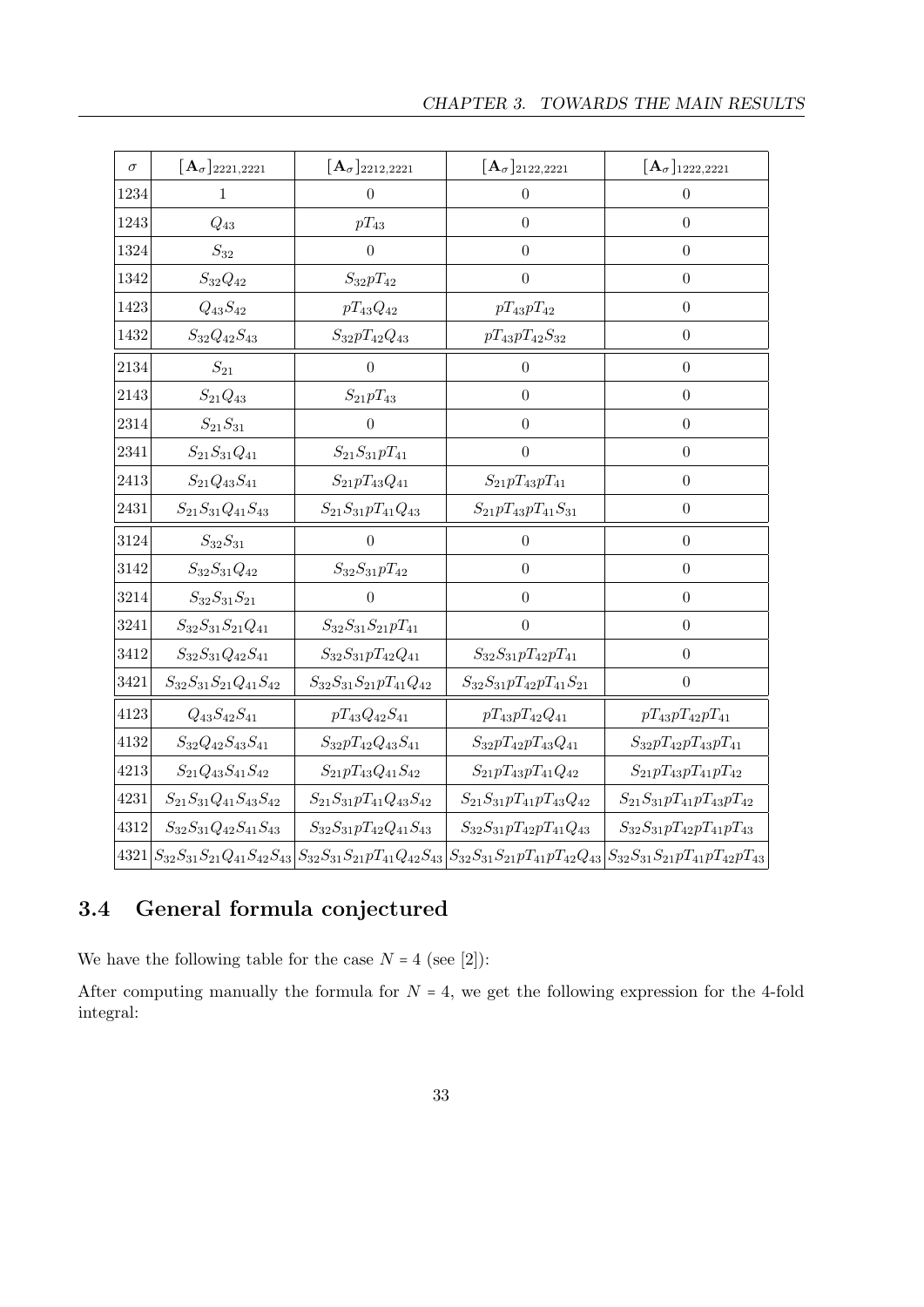$$
(p-q)^3(q+p^2)\oint_c \oint_c \oint_c \oint_c \prod_{j>i} \frac{\xi_j-\xi_i}{p+q\xi_i\xi_j-\xi_i} \cdot \frac{1-\xi_1\xi_2\xi_3\xi_4}{\prod_{i=1}^4(1-\xi_i)} W_{1234}(\xi_1,\xi_2,\xi_3,\xi_4,x,t) d\xi_1 d\xi_2 d\xi_3 d\xi_4.
$$

which equals:

$$
(p-q)\cdot (p^2-q^2)\cdot (p^3-q^3)\oint_c \oint_c \oint_c \oint_{c} \prod_{j>i} \frac{\xi_j-\xi_i}{p+q\xi_i\xi_j-\xi_i} \cdot \frac{1-\xi_1\xi_2\xi_3\xi_4}{\prod_{i=1}^4(1-\xi_i)}W_{1234}(\xi_1,\xi_2,\xi_3,\xi_4,x,t) d\xi_1 d\xi_2 d\xi_3 d\xi_4.
$$

This suggests the following conjecture for the N-fold integral for general N:

$$
\prod_{i=1}^{N-1} (p^i - q^i) \oint_c \dots \oint_c \oint \prod_{c} T_{\beta \alpha} \cdot \frac{1 - \prod_{i=1}^N \xi_i}{\prod_{i=1}^N (1 - \xi_i)} W_{1...N}(\xi_1, \xi_2, ..., \xi_N, x, t) d\xi_1 d\xi_2...d\xi_N.
$$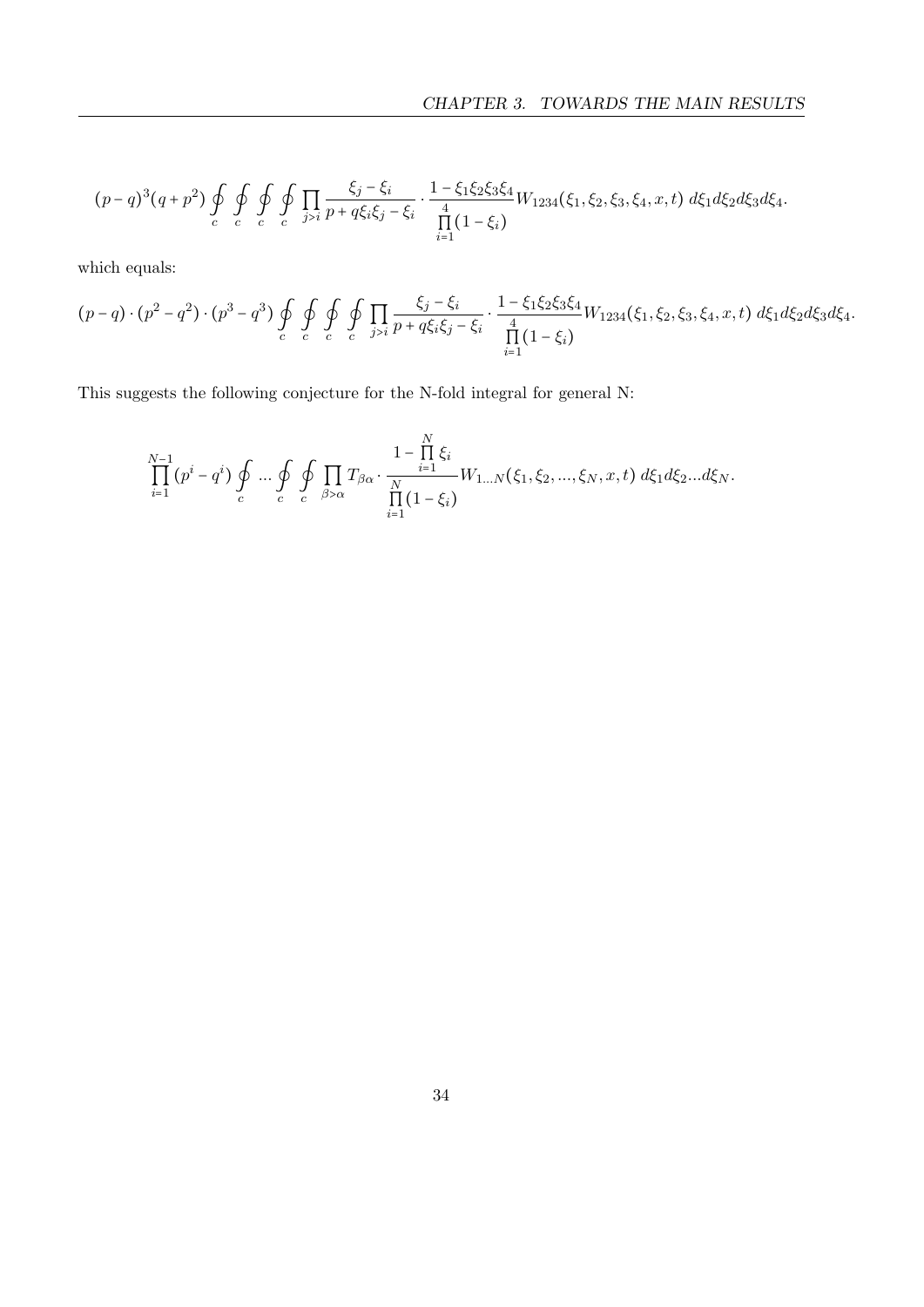## <span id="page-38-0"></span>Chapter 4

## Main results

**Theorem 4.0.1.** Let  $S = \{s_1, s_2, ..., s_k\}$  be a subset of  $\{1, 2, ..., N\}$  of cardinality  $|S| = k$ , and define:

$$
I(x,Y_S)\coloneqq \oint\limits_{c_{s_k}}\dots \oint\limits_{c_{s_1}}\prod\limits_{\substack{\alpha<\beta \\ \alpha,\beta\in S}} T_{\beta\alpha}\frac{\left(1-\prod\limits_{i=1}^{|S|}\xi_{s_i}\right)}{\prod\limits_{i=1}^{|S|}(1-\xi_{s_i})}\cdot W_{s_1\dots s_k}(\xi_{s_1},\dots,\xi_{s_k},x,t)\; d\xi_{s_1}\dots d\xi_{s_k};
$$

Then, the distribution of the unique species-1 particle which is right-most at time  $t = 0$  is given by:

$$
\mathbb{P}_{Y}(\eta(t) = x) = \sum_{\substack{S \subseteq \{1,2,\ldots,N\} \\ \xi_N \in S}} \prod_{i=1}^{|S|-1} (p^i - q^i) \left(\frac{q}{p}\right)^{\sum (S^c) - \frac{|S^c| \cdot (|S^c| + 1)}{2}} I(x,Y_S)
$$

$$
- \sum_{\substack{S \subseteq \{1,2,\ldots,N\} \\ \xi_N \notin S}} \frac{\prod_{i=1}^{|S|} (p^i - q^i)}{p^{|S|}} \left(\frac{q}{p}\right)^{\sum (S^c \setminus \{\xi_N\}) - \frac{|S^c \setminus \{\xi_N\}| \cdot (|S^c \setminus \{\xi_N\}| + 1)}{2}} I(x,Y_S).
$$

where the sum is over all subsets  $S$  of  $\{1, 2, ..., N\}$ .

**Remark 4.0.2.** Note that the number of terms grows exponentially as N increases: there are  $2^N - 1$ different integrals.

**Remark 4.0.3.** The formula suggests that the integrals that contain the  $\xi_N$  variable behave differently from those that don't. Indeed, to compute the lower-dimensional integrals, we will need to evaluate  $[A_{\sigma}]$  at the variables that are not present in the integral. The coefficients of  $[A_{\sigma}]$  in the variable  $\xi_m$ ,  $m < N$  are not different from the single-species coefficients and are given by  $\prod S_{m\alpha}$ , where the product is over all inversions in  $\sigma$ . However, the coefficients of  $[A_{\sigma}]$  in the variable  $\xi_N$ contain the terms  $T_{N\alpha}$  and the unique  $Q_{N\alpha}$ , and so this case needs special attention.

Before we give a proof of this theorem, we need to establish some preliminary results.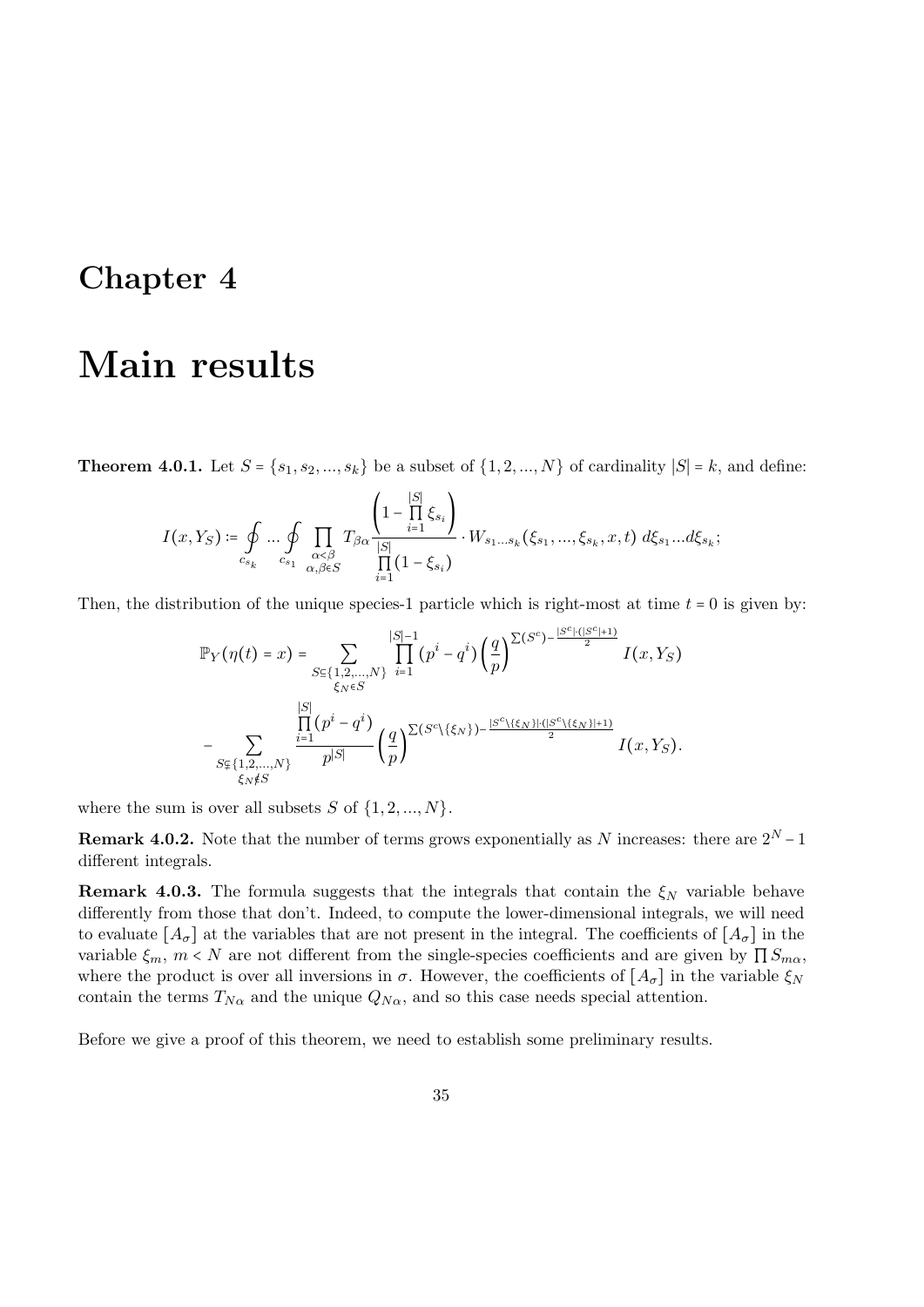### <span id="page-39-0"></span>4.1 Brackets and q-Brackets.

Our goal in this section is to introduce and develop the machinery that is necessary to study the kind of problems that we are studying.

**Definition 4.1.1.** Let n be a positive integer. A q-bracket is defined by:

$$
[n]_\tau\coloneqq\frac{1-\tau^n}{1-\tau}\equiv 1+\tau+\ldots+\tau^{n-2}+\tau^{n-1}.
$$

Similarly, the q-factorial and the q-binomial coefficients are defined by:

$$
[n]_\tau! \coloneqq [1]_\tau \cdot [2]_\tau \cdot \ldots \cdot [n]_\tau = \prod_{k=1}^n [k]_\tau; \quad \begin{bmatrix} n \\ k \end{bmatrix}_\tau \coloneqq \frac{[n]_\tau!}{[n-k]_\tau! \cdot [k]_\tau!}.
$$

**Warning 4.1.2.** This is a departure from the standard notation: it is customary to write  $[n]_q$  for the q-bracket. However, it creates potential confusion with our probabilistic  $q$ , so we prefer to write  $[n]_{\tau}$  instead.

**Remark 4.1.3.** The q-bracket  $[n]_{\tau}$  can be seen as a continuous deformation of the usual integer n: we recover the usual integer by taking the limit  $\lim_{n \to \infty} [n]_{\tau} = n$ . The q-brackets are not made-up, but rather arise naturally in mathematics, as in the following theorem (which we will need later):

Theorem 4.1.4. (Cauchy binomial theorem): We have:

$$
\prod_{k=1}^n (1 + y\tau^k) = \sum_{k=0}^n y^k \tau^{\frac{k(k+1)}{2}} {n \brack k}_\tau.
$$

**Definition 4.1.5.** Let  $n$  be a positive integer. We define a bracket by:

$$
[n]:=\frac{p^n-q^n}{p-q}\equiv p^{n-1}+p^{n-2}q+\ldots+pq^{n-2}+q^{n-1}.
$$

Similarly, we define the factorial and the binomial coefficient:

$$
[n]! \coloneqq [1] \cdot [2] \cdot \ldots \cdot [n] = \prod_{k=1}^{n} [k]; \quad \begin{bmatrix} n \\ k \end{bmatrix} \coloneqq \frac{[n]!}{[n-k]! \cdot [k]!}.
$$

**Remark 4.1.6.** Let  $\tau = \frac{q}{n}$  $\frac{q}{p}$ . Then, the following relations between brackets and q-brackets hold:

$$
[n] = p^{n-1}[n]_{\tau}; \quad \begin{bmatrix} n \\ m \end{bmatrix} = \begin{bmatrix} n \\ m \end{bmatrix}_{\tau} p^{m(n-m)};
$$

Proposition 4.1.7. The coefficient  $\prod^{N-1}$  $\prod_{i=1}$  $(p^{i} - q^{i})$  can be expanded as follows:

$$
\prod_{i=1}^{N-1} (p^i - q^i) = \sum_{k=0}^{N-1} (-1)^k \binom{N-1}{k} q^{\frac{k(k+1)}{2}} p^{\frac{(N-k)(N-k-1)}{2}}.
$$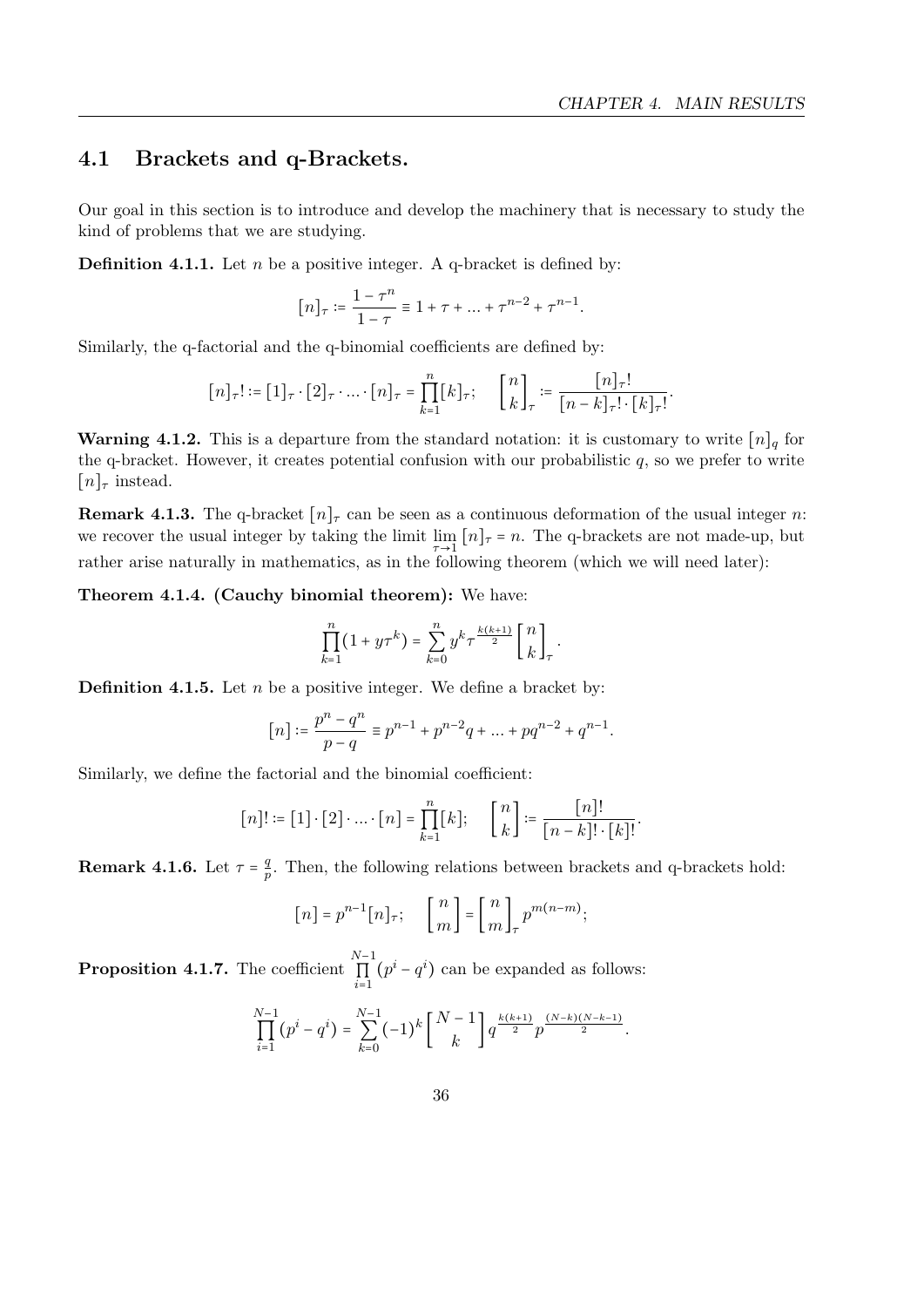### Proof:

First of all, we have:

$$
\prod_{i=1}^{N-1} (p^i - q^i) = \prod_{i=1}^{N-1} p^i \cdot \prod_{i=1}^{N-1} \left( 1 - \left( \frac{q}{p} \right)^k \right) = \left( \prod_{j=1}^{N-1} p^j \right) \cdot \prod_{i=1}^{N-1} \left( 1 + (-1) \cdot \left( \frac{q}{p} \right)^k \right).
$$

The first factor we can evaluate immediately:

$$
\left(\prod_{j=1}^{N-1} p^j\right) = p \cdot p^2 \cdot \dots \cdot p^{N-1} = p^{\sum_{k=1}^{N-1} k} = p^{\frac{(N-1)N}{2}}.
$$

The second factor is handled by the Cauchy binomial theorem: set  $y = -1$ ,  $\tau = \frac{q}{r}$  $\frac{q}{p}$ ; then:

$$
\prod_{i=1}^{N-1} \left(1+(-1) \cdot \left(\frac{q}{p}\right)^k\right) = \sum_{k=0}^{N-1} (-1)^k \left(\frac{q}{p}\right)^{\frac{k(k+1)}{2}} \left[N-1\atop k\right]_{\tau} = \sum_{k=0}^{N-1} (-1)^k \left(\frac{q}{p}\right)^{\frac{k(k+1)}{2}} \left[N-1\atop k\right] \cdot p^{-k(N-k-1)}.
$$

Putting everything together yields:

$$
\prod_{i=1}^{N-1} (p^i - q^i) = \left( \prod_{j=1}^{N-1} p^j \right) \cdot \prod_{i=1}^{N-1} \left( 1 + (-1) \cdot \left( \frac{q}{p} \right)^k \right) = p^{\frac{(N-1)N}{2}} \cdot \sum_{k=0}^{N-1} (-1)^k \left( \frac{q}{p} \right)^{\frac{k(k+1)}{2}} \left[ \binom{N-1}{k} \cdot p^{-Nk} \cdot p^{k(k+1)} \right]
$$
\n
$$
= p^{\frac{(N-1)N}{2}} \cdot \sum_{k=0}^{N-1} (-1)^k q^{\frac{k(k+1)}{2}} \left[ \binom{N-1}{k} \cdot p^{-Nk} \cdot p^{\frac{k(k+1)}{2}} \right] = \sum_{k=0}^{N-1} (-1)^k q^{\frac{k(k+1)}{2}} \left[ \binom{N-1}{k} \cdot p^{\frac{N^2}{2} - \frac{N}{2} - Nk + \frac{k^2}{2} + \frac{k}{2}} \right]
$$
\n
$$
= \sum_{k=0}^{N-1} (-1)^k q^{\frac{k(k+1)}{2}} \left[ \binom{N-1}{k} \cdot p^{\frac{(N-k)(N-k-1)}{2}} \right] \cdot \prod_{k=0}^{N-1} (-1)^k q^{\frac{k(k+1)}{2}} \left[ \binom{N-1}{k} \cdot p^{\frac{(N-k)(N-k-1)}{2}} \right] = \sum_{k=0}^{N-1} (-1)^k q^{\frac{k(k+1)}{2}} \left[ \binom{N-1}{k} \cdot p^{\frac{(N-k)(N-k-1)}{2}} \right] \cdot \prod_{k=0}^{N-1} (-1)^k q^{\frac{k(k+1)}{2}}
$$

### <span id="page-40-0"></span> $\textbf{4.2} \quad \textbf{The} \,\, \lbrack A_\sigma \rbrack \,\, \textbf{and} \,\, \lbrack A_\sigma^\circ \rbrack \,\, \textbf{coefficients}.$

Since we will work with the  $[A_{\sigma}]$  coefficients extensively, we will need to study them thoroughly. The material of this section will be primarily used in the section about the lower-dimensional integrals, but the construction  $[A_{\sigma}^{\circ}]$  will be needed soon.

It was shown in [\[2\]](#page-53-5) that the coefficients  $[A_{\sigma}]_{2...212...2,2...21}$  are zero whenever  $\sigma(j) = N, \forall j > N-m+1$ , where the particle of species  $1$  is  $m$ th from the right, and otherwise is given by:

$$
[A_{\sigma}]_{2...212...2,2...21} = \prod_{\alpha < \beta < N} S_{\beta,\alpha} \cdot \prod_{k=1}^{N-m} S_{N,\sigma(k)} \cdot \prod_{k=1}^{m-1} p T_{N,\sigma(N+1-k)} \cdot Q_{N,\sigma(N+1-m)}.
$$

where the product is taken over all inversions in  $\sigma$ .

As was noted in the previous chapter, we don't want the  $Q_{\beta\alpha}$  to appear when we add the different summands together. With this in mind, we introduce the coefficient  $[A_{\sigma}^{\circ}]$  with  $Q_{N\alpha}$  replaced by  $S_{N\alpha}$ :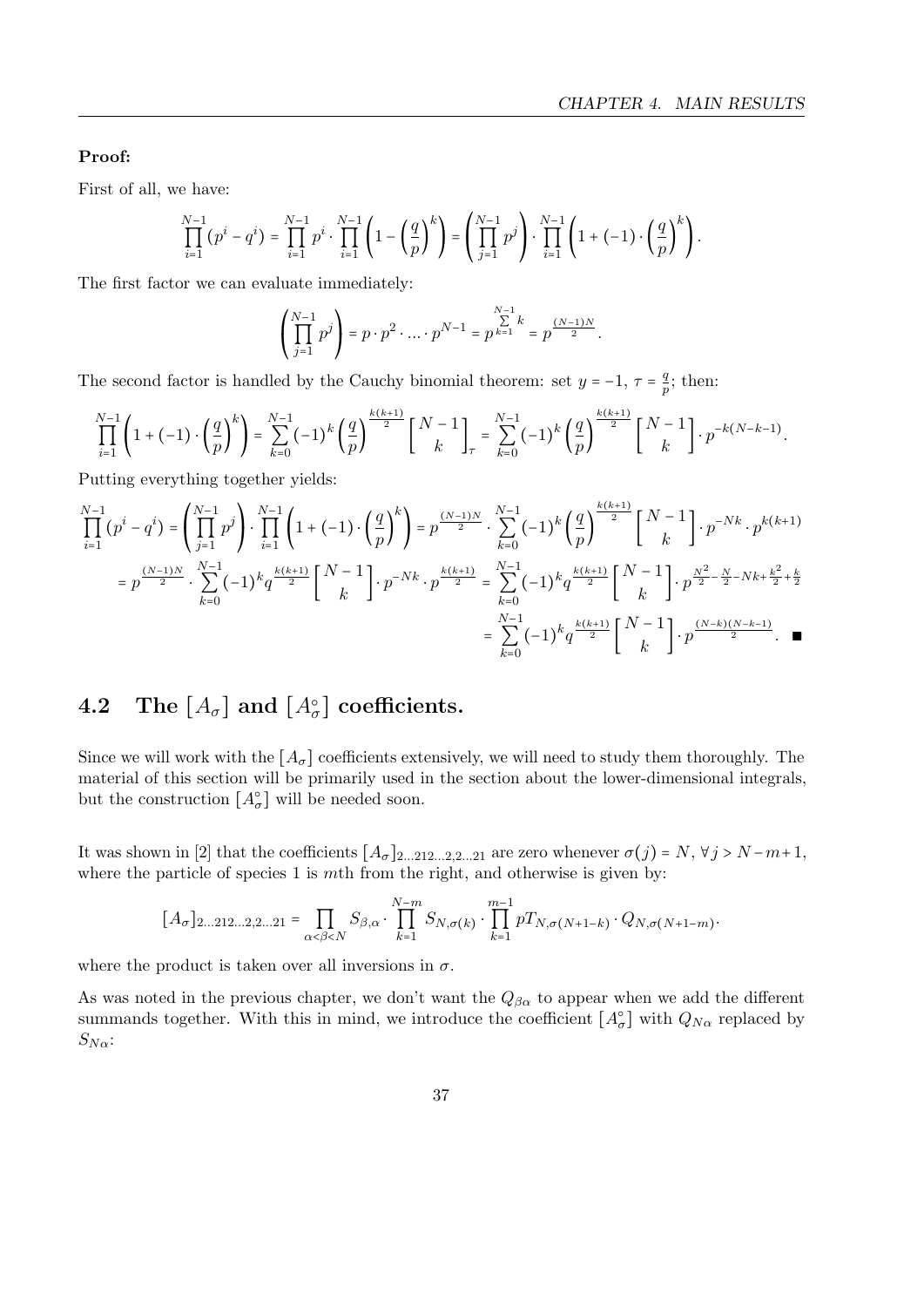**Definition 4.2.1.** The coefficients  $[A_{\sigma}^{\circ}]_{2...212...2,2...21}$  are defined by:

$$
[A_{\sigma}^{\circ}]_{2...212...2,2...21} = \prod_{\alpha < \beta < N} S_{\beta,\alpha} \cdot \prod_{k=1}^{N-m+1} S_{N,\sigma(k)} \cdot \prod_{k=1}^{m-1} p T_{N,\sigma(N+1-k)}.
$$

where the product is taken over all inversions in  $\sigma$ , where we also have that  $\sigma(j) = N$ ,  $\exists j \leq N-m+1$ , and are zero otherwise.

Now, let us pay attention to the coefficients  $[A_{\sigma}]_{2...212...2,2...21}$  again. The very first thing that we observe is that, if it wasn't for the  $\xi_N$  variable, the coefficient would look exactly as in the single-species case:  $\prod_{\alpha<\beta}S_{\beta\alpha}$ . As we shall soon see, this is exactly what makes the integrals with  $\xi_N$ 

variable so different from the integrals without it.

<span id="page-41-0"></span>**Proposition 4.2.2.** Let  $S = \{s_1, s_2, ..., s_k\} \subseteq \{1, 2, ..., N\}$  be a proper subset, let  $\sigma \in S_N$  be a permutation that is order-preserving in the first  $|S^c| < N$  variables, suppose that  $\sigma(1) = n_1, \sigma(2) =$  $n_2, ..., \sigma(|S^c|) = n_{|S^c|}$ , and suppose that  $n_{|S^c|} \neq N$ . Let  $[A_{\sigma}]_{2...212...2, 2...21}$  be the coefficient where the 1 appears in the mth position from the right,  $m \le N - |S^c| = |S|$ . Then:

$$
[A_\sigma]_{2...212...2, \; 2...21} \big|_{\xi_{n_1},\ldots,\xi_{n_{|S^c|}}=1} = \left(\frac{q}{p}\right)^{\sum (S^c)-\frac{|S^c|\cdot (|S^c|+1)}{2}} \cdot [A_\gamma]_{2...212...2, \; 2...21}
$$

where  $[A_\gamma]_{2...212...2, 2...21}$  is now the coefficient on the  $N - |S^c| = |S|$  particles,  $\gamma$  is the permutation on the set S such that  $\gamma = \sigma |_{S}$ , and the position of 1 from the right is m (i.e. the position from the right doesn't change).

### Proof:

First of all, since the map  $\sigma$  is order-preserving in the first  $|S^c|$  variables, it follows that there are no inversions among the first |S<sup>c</sup>| variables. We now need to count the number of inversions  $(\beta, \alpha)$ such that  $\beta \in S^c$  and  $\alpha \in S$ .

- We have that  $\sigma(1) = n_1$ . Therefore, there are exactly  $n_1 1$  inversions  $(n_1, \alpha)$  in  $\sigma$ :  $(n_1, 1), ..., (n_1, n_1 - 1).$
- We have that  $\sigma(2) = n_2$ . Then, there are exactly  $n_2 2$  inversions  $(n_2, \alpha)$  in  $\sigma$ : it's  $(n_2, 1), ..., (n_2, n_2 - 1)$ , but without  $(n_2, n_1)$ .
- More generally, we have that  $\sigma(i) = n_i$ , and there are exactly  $n_i i$  inversions  $(n_i, \alpha)$  in  $\sigma$ : it's  $(n_i, 1), ..., (n_i, n_i - 1)$ , but without  $(n_i, n_1), (n_i, n_2), ..., (n_i, n_{i-1})$ .

We now need to count all there inversions:

$$
(n_1-1)+(n_2-2)+...+(n_{S^c}-|S^c|)=\sum_{i=1}^{|S^c|}n_i-\sum_{i=1}^{|S^c|}i=\sum(|S^c|)-\frac{|S^c|\cdot(|S^c|+1)}{2}.
$$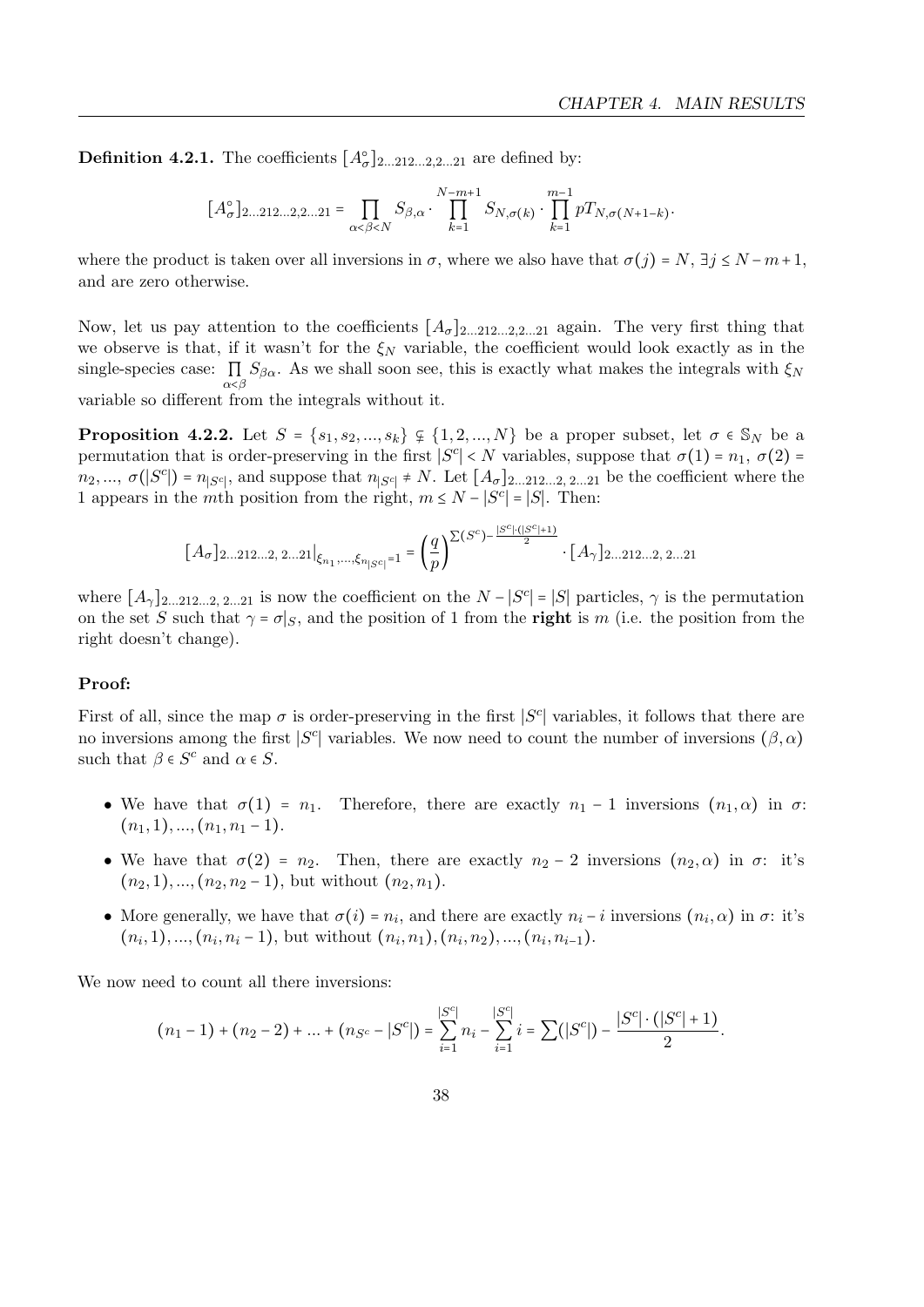We now observe that, since we have that  $n_i \neq N$ ,  $\forall i$ , then it follows that every inversion  $(n_i, i)$  in  $\sigma$  gives rise to the  $S_{n_i}$  factor, and so when evaluated at  $(\xi_{n_1}, \xi_{n_2}, ..., \xi_{n_{|S^c|}}) = (1, 1, ..., 1)$  gives the factor  $\left(\frac{q}{n}\right)$  $\frac{q}{p}$ ) $^{\sum (S^c) - \frac{|S^c| \cdot (|S^c|+1)}{2}}$ .

We finally observe that the position m from the right in the factor  $[A_\gamma]_{2...212...2, 2...21}$  doesn't change: indeed, since  $\gamma = \sigma |_{S}$ , the position from the right remains unchanged. ■

<span id="page-42-2"></span>**Corollary 4.2.3.** Under the hypotheses above, suppose that  $\sigma(1) = n_1$ ,  $\sigma(2) = n_2, ..., \sigma(|S^c|) = n_{|S^c|}$ , and suppose now also that  $n_{|S^c|} = N$ . Then:

$$
[A_\sigma]_{2\ldots 212\ldots 2,\ 2\ldots 21}|_{\xi_{n_1},\ldots,\xi_{n_{|S^c|}}=1}=\left(\frac{q-p}{p}\right)\cdot \left(\frac{q}{p}\right)^{|S|-m}\left(\frac{q}{p}\right)^{\sum (S^c\backslash\{\xi_N\})-\frac{|S^c\backslash\{\xi_N\}\cdot(|S^c\backslash\{\xi_N\}|+1)}{2}}\cdot\prod_{\substack{\alpha<\beta\\\alpha,\beta\in S}}S_{\beta\alpha}
$$

### Proof:

Apply the previous proposition to the first  $|S^c|$  – 1 variables to obtain:

$$
[A_\sigma]_{2...212...2,\ 2...21} \big|_{\xi_{n_1},\ldots,\xi_{n_{|S^c|-1}}=1} = \left(\frac{q}{p}\right)^{\sum (S^c \setminus \{\xi_N\})- \frac{|S^c \setminus \{\xi_N\}| \cdot (|S^c \setminus \{\xi_N\}|+1)}{2}} \cdot [A_\gamma]_{2...212...2,\ 2...21}.
$$

Now evaluate at  $\xi_N = 1$ . Since we have that  $\sigma(|S^c|) = N$ , then it follows that there are exactly  $N - |S^c| = |S|$  inversions in  $\sigma$  of the form  $(N, \alpha)$ :  $(N, s_1)$ , ...,  $(N, s_k)$ . Next, since the position of the 1 is mth from the right, then it follows that we have  $(m-1)$  pT<sub>N $\alpha$ </sub>-factors, a single  $Q_{N\alpha}$ -factor, and  $(|S| - m) S_{N\alpha}$ -factors. So that, when we evaluate those at  $\xi_N = 1$  we get  $p \cdot \frac{1}{n}$  $\frac{1}{p}$  = 1 to the power of  $m-1$ ,  $\frac{q-p}{p}$  to the power of 1, and  $\frac{q}{p}$  to the power of  $|S|-m$ , thereby obtaining:

$$
\left(\frac qp\right)^{\sum\limits_{S\subset\backslash\{\xi_N\}\}\cup\frac{|S^c\backslash\{\xi_N\}| \cdot (|S^c\backslash\{\xi_N\}|+1)}{2}}\cdot [A_\gamma]_{2...212...2,\, 2...21}|_{\xi_N=1}\\=\left(\frac{q-p}{p}\right)\cdot\left(\frac qp\right)^{|S|-m}\left(\frac qp\right)^{\sum\limits_{S\subset\backslash\{\xi_N\}\}\cup\frac{|S^c\backslash\{\xi_N\}| \cdot (|S^c\backslash\{\xi_N\}|+1)}{2}}\cdot\prod_{\substack{\alpha<\beta\\ \alpha,\beta\in S}}S_{\beta\alpha}.\blacksquare
$$

### <span id="page-42-0"></span>4.3 The N-fold integral.

Our main goal in this section is to prove the following proposition:

<span id="page-42-1"></span>Proposition 4.3.1. The N-fold integral in the distribution of the right-most species-1 particle is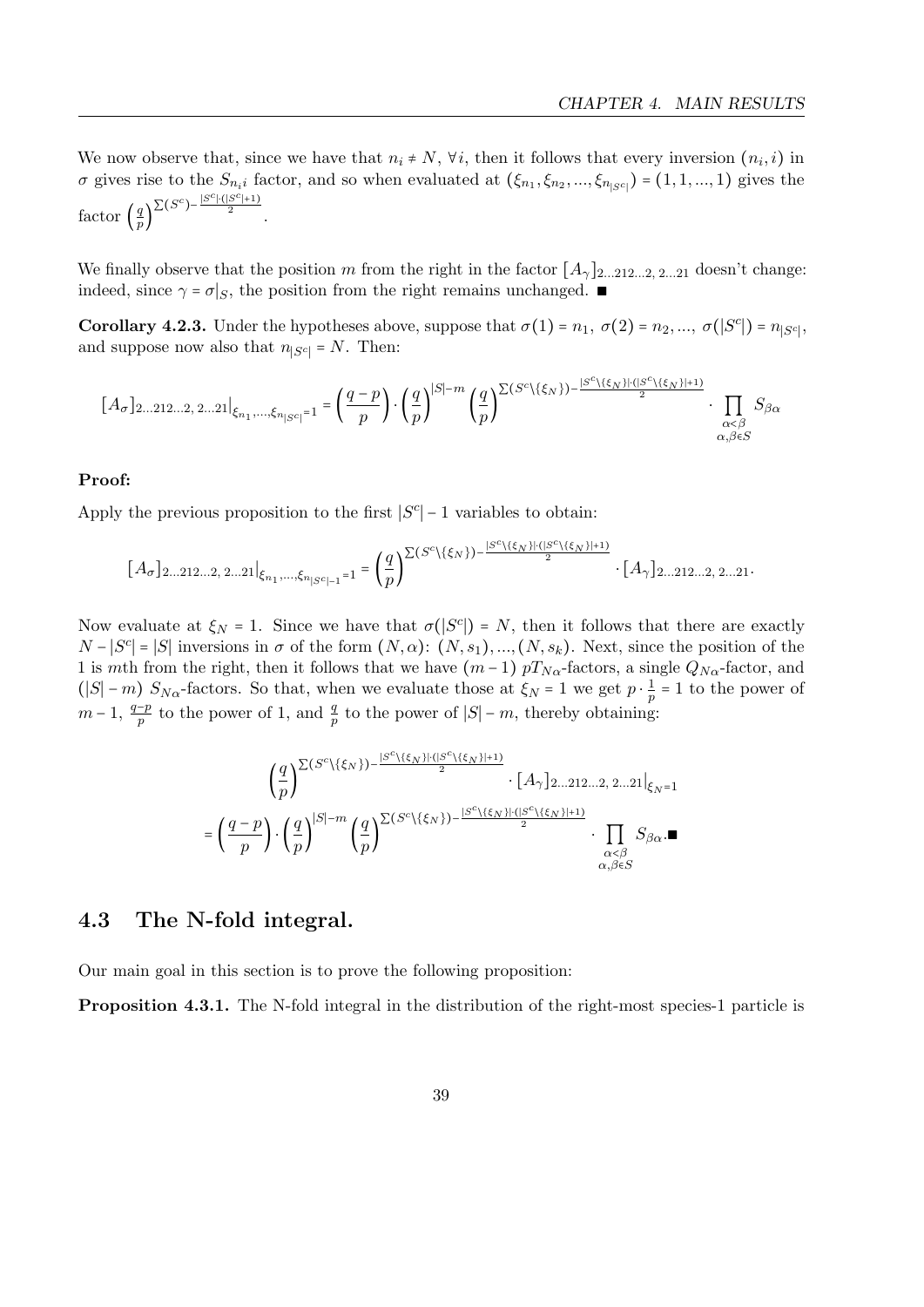given by:

$$
\prod_{i=1}^{N-1} (p^i - q^i) \oint\limits_c \ldots \oint\limits_c \oint\limits_{c} \prod\limits_{c} T_{\beta\alpha} \cdot \frac{1 - \prod\limits_{i=1}^{N} \xi_i}{\prod\limits_{i=1}^{N} (1 - \xi_i)} W_{1...N}(\xi_1, \xi_2, \ldots, \xi_N, x, t) d\xi_1 d\xi_2 \ldots d\xi_N.
$$

As always, before we need to establish some results.

**Proposition 4.3.2.** Let m be some fixed positive integer,  $m \leq N$ . Then, we have the following identity:  $R_{N}$ 

$$
\sum_{|S|=m} \prod_{\substack{\beta>\alpha \\ \alpha,\beta \in S^c}} T_{\beta\alpha} \cdot \prod_{\substack{\beta>\alpha \\ \alpha,\beta \in S}} T_{\beta\alpha} \cdot \prod_{\substack{\beta>\alpha \\ \alpha \in S \\ \beta \in S^c}} S_{\beta\alpha} = \left\lfloor \frac{N}{m} \right\rfloor \cdot \prod_{\beta>\alpha} T_{\beta\alpha}.
$$

where the sum is over all subsets  $S \subseteq \{1, 2, ..., N\}$  with  $|S| = m$ .

### Proof:

To prove this, it suffices to show that

$$
\frac{\sum\limits_{|S|=m}\prod\limits_{\substack{\beta>\alpha\\\alpha,\beta\in S^{c}}}T_{\beta\alpha}\cdot\prod\limits_{\substack{\beta>\alpha\\\alpha,\beta\in S}}T_{\beta\alpha}\cdot\prod\limits_{\substack{\beta>\alpha\\\alpha\in S\\\beta\in S^{c}}}S_{\beta\alpha}}}{\prod\limits_{\substack{\alpha\in S\\\beta\in S^{c}}}T_{\beta\alpha}}=\left[\frac{N}{m}\right].
$$

Now observe that the left-hand side becomes:

$$
\sum_{|S|=m} \prod_{\substack{\beta>\alpha \\ \alpha \in S \\ \beta \in S}} \frac{S_{\beta\alpha}}{T_{\beta\alpha}} \cdot \prod_{\substack{\beta>\alpha \\ \alpha \in S^c \\ \beta \in S}} \frac{1}{T_{\beta\alpha}} = \sum_{|S|=m} \prod_{\substack{\beta>\alpha \\ \alpha \in S \\ \beta \in S}} \left( -\frac{p+q\xi_{\alpha}\xi_{\beta}-\xi_{\beta}}{\xi_{\beta}-\xi_{\alpha}} \right) \cdot \prod_{\substack{\beta>\alpha \\ \alpha \in S^c \\ \beta \in S}} \left( \frac{p+q\xi_{\alpha}\xi_{\beta}-\xi_{\alpha}}{\xi_{\beta}-\xi_{\alpha}} \right).
$$

Now, observe that, if we multiply this expression by the Vandermonde  $\prod_{\alpha<\beta} (\xi_{\alpha}-\xi_{\beta})$ , then we get an antisymmetric polynomial which is  $O(\xi_i^{N-1})$  at infinity, and so has the degree at most  $N-1$ . And so, it is a constant times the Vandermonde, because any antisymmetric polynomial in  $\xi_i, ..., \xi_N$  is divisible by the Vandermonde. Therefore, the original sum is a constant.

We now prove the result by induction. Assume that the identity holds for  $N-1$ . Then, to evaluate the constant C, let us evaluate the expression at  $\xi_N = 1$ :

$$
C_{N,m} = \sum_{\substack{|\mathcal{S}|=m \\ \mathcal{O}\in \mathcal{S}^c \\ \beta\in \mathcal{S}^c}} \prod_{\substack{\mathcal{S}>\alpha \\ \mathcal{S} \in \mathcal{S}^c}} \left(-\frac{p+q\xi_{\alpha}\xi_{\beta}-\xi_{\beta}}{\xi_{\beta}-\xi_{\alpha}}\right)\left|\prod_{\substack{\mathcal{S}>\alpha \\ \alpha\in \mathcal{S}^c \\ \beta\in \mathcal{S}}} \left(\frac{p+q\xi_{\alpha}\xi_{\beta}-\xi_{\alpha}}{\xi_{\beta}-\xi_{\alpha}}\right)\right|_{\xi_{N}=1}
$$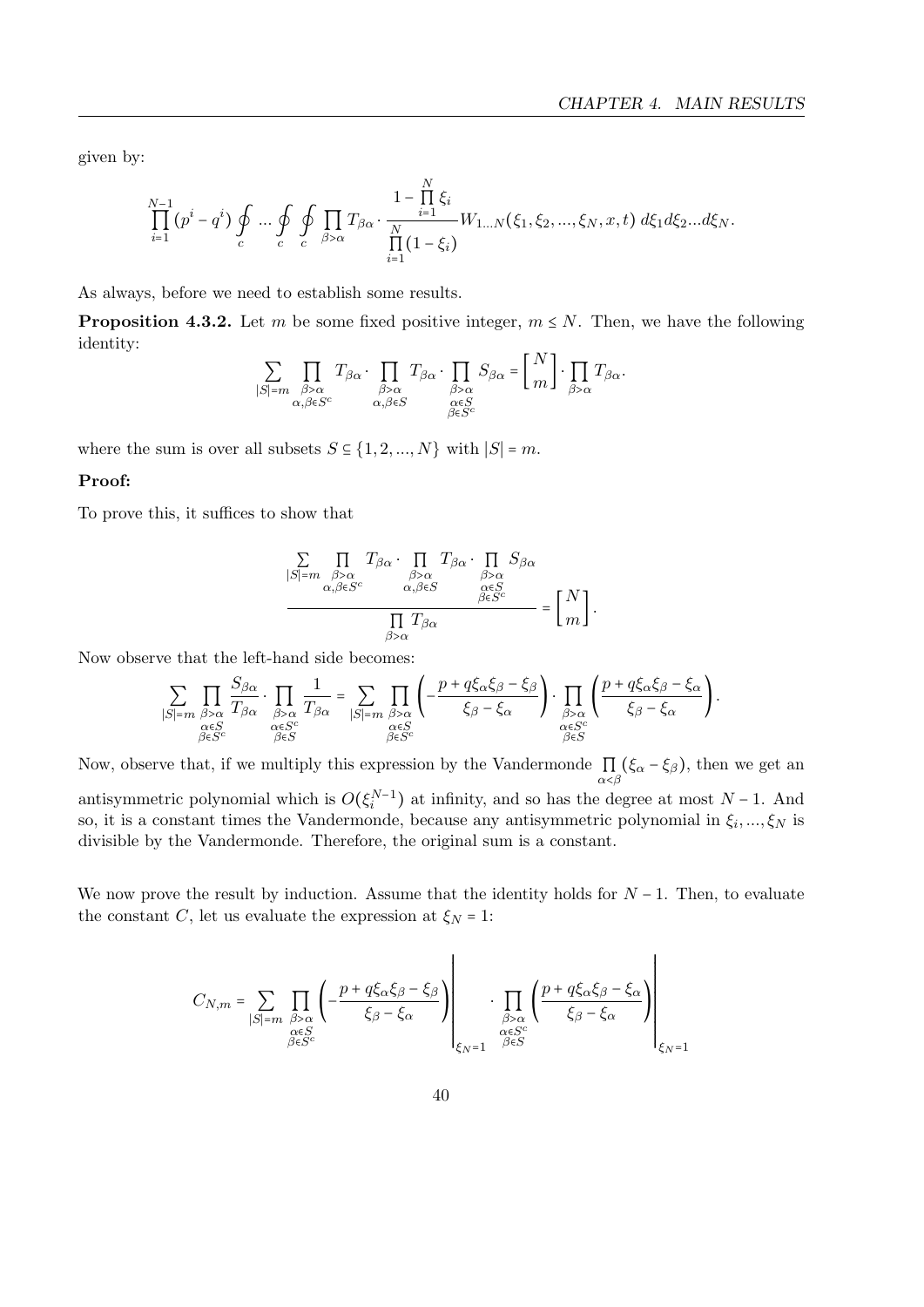Now, we will need the following expressions:

$$
-\left.\frac{p+q\xi_{\alpha}\xi_{N}-\xi_{N}}{\xi_{N}-\xi_{\alpha}}\right|_{\xi_{N}=1}=-\frac{q\xi_{\alpha}-q}{1-\xi_{\alpha}}=q;\quad \left.\frac{p+q\xi_{\alpha}\xi_{N}-\xi_{\alpha}}{\xi_{N}-\xi_{\alpha}}\right|_{\xi_{N}=1}=\frac{p-p\xi_{\alpha}}{1-\xi_{\alpha}}=p.
$$

so that we get:

$$
\begin{split} C_{N,m} = & \sum_{\substack{|S|=m \\ N\in S}} \prod_{\substack{\beta>\alpha \\ \beta\in S^c}} \left(-\frac{p+q\xi_{\alpha}\xi_{\beta}-\xi_{\beta}}{\xi_{\beta}-\xi_{\alpha}}\right)\cdot \prod_{\substack{\beta>\alpha \\ \alpha\in S^c \\ \beta\in S-\{N\}}}\left(\frac{p+q\xi_{\alpha}\xi_{\beta}-\xi_{\alpha}}{\xi_{\beta}-\xi_{\alpha}}\right)\cdot p^{N-m} +\\ & +\sum_{\substack{|S|=m \\ N\notin S}} \prod_{\substack{\beta>\alpha \\ \beta\in S \\ \beta\in S^c-\{N\}}}\left(-\frac{p+q\xi_{\alpha}\xi_{\beta}-\xi_{\beta}}{\xi_{\beta}-\xi_{\alpha}}\right)\cdot \prod_{\substack{\beta>\alpha \\ \alpha\in S^c \\ \beta\in S}}\left(\frac{p+q\xi_{\alpha}\xi_{\beta}-\xi_{\alpha}}{\xi_{\beta}-\xi_{\alpha}}\right)\cdot q^m. \end{split}
$$

By inductive hypothesis, this equals:

$$
C_{N,m} = \left[\frac{N-1}{m-1}\right] \cdot p^{N-m} + \left[\frac{N-1}{m}\right] \cdot q^m.
$$

We now observe that this is identically equal to what we need:

$$
C_{N,m} = \begin{bmatrix} N-1 \\ m-1 \end{bmatrix} \cdot p^{N-m} + \begin{bmatrix} N-1 \\ m \end{bmatrix} \cdot q^m = \frac{[N-1]!}{[N-m]! \cdot [m-1]!} \cdot p^{N-m} + \frac{[N-1]!}{[N-m-1]! \cdot [m]!} \cdot q^m
$$

$$
= \frac{[N-1]! \cdot [m] \cdot p^{N-m} + [N-1]! \cdot [N-m] \cdot q^m}{[N-m]! \cdot [m]!} = \left(\frac{[N-1]!}{[N-m]! \cdot [m]!}\right) \cdot \left(\frac{p^N - q^m p^{N-m} + q^m p^{N-m} - q^N}{p-q}\right)
$$

$$
= \left(\frac{[N-1]!}{[N-m]! \cdot [m]!}\right) \cdot \left(\frac{p^N - q^N}{p-q}\right) = \left(\frac{[N-1]!}{[N-m]! \cdot [m]!}\right) \cdot [N] = \frac{[N]!}{[N-m]! \cdot [m]!} = \begin{bmatrix} N \\ m \end{bmatrix}.
$$

To prove the theorem of this section, we will need to sum over each column separately, as was remarked in the previous chapter:

**Proposition 4.3.3.** Split the factor  $Q_{\beta\alpha}$  as  $S_{\beta\alpha} - pT_{\beta\alpha}$  so that we are working in the  $[A_{\sigma}^{\circ}]$  table. Then the coefficient before the sum of N-fold integrands over the k-th column of this table is given by:

$$
C_{N,k} = (-1)^{N-k} \left[ \frac{N-1}{N-k} \right] q^{\frac{(N-k)(N-k+1)}{2}} p^{\frac{k(k-1)}{2}}.
$$

### Proof:

First of all, the summation over the geometric series yields:

$$
\sum_{\sigma \in \mathbb{S}_N} \left[ \frac{1}{(\xi_{\sigma(1)} \dots \xi_{\sigma(N-k+1)} - 1) \dots (\xi_{\sigma(1)} - 1)} \right] \cdot \left[ \frac{\xi_{\sigma(N)} \dots \xi_{\sigma(N-k+3)}}{1 - \xi_{\sigma(N)} \dots \xi_{\sigma(N-k+3)}} \cdot \dots \cdot \frac{\xi_{\sigma(N)}}{1 - \xi_{\sigma(N)}} \right] \cdot (-1) \cdot [A^{\circ}_{\sigma}]_{2 \dots 212 \dots 2, 2 \dots 21} + \left[ \frac{1}{(\xi_{\sigma(1)} \dots \xi_{\sigma(N-k)} - 1) \dots (\xi_{\sigma(1)} - 1)} \right] \cdot \left[ \frac{\xi_{\sigma(N)} \dots \xi_{\sigma(N-k+2)}}{1 - \xi_{\sigma(N)} \dots \xi_{\sigma(N-k+2)}} \cdot \dots \cdot \frac{\xi_{\sigma(N)}}{1 - \xi_{\sigma(N)}} \right] \cdot [A^{\circ}_{\sigma}]_{2 \dots 212 \dots 2, 2 \dots 21}.
$$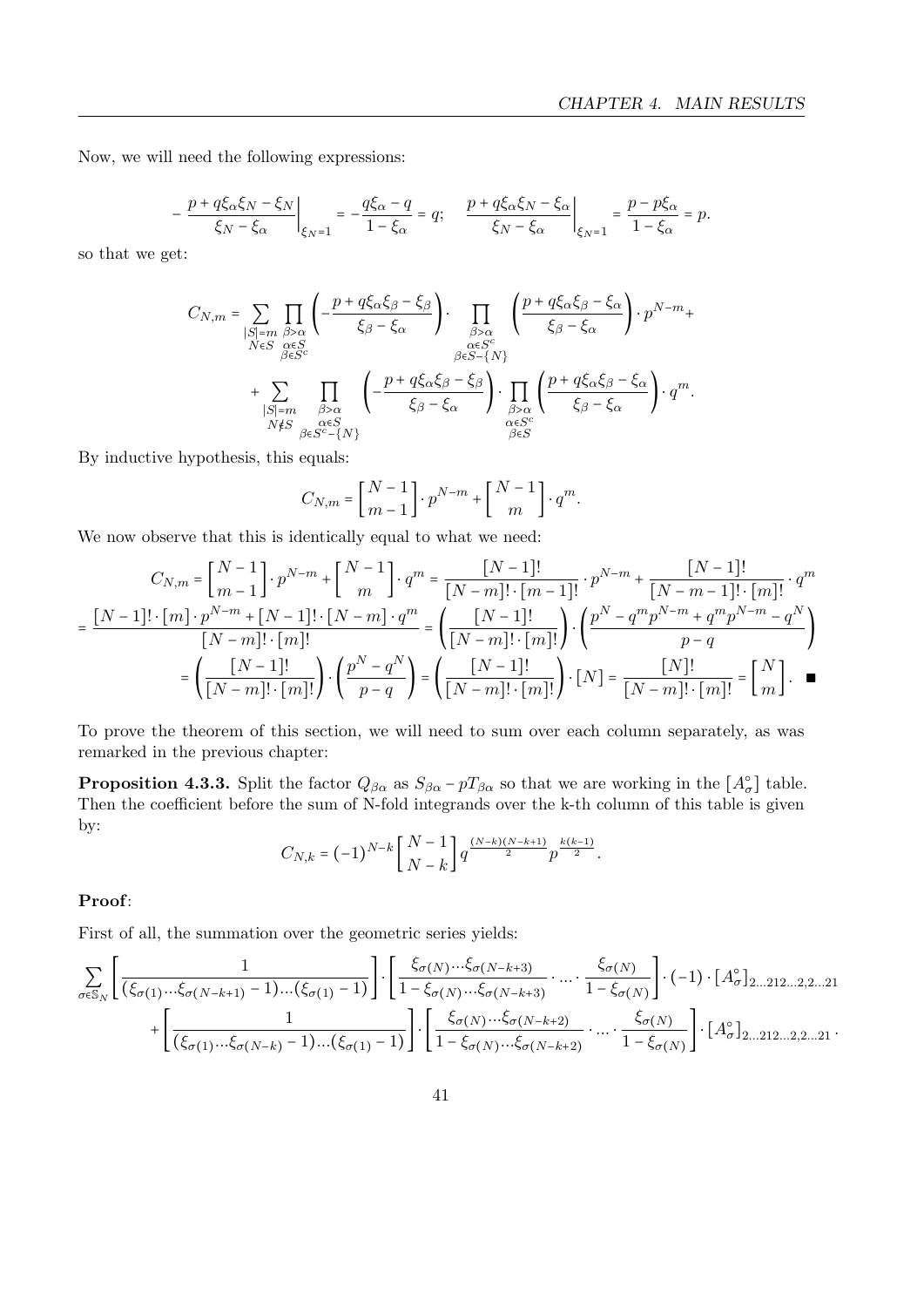We now observe that the numerator of this expression becomes:

$$
-(1-\xi_{\sigma(N)}...\xi_{\sigma(N-k+2)})\cdot(\xi_{\sigma(N)}...\xi_{\sigma(N-k+3)})\cdot...\cdot\xi_{\sigma(N)}+(\xi_{\sigma(1)}...\xi_{\sigma(N-k+1)}-1)\cdot(\xi_{\sigma(N)}...\xi_{\sigma(N-k+2)})\cdot...\cdot\xi_{\sigma(N)}=\{\xi_{\sigma(N)}...\xi_{\sigma(N-k+2)}-1+(\xi_{\sigma(1)}...\xi_{\sigma(N-k+1)}-1)\cdot(\xi_{\sigma(N)}...\xi_{\sigma(N-k+2)})\}\cdot\xi_{\sigma(N-k+3)}...\xi_{\sigma(N)}=\{\xi_{\sigma(1)}...\xi_{\sigma(N)}-1\}\xi_{\sigma(N-k+3)}...\xi_{\sigma(N)}=\{1-\xi_{\sigma(1)}...\xi_{\sigma(N)}\}\xi_{\sigma(N-k+3)}...\xi_{\sigma(N)}=\{-1-\xi_{\sigma(1)}...\xi_{\sigma(N)}\}\xi_{\sigma(N-k+3)}...\xi_{\sigma(N)}=\{-1-\xi_{\sigma(1)}...\xi_{\sigma(N)}\}\xi_{\sigma(N-k+3)}...\xi_{\sigma(N)}=\{-1-\xi_{\sigma(1)}...\xi_{\sigma(N)}\}\xi_{\sigma(N-k+3)}...\xi_{\sigma(N)}=\{-1-\xi_{\sigma(1)}...\xi_{\sigma(N)}\}\xi_{\sigma(N-k+3)}...\xi_{\sigma(N)}=\{-1-\xi_{\sigma(1)}...\xi_{\sigma(N)}\}\xi_{\sigma(N-k+3)}...\xi_{\sigma(N)}=\{-1-\xi_{\sigma(1)}...\xi_{\sigma(N)}\}\xi_{\sigma(N-k+3)}...\xi_{\sigma(N)}=\{-1-\xi_{\sigma(1)}...\xi_{\sigma(N)}\}\xi_{\sigma(N-k+3)}...\xi_{\sigma(N)}=\{-1-\xi_{\sigma(1)}...\xi_{\sigma(N)}\}\xi_{\sigma(N-k+3)}...\xi_{\sigma(N)}=\{-1-\xi_{\sigma(1)}...\xi_{\sigma(N)}\}\xi_{\sigma(N-k+3)}...\xi_{\sigma(N)}=\{-1-\xi_{\sigma(1)}...\xi_{\sigma(N)}\}\xi_{\sigma(N-k+3)}...\xi_{\sigma(N)}=\{-1-\xi_{\sigma(1)}...\xi_{\sigma(N)}\}\xi_{\sigma(N-k+3)}...\xi_{\sigma(N)}=\{-1-\xi_{\sigma(1)}...\xi_{\sigma(N)}\}\xi_{\sigma(N-k+3)}...\xi_{\sigma(N)}=\{-1-\xi_{\sigma(1)}...\xi_{\sigma(N)}\}\xi_{\sigma(N-k+3)}
$$

So that the whole expression becomes:

$$
\sum_{\sigma \in \mathbb{S}_N} \left[ \frac{1}{(\xi_{\sigma(1)} \dots \xi_{\sigma(N-k)} - 1) \dots (\xi_{\sigma(1)} - 1)} \right] \cdot \left[ \frac{1 - \xi_1 \dots \xi_N}{(1 - \xi_{\sigma(1)} \dots \xi_{\sigma(N-k+1)}) \cdot (1 - \xi_{\sigma(N)} \dots \xi_{\sigma(N-k+2)})} \right]
$$

$$
\cdot \left[ \frac{\xi_{\sigma(N)} \dots \xi_{\sigma(N-k+3)}}{1 - \xi_{\sigma(N)} \dots \xi_{\sigma(N-k+3)}} \dots \cdot \frac{\xi_{\sigma(N)}}{1 - \xi_{\sigma(N)}} \right] \cdot \left[ A_{\sigma}^{\circ} \right]_{2 \dots 212 \dots 2, 2 \dots 21}.
$$

To go further, we need to write out the coefficient  $[A_{\sigma}^{\circ}]_{2...212...2,2...21}$  explicitly:

$$
\sum_{\sigma \in S_N} \left[ \frac{1}{(\xi_{\sigma(1)} \dots \xi_{\sigma(N-k)} - 1) \dots (\xi_{\sigma(1)} - 1)} \right] \cdot \left[ \frac{1 - \xi_1 \dots \xi_N}{(1 - \xi_{\sigma(1)} \dots \xi_{\sigma(N-k+1)}) \cdot (1 - \xi_{\sigma(N)} \dots \xi_{\sigma(N-k+2)})} \right]
$$

$$
\cdot \left[ \frac{\xi_{\sigma(N)} \dots \xi_{\sigma(N-k+3)}}{1 - \xi_{\sigma(N)} \dots \xi_{\sigma(N-k+3)}} \cdot \dots \cdot \frac{\xi_{\sigma(N)}}{1 - \xi_{\sigma(N)}} \right] \prod_{\alpha < \beta < N} S_{\beta \alpha} \cdot \prod_{n=1}^{N-k+1} S_{N,\sigma(n)} \cdot \prod_{n=1}^{k-1} p T_{N,\sigma(N+1-n)}.
$$

Let  $S^c = {\sigma(1), ..., \sigma(N-k+1)}$ , and  $S = {\sigma(N-k+2), ..., \sigma(N)}$ . Now we split the coefficient  $\prod_{\alpha \leq \beta \leq N} S_{\beta \alpha}$  as  $\prod_{\alpha \leq \beta \leq N}$ α∈S β∈S c  $S_{\beta\alpha} \cdot \prod_{\alpha \leq \beta \leq N}$  $\beta, \alpha \in S$  $S_{\beta\alpha} \cdot \prod_{\alpha \leq \beta \leq N}$  $β, α ∈ S^c$  $S_{\beta\alpha}$ . We now split the sum over all permutations  $\sigma \in \mathbb{S}_N$ 

into a triple sum: the sum over all permutations in the set  $\{1, ..., N - k + 1\}$ , the sum over all permutations in the set  $\{N-k+2,...,N\}$ , and finally the sum over all subsets  $S^c \in \{1,2,...,N\}$  of cardinality  $N - k + 1$ .

Next, we observe that  $\prod^{N-k+1}$  $\prod_{n=1}^{k-1} S_{N,\sigma(n)} \cdot \prod_{n=1}^{k-1}$  $\prod_{n=1} T_{N,\sigma(N+1-n)} = \prod_{\alpha \in S} S_{N\alpha} \prod_{\alpha \in S} T_{N\alpha}$ . We now make the following important observation: the coefficient  $[A_{\sigma}^{\circ}]$  is nonzero at first place if and only if  $N \in S^c$ . Therefore, it follows that the whole product becomes:

$$
\prod_{\substack{\alpha<\beta
$$

Moreover, the sum over all subsets  $S^c$  of  $\{1, 2, ..., N\}$  with cardinality  $N - k + 1$  reduces to the sum over all subsets  $S^{c}\setminus\{N\}$  of  $\{1, 2, ..., N-1\}$  of cardinality  $N - k$ .

Therefore, since we have the factors  $\prod_{\beta,\alpha\in S} S_{\beta\alpha}$  and  $\prod_{\beta,\alpha\in S^c} S_{\beta\alpha}$ , we can apply the Tracy-Widom integral formula for the left-most particle in the variables  $\xi_{\sigma(N-k+2)},...,\xi_{\sigma(N)}$  and right-most particle in the variables  $\xi_{\sigma(1)}, ..., \xi_{\sigma(N-k+1)}$ :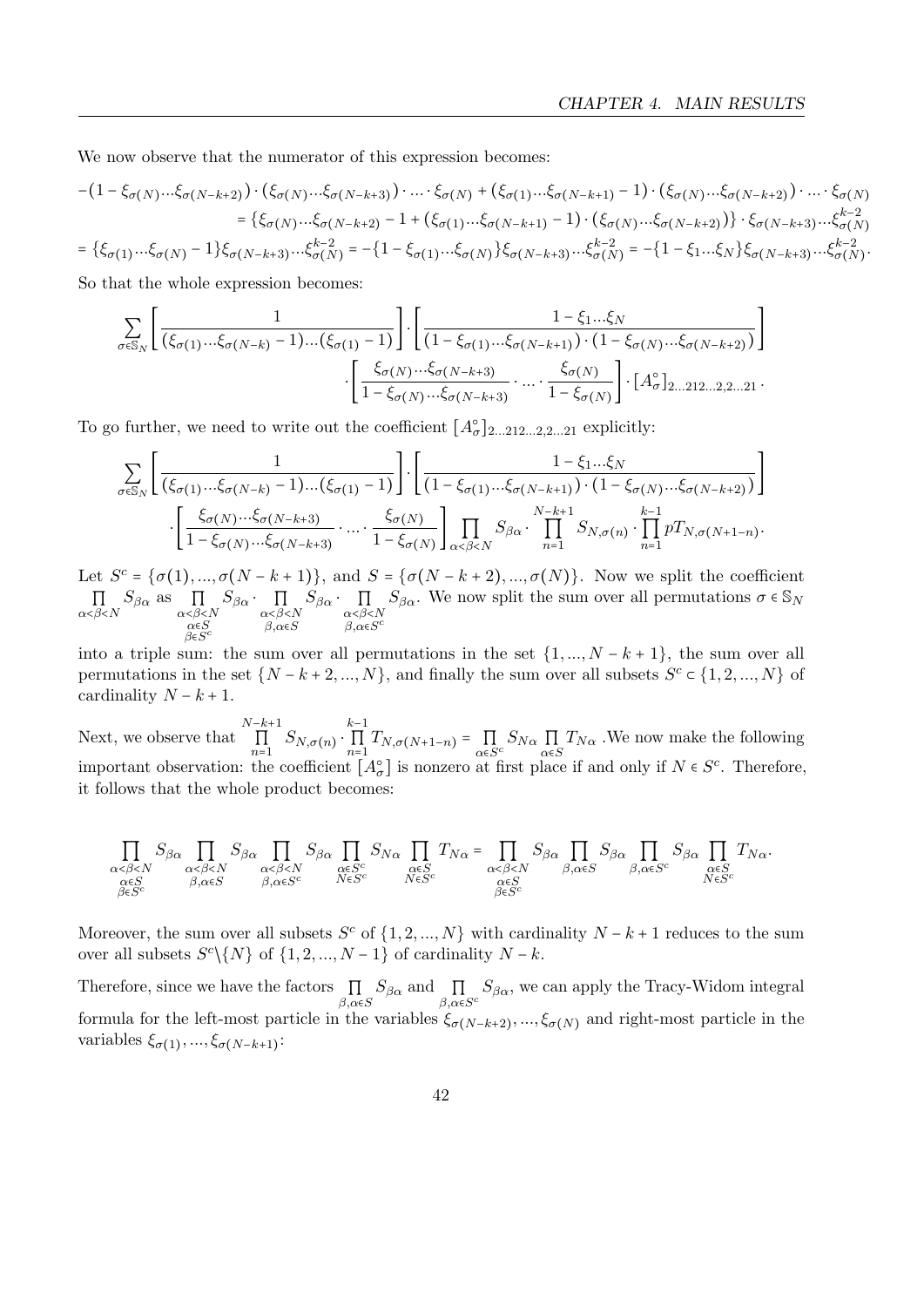$$
\sum_{\substack{|S^{c}|=N-k+1\\N\in S^{c}}} \left[q^{\frac{(N-k)(N-k+1)}{2}}(-1)^{N-k}\frac{1-\xi_{1}...\xi_{N-k+1}}{(1-\xi_{1})...(1-\xi_{N-k+1})}\right] \prod_{\beta,\alpha\in S^{c}} T_{\beta\alpha} \cdot \left[\frac{1-\xi_{1}...\xi_{N}}{(1-\xi_{1}...\xi_{N-k+1})\cdot(1-\xi_{N}...\xi_{N-k+2})}\right] \cdot p^{k-1} \prod_{\substack{\alpha<\beta
$$

We now write:  $\prod_{\beta,\alpha \in S^c} T_{\beta\alpha} \prod_{\substack{\alpha \in S \\ N \in S^c}}$  $T_{N\alpha} = \prod_{\alpha < \beta < N}$  $β, α ∈ S^c$  $T_{\beta\alpha} \prod_{\alpha \le N} T_{N\alpha}$ , and apply the previous proposition to the

variables  $\xi_1, ..., \xi_{N-1}$  to obtain:

$$
\sum_{\substack{|S^{c}|=N-k+1\\N\in S^{c}}} \left[q^{\frac{(N-k)(N-k+1)}{2}}p^{(k-1)k/2}(-1)^{N-k}\frac{1-\xi_1...\xi_N}{(1-\xi_1)...(1-\xi_N)}\right] \prod_{\beta,\alpha\in S} T_{\beta\alpha} \prod_{\substack{\alpha<\beta
$$

Corollary 4.3.4. The N-fold integral in the distribution of the right-most species-1 particle is given by:  $\overline{M}$ 

$$
\prod_{i=1}^{N-1} (p^i - q^i) \oint_c ... \oint_c \oint_{C} \prod_{\beta > \alpha} T_{\beta \alpha} \cdot \frac{1 - \prod_{i=1}^{N} \xi_i}{\prod_{i=1}^{N} (1 - \xi_i)} W_{1...N}(\xi_1, \xi_2, ..., \xi_N, x, t) d\xi_1 d\xi_2...d\xi_N.
$$

### Proof:

We have that the coefficient before the sum of the integrands over the k<sup>th</sup> column in the  $[A_{\sigma}^{\circ}]$  table is given by  $C_{N,k} = (-1)^{N-k} \left[ \begin{array}{c} N-1 \\ N-k \end{array} \right]$  $_{N-k}^{N-1}$   $\left[q\frac{(N-k)(N-k+1)}{2}p^{\frac{k(k-1)}{2}}\right]$ . What remains is to sum all these coefficients over the whole table (that is, over  $k = 1, ..., N$ ):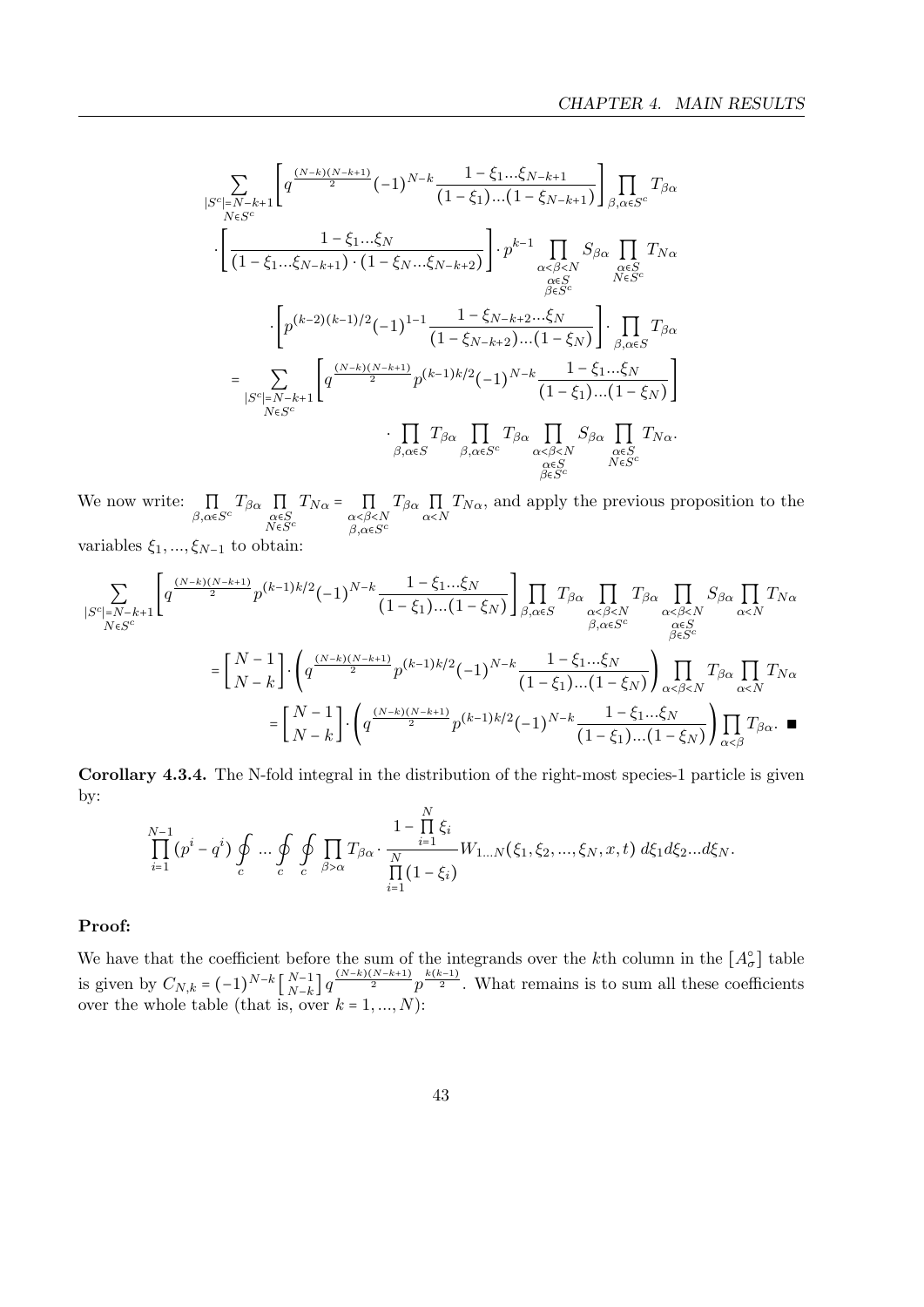$$
\sum_{k=1}^N C_{N,k} = \sum_{k=1}^N (-1)^{N-k} \left[ \frac{N-1}{N-k} \right] q^{\frac{(N-k)(N-k+1)}{2}} p^{\frac{k(k-1)}{2}} = \sum_{k=0}^{N-1} (-1)^k \left[ \frac{N-1}{k} \right] q^{\frac{k(k+1)}{2}} p^{\frac{(N-k)(N-k-1)}{2}} = \prod_{i=1}^{N-1} (p^i - q^i) . \blacksquare
$$

### <span id="page-47-0"></span>4.4 Lower-dimensional integrals

We conclude the chapter with the study of lower-dimensional integrals, leading us to the final form of the integral formula.

Proposition 4.4.1. Consider an arbitrary integrand of the form:

$$
\left[\frac{1}{(\xi_{\sigma(1)}...\xi_{\sigma(N-k)}-1)...(\xi_{\sigma(1)}-1)}\right]\cdot\left[\frac{\xi_{\sigma(N)}...\xi_{\sigma(N-k+2)}}{1-\xi_{\sigma(N)}...\xi_{\sigma(N-k+2)}}\cdot...\cdot\frac{\xi_{\sigma(N)}}{1-\xi_{\sigma(N)}}\right]\cdot[A_{\sigma}]_{2...212...2,2...21}.
$$

Let  $c_1 < c_2 < ... < c_n$ . Then, the residues at  $\xi_{c_n} = \frac{1}{\xi_{c_n}\xi_{c_n}}$  $\frac{1}{\xi_{c_1}\xi_{c_2}...\xi_{c_{n-1}}}$  vanish.

Remark 4.4.2. There is nothing special about taking the residue at the value with the largest index only; it is just the convention that we stick to.

#### Proof:

Let  $\sigma$  be an arbitrary permutation, and let  $[A_{\sigma}]_{2...212...2,2...21}$  be the coefficient with the 1 being kth from the right, and let  $\xi_{c_n} = \frac{1}{\xi_{c_n} \xi_{c_n}}$  $\frac{1}{\xi_{c_1}\xi_{c_2}...\xi_{c_{n-1}}}$  be an arbitrary residue. We will group up this residue with other residues of this type, evaluate at  $\xi_{c_n} = \frac{1}{\xi_{c_n} \xi_{c_n}}$  $\frac{1}{\xi_{c_1}\xi_{c_2}...\xi_{c_{n-1}}}$  and obtain zero.

First of all, we remark that  $n \leq N - k$ , because the maximum number of variables in the geometric series when k is the position of 1 from the right is  $N - k$ .

Next, from the shape of the denominator we see that if there is a residue at  $\xi_{c_n} = \frac{1}{\xi_{c_n}\xi_{c_n}}$  $\frac{1}{\xi_{c_1}\xi_{c_2}...\xi_{c_{n-1}}},$ then it means that the map  $\sigma$  takes the set  $\{1, ..., n\}$  to the set  $\{c_1, ..., c_n\}$ . Taking the residue at  $\xi_{c_n} = \frac{1}{\xi_c, \xi_{c_0...}}$  $\frac{1}{\xi_{c_1}\xi_{c_2}\dots\xi_{c_{n-1}}}$  (without evaluating) gives:

$$
\frac{1}{\xi_{c_1}\xi_{c_2}\dots\xi_{c_{n-1}}} \cdot \frac{1}{(\xi_{\sigma(1)}\dots\xi_{\sigma(n-1)}-1)\dots(\xi_{\sigma(1)}-1)} \cdot \left[\frac{1}{(\xi_{\sigma(1)}\dots\xi_{\sigma(n+1)}-1)\dots(\xi_{\sigma(1)}-1)}\right] \dots \cdot \left[\frac{\xi_{\sigma(N)}\dots\xi_{\sigma(N)}\dots\xi_{\sigma(N-k+2)}}{1-\xi_{\sigma(N)}\dots\xi_{\sigma(N-k+2)}}\dots\cdot \frac{\xi_{\sigma(N)}}{1-\xi_{\sigma(N)}}\right] \cdot [A_{\sigma}]_{2\dots 212\dots 2,2\dots 21}
$$

Now let us sum this integrand over all permutations  $\sigma$  such that  $\sigma(n+1), \sigma(n+2), ..., \sigma(N)$  are all fixed (so that it is possible to group them up by the  $W_{1...N}$  term). In other words, we sum over all permutations in  $\{c_1, c_2, ..., c_n\}$ .

We now recall that  $[A_{\sigma}]_{2...212...2,2...21} = \prod_{\alpha \leq \beta \leq N} S_{\beta,\alpha} \cdot \prod_{i=1}^{N-k}$  $\prod_{i=1}^{N-k} S_{N,\sigma(i)} \cdot \prod_{i=1}^{k-1}$  $\prod_{i=1} P T_{N,\sigma(N+1-i)} \cdot Q_{N,\sigma(N+1-k)}$  and  $\sigma(j) = N$ ,  $\exists j \leq N - k + 1$ . We also observe the following: since  $\sigma(n+1), \sigma(n+2), ..., \sigma(N)$  are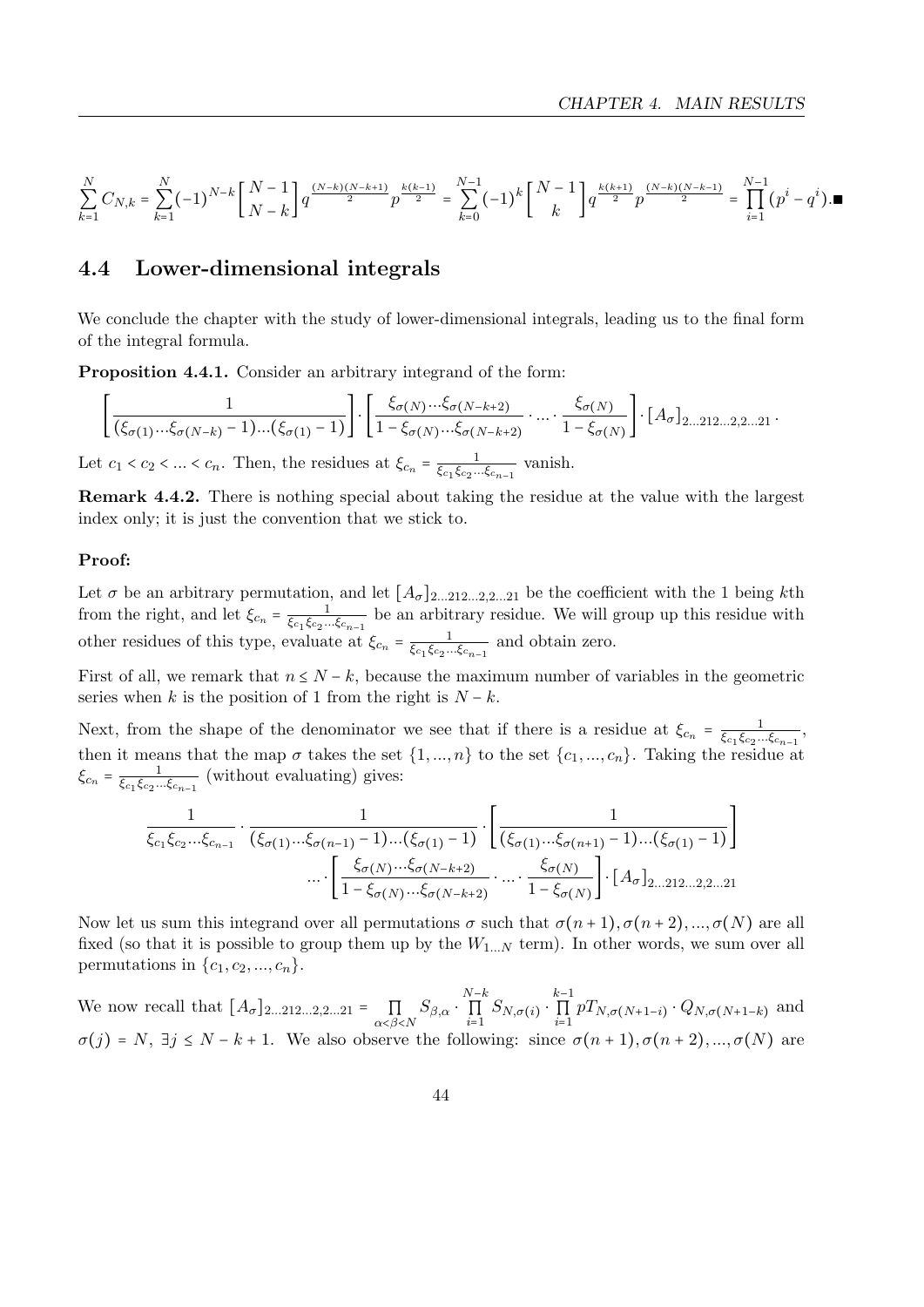all fixed and  $n \leq N - k$ , then the coefficient  $\prod^{k-1}$  $\prod_{i=1} pT_{N,\sigma(N+1-i)} \cdot Q_{N,\sigma(N+1-k)}$  doesn't change as  $\sigma$ changes; similarly, the part of the coefficient  $\prod_{\alpha<\beta< N} S_{\beta,\alpha} \cdot \prod_{i=1}^{N-k}$  $\prod_{i=1} S_{N,\sigma(i)}$  that doesn't involve  $\xi_{c_i}$  variables also remains unchanged. Therefore, when we sum over the permutations in  $\{c_1, c_2, ..., c_n\}$ , we get the Tracy-Widom's top-dimensional integrand for the right-most particle in  $n$  particles, thereby obtaining:

$$
\frac{1}{\xi_{c_1}\xi_{c_2}\dots\xi_{c_{n-1}}} \cdot \left[ \frac{1}{(\xi_{\sigma(1)}\dots\xi_{\sigma(n+1)}-1)\dots(\xi_{\sigma(1)}-1)} \right] \cdot \dots \cdot \left[ \frac{\xi_{\sigma(N)}\dots\xi_{\sigma(N-k+2)}}{1-\xi_{\sigma(N)}\dots\xi_{\sigma(N-k+2)}} \cdot \dots \cdot \frac{\xi_{\sigma(N)}}{1-\xi_{\sigma(N)}} \right] \cdot \frac{\xi_{\sigma(N)}}{1-\xi_{\sigma(N)}} \cdot \frac{1-\prod_{i=1}^{n} \xi_{c_i}}{\prod_{\alpha,\beta \in S^c} T_{\beta\alpha} \cdot \frac{1-\prod_{i=1}^{n} \xi_{c_i}}{\prod_{i=1}^{n} (1-\xi_{c_i})} \cdot \prod_{\beta,\alpha} S_{\beta\alpha} \cdot \prod_{i=1}^{k-1} p T_{N,\sigma(N+1-i)} \cdot Q_{N,\sigma(N+1-k)}.
$$

where the set  $S^c$  is given by  $\{c_1, c_2, ..., c_n\}$ , and the product  $\prod$  $(\beta,\alpha)$  $S_{\beta\alpha}$  is the product over all pairs of inversions  $(\beta, \alpha)$  that remain after the factors  $\prod_{\beta > \alpha}$  $\alpha, \beta \in S^c$  $S_{\beta\alpha}$  are gone.

It now becomes clear that when we evaluate this expression at  $\xi_{c_n} = \frac{1}{\xi_{c_n}\xi_{c_n}}$  $\frac{1}{\xi_{c_1}\xi_{c_2}...\xi_{c_{n-1}}},$  everything becomes zero (because of the  $1-\prod_{i=1}^n$  $\prod_{i=1}$   $\xi_{c_i}$  factor). ■

**Corollary 4.4.3.** Let  $\sigma \in \mathcal{S}_N$ , and consider an arbitrary integrand of the form:

$$
\left[\frac{1}{(\xi_{\sigma(1)}...\xi_{\sigma(N-k)}-1)...(\xi_{\sigma(1)}-1)}\right] \cdot \left[\frac{\xi_{\sigma(N)}...\xi_{\sigma(N-k+2)}}{1-\xi_{\sigma(N)}...\xi_{\sigma(N-k+2)}} \cdot ... \cdot \frac{\xi_{\sigma(N)}}{1-\xi_{\sigma(N)}}\right] \cdot [A_{\sigma}]_{2...212...2,2...21} \cdot
$$

Suppose that the integrand gives rise to a nonvanishing residue in |S| variables. Then, the map  $\sigma$  is necessarily order-preserving in the first  $N - |S|$  variables.

### Proof:

To get a residue in |S| variables, we need to have the  $N - |S|$ -fold residue. Moreover, since the residue is nonvanishing, all  $\xi_{c_n} = \frac{1}{\xi_{c_n} \xi_{c_n}}$  $\frac{1}{\xi_{c_1}\xi_{c_2}...\xi_{c_{n-1}}}$  factors must disappear. This is possible only if all the residues are given by:  $\xi_{c_n} = \frac{1}{\xi_{c_n} \xi_{c_n}}$  $\frac{1}{\xi_{c_1}\xi_{c_2}...\xi_{c_{n-1}}},...,\xi_{c_2}=\frac{1}{\xi_c}$  $\frac{1}{\xi_{c_1}}$ , and  $\xi_{c_1} = 1$ . And this is possible only if the map  $\sigma$  is order-preserving in  $1, 2, ..., n$ ,  $n = N - |S|$ .

**Remark 4.4.4.** Notice that every permutation  $\sigma$  is always order-preserving in the first variable, trivially. Therefore, almost every integrand gives rise to an  $N-1$ -dimensional residue; the only exception are the integrands with the coefficient  $[A_{\sigma}]_{12...2.2...21}$ , which don't require any contour deformations, and hence don't give any residues at all.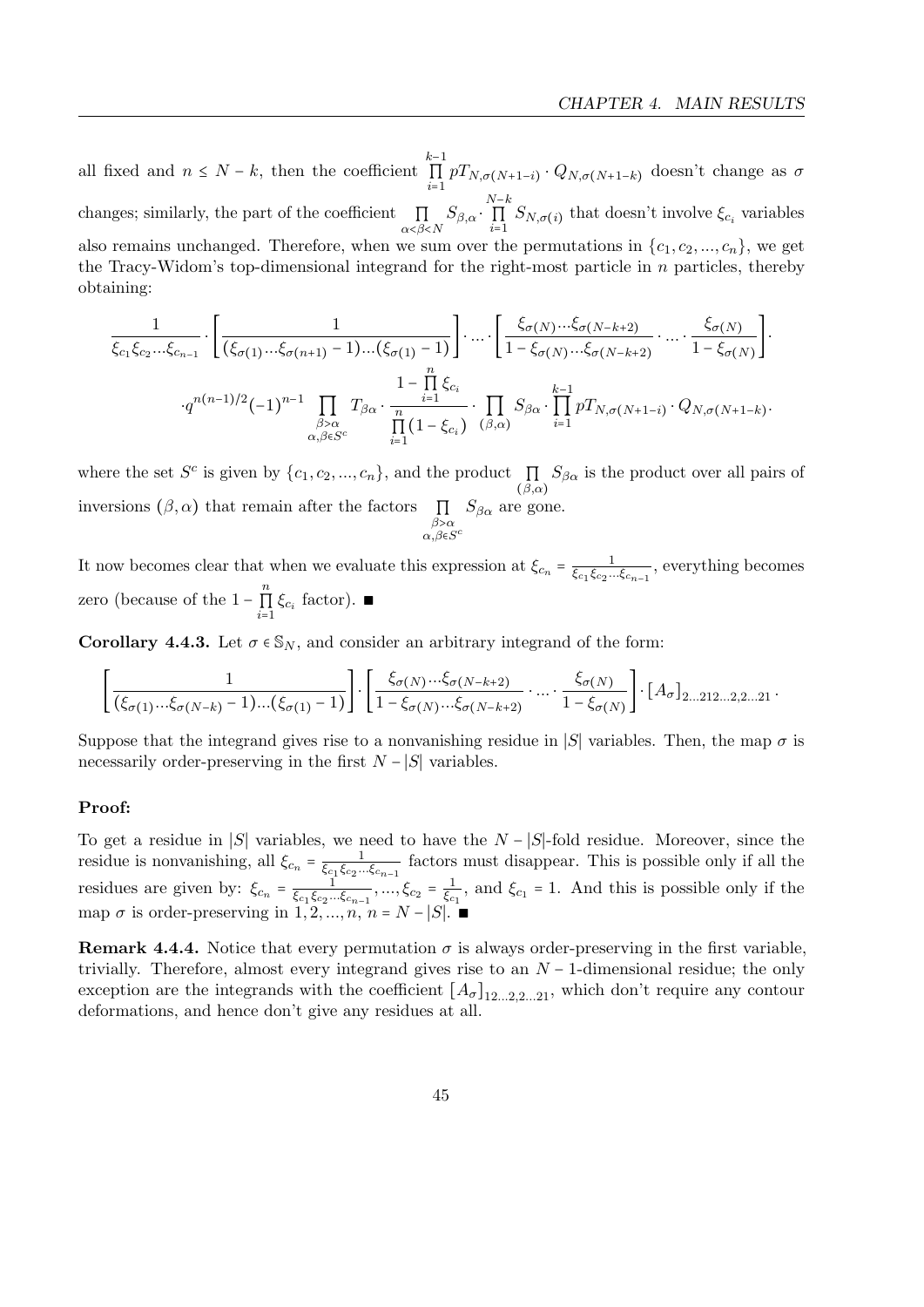**Proposition 4.4.5.** Let  $S = \{s_1, ..., s_k\} \subseteq \{1, 2, ..., N\}$ ,  $\xi_N \in S$ . Next, let  $S^c = \{c_1, ..., c_{N-k}\}$  with  $c_1 < c_2 < ... < c_{N-k}$ . Then, the k-fold integral over S is given by:

$$
\prod_{i=1}^{|S|-1} (p^i - q^i) \left(\frac{q}{p}\right)^{\sum (S^c) - \frac{|S^c| \cdot (|S^c| + 1)}{2}} I(x, Y_S).
$$

### Proof:

By virtue of the previous corollary, the integrals over  $S \subset \{1, ..., N\}$ ,  $|S| = k$  are exactly the sums over σ such that  $\sigma(1) = c_1, ..., \sigma(N-k) = c_{N-k}$ , with the residues taken at  $\xi_{c_{N-k}} = \frac{1}{\xi_{c_1}... \xi_{c_k}}$  $\frac{1}{\xi_{c_1}...\xi_{c_{N-k-1}}},...,\xi_{c_2} =$ 1  $\frac{1}{\xi_{c_1}}$ ,  $\xi_{c_1} = 1$ , which is equivalent to the evaluation at  $\xi_{c_{N-k}} = 1, ..., \xi_{c_2} = 1, \xi_{c_1} = 1$ . Therefore, the |S|-fold integrand over  $\xi_{s_1}, ..., \xi_{s_k}$  (without the W-term) becomes:

$$
\sum_{\substack{\sigma \in \mathbb{S}_N:\\ \sigma(1) = c_1}} \frac{1}{\xi_{\sigma(N-k+1)} - 1} \cdot \dots \cdot \frac{1}{\xi_{\sigma(N-k+1)} \dots \xi_{\sigma(N-1)} - 1} [A_{\sigma}]_{2...21, 2...21} |_{\xi_{\sigma(i)}=1}
$$
\n
$$
\sum_{\substack{\sigma(N-k) = c_{N-k}\\ \sigma \in \mathbb{S}_N:\\ \sigma(1) = c_1}} \frac{\xi_{\sigma(N-k+2)} \dots \xi_{\sigma(N)}}{1 - \xi_{\sigma(N-k+2)} \dots \xi_{\sigma(N)}} \cdot \dots \cdot \frac{\xi_{\sigma(N)}}{1 - \xi_{\sigma(N)}} [A_{\sigma}]_{2...212...2, 2...21} |_{\xi_{\sigma(i)}=1} \cdot \xi_{\sigma(i)} = 1
$$
\n
$$
\sum_{\substack{\sigma \in \mathbb{S}_N:\\ \sigma(1) = c_1\\ \sigma(N-k) = c_{N-k}}} \frac{\xi_{\sigma(N-k+2)} \dots \xi_{\sigma(N)}}{1 - \xi_{\sigma(N)}} [A_{\sigma}]_{2...212...2, 2...21} |_{\xi_{\sigma(i)}=1} \cdot \xi_{\sigma(i)} = 1
$$

We now observe that by the proposition [4.2.2,](#page-41-0)  $[A_{\sigma}]_{2...212...2, 2...21}|_{\xi_{\sigma(i)}=1}$  $1≤i≤N-k$  $=\left(\frac{q}{r}\right)$  $\int_{p}^{\infty} \int_{p}^{\infty} \frac{|S^{c}| \cdot (|S^{c}|+1)}{2} [A_{\gamma}]_{2...212...2, 2...21}$  $|S^c| \cdot (|S^c|+1)$ 

with the position of 1 from the right unchanged. Next, since the coefficient  $\left(\frac{9}{5}\right)$  $\frac{q}{p}$  $\sum (S^c) - \frac{|\mathcal{S}| \cdot |\cdot (|\mathcal{S}|)}{2}$ doesn't depend on the permutation  $\sigma$ , we can put it outside of the sum. Therefore, we obtain:

$$
\left(\frac{q}{p}\right)^{\sum (S^c) - \frac{|S^c| \cdot (|S^c|+1)}{2}} \cdot \left[\sum_{\gamma \in \mathbb{S}_S} \frac{1}{\xi_{\sigma(N-k+1)} - 1} \cdot \ldots \cdot \frac{1}{\xi_{\sigma(N-k+1)} \cdots \xi_{\sigma(N-1)} - 1} [A_{\gamma}]_{2...21, 2...21} + \ldots + \sum_{\gamma \in \mathbb{S}_S} \frac{\xi_{\sigma(N-k+2)} \cdots \xi_{\sigma(N)}}{1 - \xi_{\sigma(N-k+2)} \cdots \xi_{\sigma(N)}} \cdot \ldots \cdot \frac{\xi_{\sigma(N)}}{1 - \xi_{\sigma(N)}} [A_{\gamma}]_{12...2, 2...21}\right].
$$

We finally observe that the sum inside the brackets is nothing but the sum that we had for the N-fold integral, but over the variables  $\xi_{s_1}, ..., \xi_{s_k}$ . Applying proposition [4.3.1](#page-42-1) to the expression in the brackets gives:

$$
\left(\frac{q}{p}\right)^{\sum (S^c) - \frac{|S^c| \cdot (|S^c|+1)}{2}} \cdot \left[ \prod_{i=1}^{k-1} (p^i - q^i) \prod_{\substack{\beta > \alpha:\\ \alpha, \beta \in S}} T_{\beta \alpha} \cdot \frac{1 - \prod_{i=1}^k \xi_{s_i}}{\prod_{i=1}^k (1 - \xi_{s_i})} \right].
$$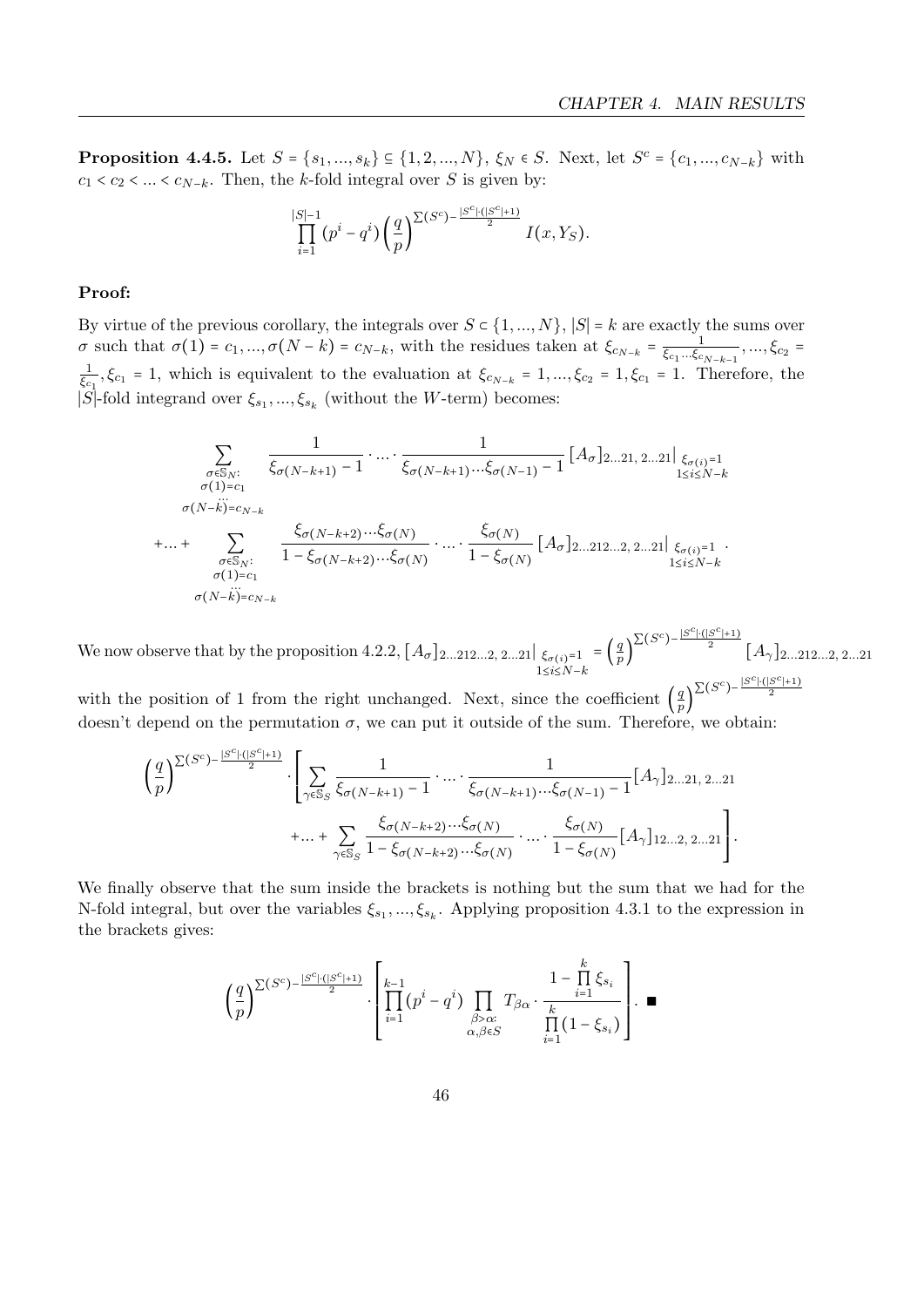Proposition 4.4.6. We have the following identity:

$$
\sum_{m=1}^{|S|} p^{\frac{(|S|-m)(|S|-m+1)}{2}} q^{\frac{m(m-1)}{2}} (-1)^{m-1} { |S|-1 \choose m-1} \cdot (p-q) \cdot p^{|S|-m} q^{m-1} = \prod_{i=1}^{|S|} (p^i - q^i).
$$

### Proof:

By one of the propositions above, this is equivalent to showing that:

$$
\sum_{m=1}^{|S|} p^{\frac{(|S|-m)(|S|-m+1)}{2}} q^{\frac{m(m-1)}{2}} (-1)^{m-1} { |S|-1 \choose m-1} \cdot (p-q) \cdot p^{|S|-m} q^{m-1} = \sum_{k=0}^{|S|} (-1)^k { |S| \choose k} q^{\frac{k(k+1)}{2}} p^{\frac{(|S|-k+1)(|S|-k)}{2}}.
$$

For this, it suffices to demonstrate the equality termwise. Now the first thing that we do is that we change the index set:  $k = m - 1$ , so that  $m = k + 1$ ; then, our expression becomes:

$$
\sum_{m=1}^{|S|} p^{\frac{(|S|-m)(|S|-m+1)}{2}} q^{\frac{m(m-1)}{2}} (-1)^{m-1} { |S|-1 \choose m-1} \cdot (p-q) \cdot p^{|S|-m} q^{m-1}
$$
  
\n
$$
= \sum_{k=0}^{|S|-1} p^{\frac{(|S|-k-1)(|S|-k)}{2}} q^{\frac{(k+1)k}{2}} (-1)^k { |S|-1 \choose k} \cdot (p-q) \cdot p^{|S|-k-1} q^k
$$
  
\n
$$
= \sum_{k=0}^{|S|-1} p^{\frac{(|S|-k-1)(|S|-k)}{2}} q^{\frac{(k+1)k}{2}} (-1)^k { |S|-1 \choose k} \cdot (p^{|S|-k} q^k - p^{|S|-k-1} q^{k+1});
$$

We now observe that  $p$  $\frac{p_1(3-p)}{2} \cdot p^{|S|-k} = p$  $\frac{a}{2}$ , and  $q^{\frac{a}{2}}$  $\cdot q$  $= q^2$  $\frac{2}{2}$ , so that our expression becomes:

$$
\sum_{k=0}^{|S|-1} \left( p^{\frac{(|S|-k)(|S|-k+1)}{2}} q^{\frac{(k+1)k}{2}} (-1)^k \binom{|S|-1}{k} \cdot q^k - p^{\frac{(|S|-k-1)(|S|-k)}{2}} q^{\frac{(k+2)(k+1)}{2}} (-1)^k \binom{|S|-1}{k} \cdot p^{|S|-k-1} \right);
$$

We now rearrange the terms so that our sum runs over  $k = 0, ..., |S|$  as follows:

• 
$$
k = 0
$$
:  
\n $p^{\frac{(|S|-k)(|S|-k+1)}{2}} q^{\frac{(k+1)k}{2}} (-1)^k \begin{bmatrix} |S|-1 \\ k \end{bmatrix} \cdot q^k = p^{\frac{(|S|)(|S|+1)}{2}}$ ;

• 
$$
k = 1, ..., |S| - 1
$$
:  
\n
$$
-p^{\frac{(|S|-k)(|S|-k+1)}{2}} q^{\frac{(k+1)k}{2}} (-1)^{k-1} \begin{bmatrix} |S|-1 \\ k-1 \end{bmatrix} \cdot p^{|S|-k} + p^{\frac{(|S|-k)(|S|-k+1)}{2}} q^{\frac{(k+1)k}{2}} (-1)^{k} \begin{bmatrix} |S|-1 \\ k \end{bmatrix} \cdot q^k
$$
\n
$$
= p^{\frac{(|S|-k)(|S|-k+1)}{2}} q^{\frac{(k+1)k}{2}} (-1)^{k} \begin{bmatrix} |S|-1 \\ k-1 \end{bmatrix} \cdot p^{|S|-k} + p^{\frac{(|S|-k)(|S|-k+1)}{2}} q^{\frac{(k+1)k}{2}} (-1)^{k} \begin{bmatrix} |S|-1 \\ k \end{bmatrix} \cdot q^k
$$
\n
$$
= p^{\frac{(|S|-k)(|S|-k+1)}{2}} q^{\frac{(k+1)k}{2}} (-1)^{k} \begin{bmatrix} |S| \\ k \end{bmatrix}.
$$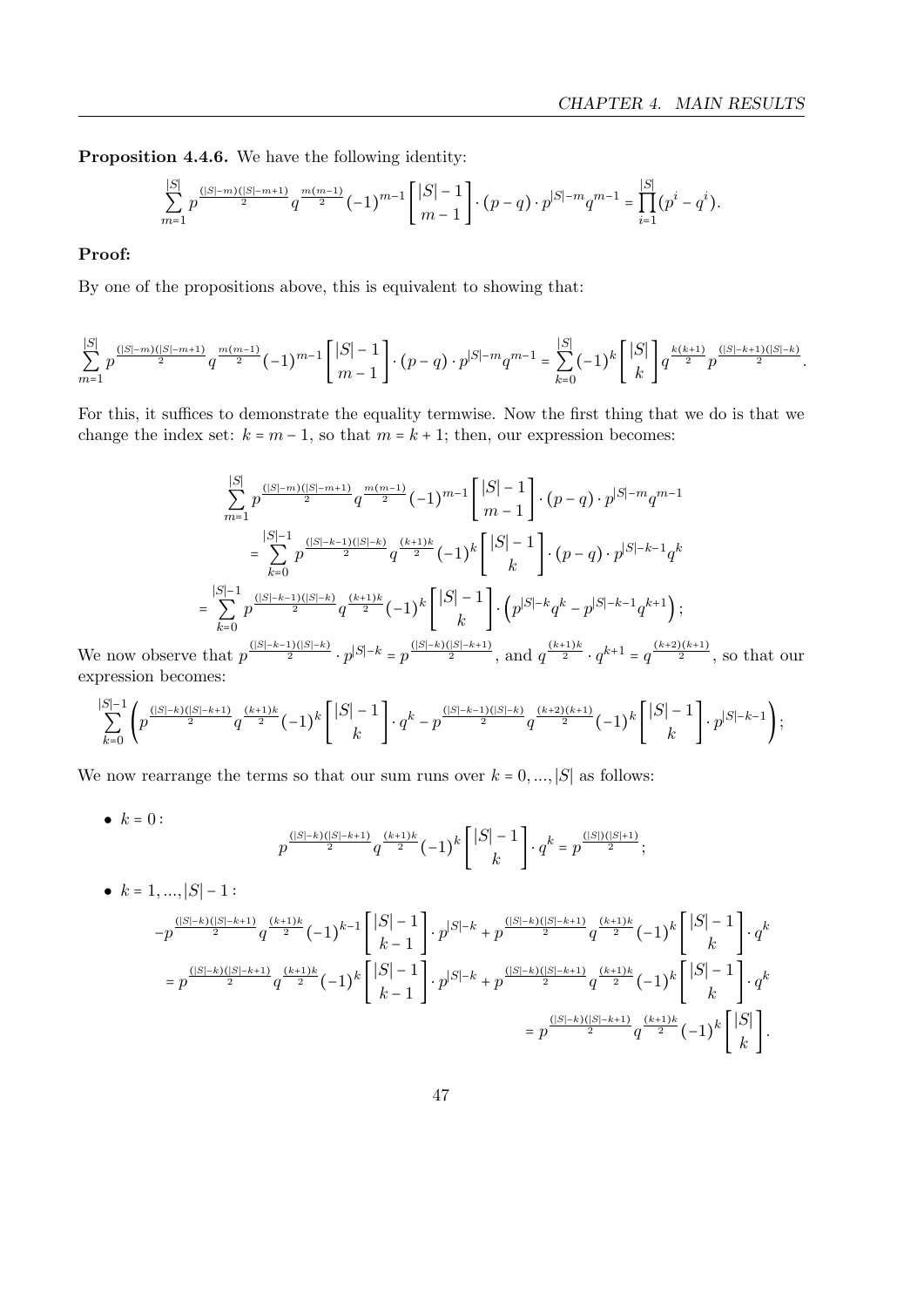•  $k = |S|$ :

$$
-q^{\frac{(|S|+1)(|S|)}{2}}(-1)^{|S|-1}\begin{bmatrix} |S|-1 \ |S|-1 \ |S|-1 \end{bmatrix} = q^{\frac{(|S|+1)(|S|)}{2}}(-1)^{|S|}.
$$

We finally observe that our new rearranged sum is exactly equal to ∣S∣  $\sum_{k=0}$  $(-1)^k\left[\frac{|S|}{k}\right]$  $\binom{|S|}{k} q^{\frac{k(k+1)}{2}} p^{\frac{(|S|-k+1)(|S|-k)}{2}}$ termwise. ∎

**Corollary 4.4.7.** Let  $S = \{s_1, ..., s_k\} \subseteq \{1, 2, ..., N\}$ ,  $\xi_N \notin S$ . Next, let  $S^c = \{c_1, ..., c_{N-k}\}$  with  $c_1 < c_2 < \ldots < c_{N-k}$ . Then, the k-fold integral over S is given by:

$$
-\frac{\prod\limits_{i=1}^{|S|}(p^i-q^i)}{p^{|S|}}\left(\frac{q}{p}\right)^{\sum(S^c\backslash\{\xi_N\})-\frac{|S^c\backslash\{\xi_N\}| \cdot (|S^c\backslash\{\xi_N\}|+1)}{2}}I(x,Y_S).
$$

### Proof:

As before, we have that the integrand over  $\xi_{s_1}, \xi_{s_2}, ..., \xi_{s_k}$  (without the W term) is given by:

$$
\sum_{\substack{\sigma \in S_N:\\ \sigma(1) = c_1\\ \sigma(N - k) = c_{N - k}}} \frac{1}{\xi_{\sigma(N - k + 1)} - 1} \cdot \dots \cdot \frac{1}{\xi_{\sigma(N - k + 1)} \dots \xi_{\sigma(N - 1)} - 1} [A_{\sigma}]_{2...21, 2...21} \xi_{\sigma(i)} = 1
$$
\n
$$
\sum_{\substack{\sigma(N - k) = c_{N - k}\\ \sigma(1) = c_1\\ \sigma(1) = c_1}} \frac{\xi_{\sigma(N - k + 2)} \dots \xi_{\sigma(N)}}{1 - \xi_{\sigma(N - k + 2)} \dots \xi_{\sigma(N)}} \cdot \dots \cdot \frac{\xi_{\sigma(N)}}{1 - \xi_{\sigma(N)}} [A_{\sigma}]_{2...212...2, 2...21} \xi_{\sigma(i)} = 1 \cdot \xi_{\sigma(N - k + 2)} \xi_{\sigma(N - k + 2)} \dots \xi_{\sigma(N)}
$$
\n
$$
\sum_{\substack{\sigma \in S_N:\\ \sigma(N - k) = c_{N - k}}} \frac{\xi_{\sigma(N - k + 2)} \dots \xi_{\sigma(N)}}{1 - \xi_{\sigma(N)}} [A_{\sigma}]_{2...212...2, 2...21} \xi_{\sigma(i)} = 1 \cdot \xi_{\sigma(N - k + 2)} \dots \xi_{\sigma(N - k + 2)} \xi_{\sigma(N - k + 2)} \xi_{\sigma(N - k + 2)} = 1 \cdot \xi_{\sigma(N - k + 2)} \cdot \xi_{\sigma(N - k + 2)} \xi_{\sigma(N - k + 2)} = 1 \cdot \xi_{\sigma(N - k + 2)} \cdot \xi_{\sigma(N - k + 2)} = 1 \cdot \xi_{\sigma(N - k + 2)} \cdot \xi_{\sigma(N - k + 2)} = 1 \cdot \xi_{\sigma(N - k + 2)} \cdot \xi_{\sigma(N - k + 2)} = 1 \cdot \xi_{\sigma(N - k + 2)} \cdot \xi_{\sigma(N - k + 2)} = 1 \cdot \xi_{\sigma(N - k + 2)} \cdot \xi_{\sigma(N - k + 2)} = 1 \cdot \xi_{\sigma(N - k + 2)} \cdot \xi_{\sigma(N - k + 2)} = 1 \cdot \xi_{\sigma(N - k + 2)} \cdot \xi_{\sigma(N - k + 2)} = 1 \cdot \xi_{\sigma(N - k + 2)} \cdot \xi_{\sigma(N - k + 2)} = 1 \cdot \xi_{\
$$

By the Corollary [4.2.3,](#page-42-2) this sum becomes:

$$
\left(\frac{q}{p}\right)^{\sum (S^c\backslash\{\xi_N\})-\frac{|S^c\backslash\{\xi_N\}| \cdot (|S^c\backslash\{\xi_N\}|+1)}{2}}\cdot\left[\sum_{\gamma\in\mathbb{S}_S}\frac{1}{\xi_{\sigma(N-k+1)}-1}\cdot\ldots\cdot\frac{1}{\xi_{\sigma(N-k+1)}\ldots\xi_{\sigma(N-1)}-1}\\\cdot\left(\frac{q}{p}\right)^{|S|-1}\frac{q-p}{p}\prod_{\substack{\alpha\leq\beta\\ \alpha,\beta\in S}}S_{\beta\alpha}+\ldots+\sum_{\gamma\in\mathbb{S}_S}\frac{\xi_{\sigma(N-k+2)}\ldots\xi_{\sigma(N)}}{1-\xi_{\sigma(N-k+2)}\ldots\xi_{\sigma(N)}}\cdot\ldots\cdot\frac{\xi_{\sigma(N)}}{1-\xi_{\sigma(N)}}\frac{q-p}{p}\prod_{\substack{\alpha\leq\beta\\ \alpha,\beta\in S}}S_{\beta\alpha}\right].
$$

We now observe that each sum individually is nothing but the coefficient for the N-fold integrand in the Tracy-Widom integral formula for the kth rightmost particle (equivalently, the  $|S| - k + 1$ -th leftmost particle),  $1 \leq k \leq |S|$ . Applying the Tracy-Widom integral formula gives: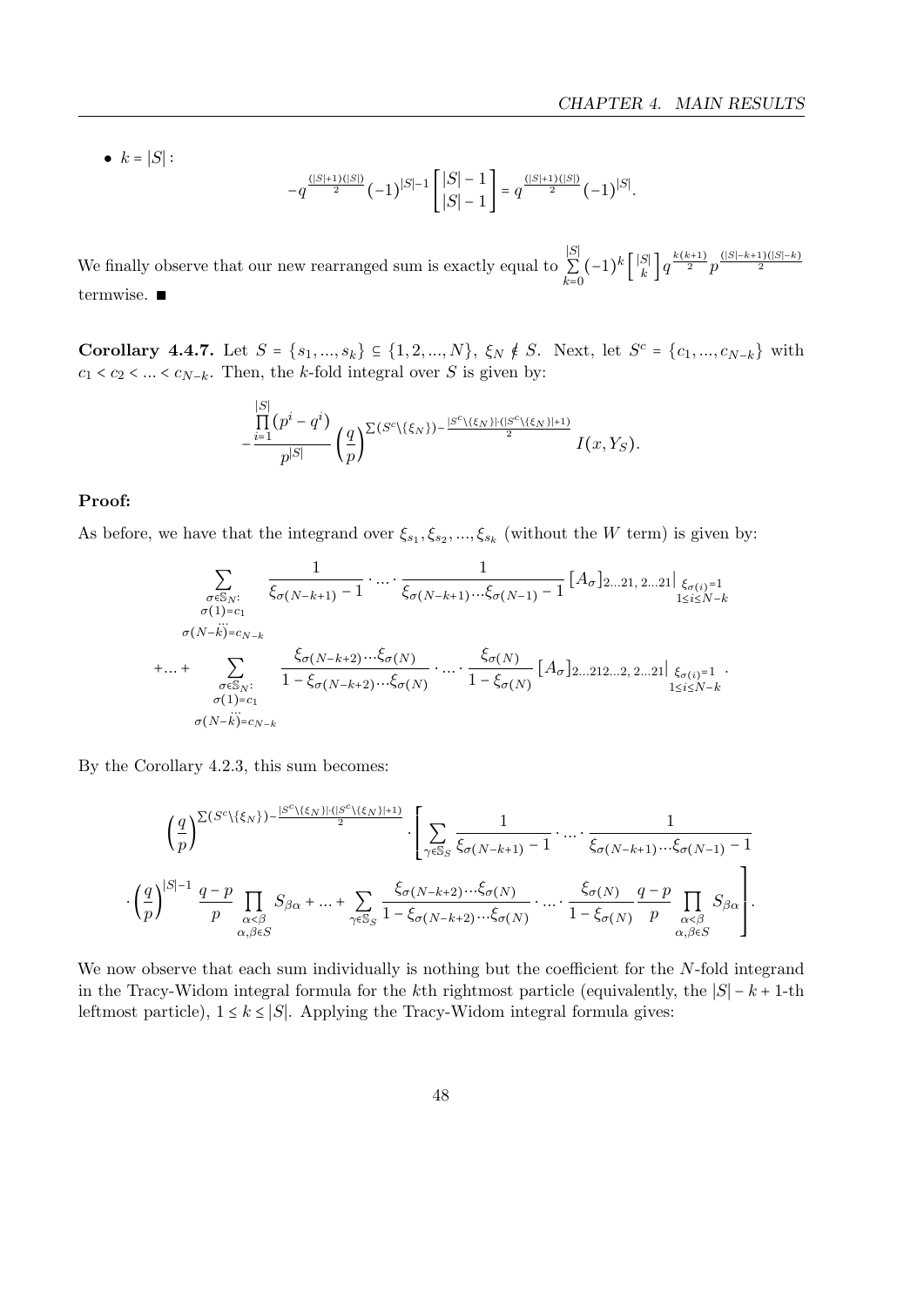$$
\frac{q-p}{p}\cdot \bigg(\frac{q}{p}\bigg)^{\sum (S^c\backslash\{\xi_N\})-\frac{|S^c\backslash\{\xi_N\}\backslash\{|S^c\backslash\{\xi_N\}|+1\}}{2}}\sum_{k=1}^{|S|}\bigg(\frac{q}{p}\bigg)^{|S|-k}p^{(k-1)k/2}q^{(|S|-k+1)(|S|-k)/2}(-1)^{|S|-k}\bigg[\frac{|S|-1}{|S|-k}\bigg].
$$

We now factor out  $\frac{1}{p^{|S|-1}}$  out of the sum, and put  $p-q$  inside the sum to obtain:

$$
-\frac{1}{p}\cdot \frac{1}{p^{|S|-1}}\cdot \left(\frac{q}{p}\right)^{\sum (S^c\backslash\{\xi_N\})-\frac{|S^c\backslash\{\xi_N\}| \cdot (|S^c\backslash\{\xi_N\}|+1)}{2}}\sum_{k=1}^{|S|}q^{|S|-k}\cdot p^{k-1}\cdot (p-q)p^{(k-1)k/2}q^{(|S|-k+1)(|S|-k)/2}(-1)^{|S|-k}\left[\frac{|S|-1}{|S|-k}\right].
$$

Applying the previous proposition gives:

$$
-\frac{1}{p}\cdot\frac{1}{p^{|S|-1}}\cdot\binom{q}{p}^{\sum(S^c\backslash\{\xi_N\})-\frac{|S^c\backslash\{\xi_N\}\backslash\{|S^c\backslash\{\xi_N\}|+1\}}{2}}\prod_{i=1}^{|S|}(p^i-q^i)=-\binom{q}{p}^{\sum(S^c\backslash\{\xi_N\})-\frac{|S^c\backslash\{\xi_N\}\backslash\{|S^c\backslash\{\xi_N\}|+1\}}{2}}\frac{\prod\limits_{i=1}^{|S|}(p^i-q^i)}{p^{|S|}}.
$$